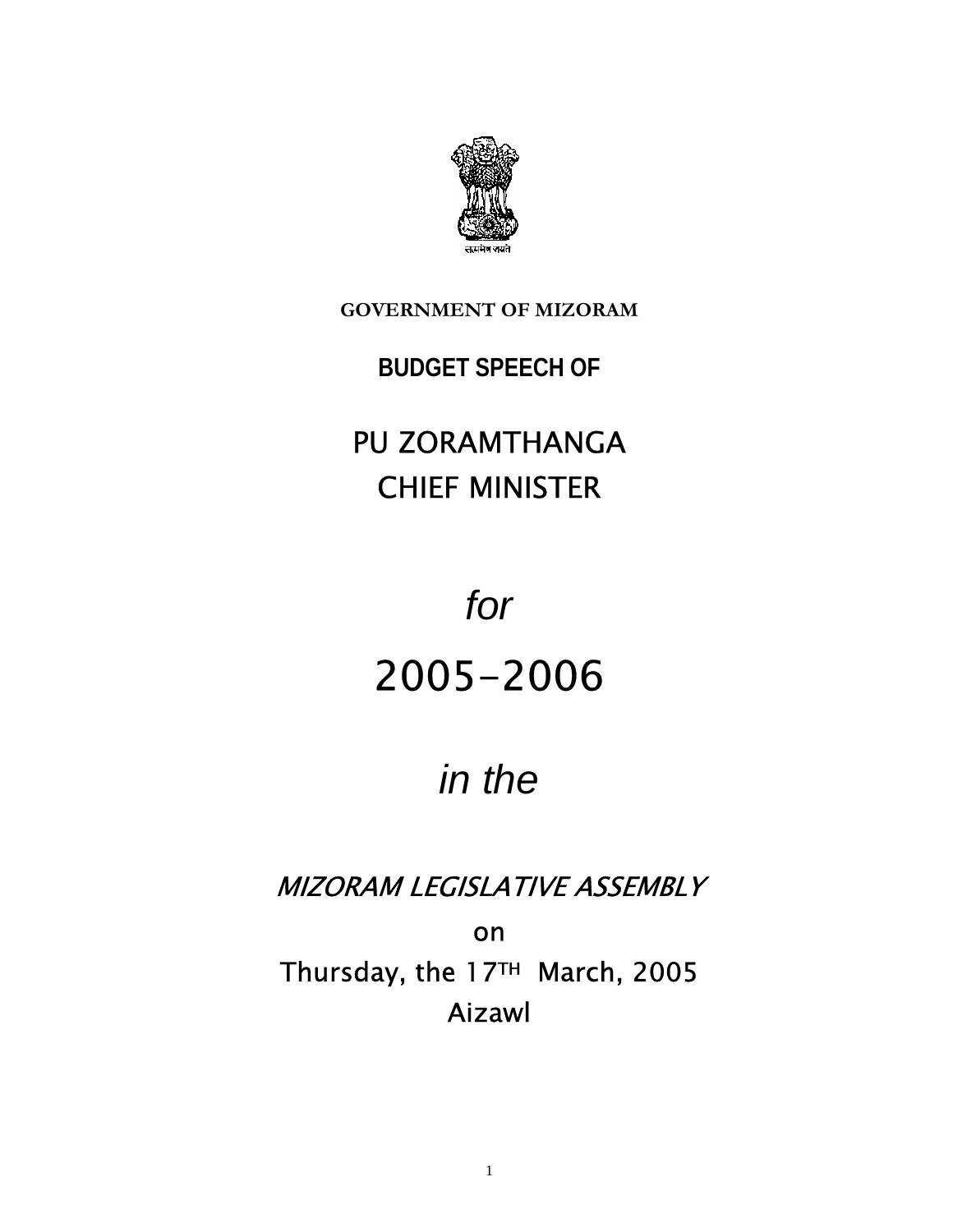Mr. Speaker Sir,

 May I, with your permission, rise to present before this august House, the Second Supplementary Demand for Grants for 2004- 2005 and the Budget Estimates for the year 2005-2006.

2. You may be aware that the state has never been in a position to present the full budget since 1996-1997 due to the inability of the Planning Commission of India to finalise our Annual Plan size in time and we have invariably been compelled to obtain Vote on Account for the last nine years. It therefore gives me great pleasure to present the full budget for the year 2005-2006 for the consideration of this august House. This has been made possible due to the timely finalisation of our Annual Plan size by the new Planning Commission of India.

3. Hon'ble Members are aware that the country has been reeling under acute financial strain for some years now and fund received from the Central Government is far from adequate to meet the requirement of the state especially under Non Plan Sector. To regulate the imbalance of receipt and expenditure, the Eleventh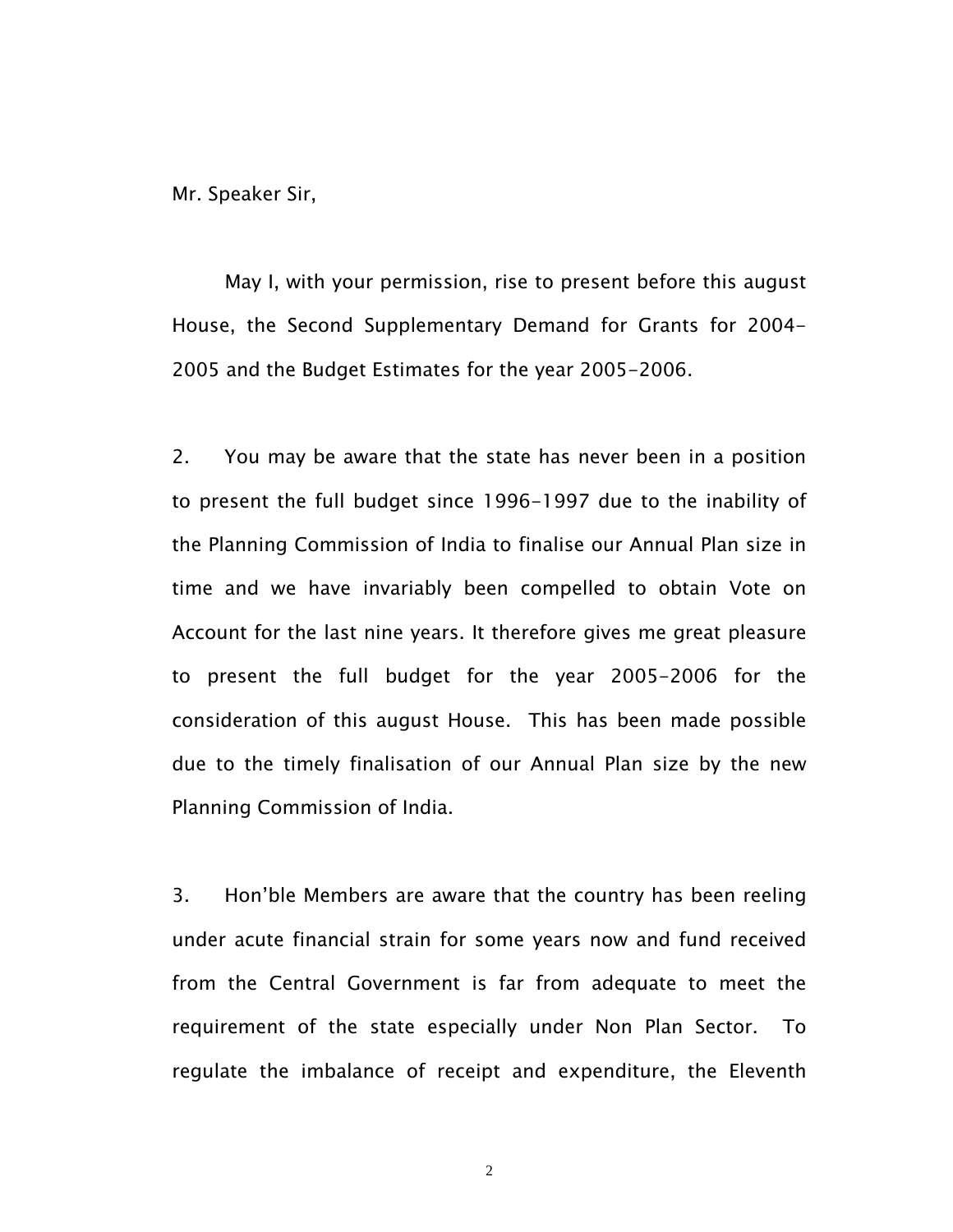Finance Commission had recommended the drawing up of a monitorable Fiscal Reforms Programme by the state governments to increase their revenue income and reduce Non Plan expenditure. Accordingly, the Government of Mizoram also drew up a Fiscal Reforms Programme and took up various steps to achieve the financial objectives laid down by the Central Government. With this in view, the state government introduced various measures for additional resource mobilisation like upward revision of user charges on electricity and water, enhancement of the rates of various taxes and widening of the tax base. A vigorous exercise was undertaken for the introduction and continuation of various austerity measures for reduction of expenditure with special emphasis on non plan revenue expenditure. The efforts of the state government have been fruitful and resulted in the fulfillment of the objective of achieving gross fiscal deficit as an aggregate to 2.5% of the Gross State Domestic Product (GSDP) during 2004-2005. As a result of this, the Government of India has recently released the withheld Revenue Gap Grant recommended for 2003-2004 along with the Central Government's share of the Incentive Fund totalling Rs.53.43 crore. This has been possible only because of public support and the active cooperation of the state government employees.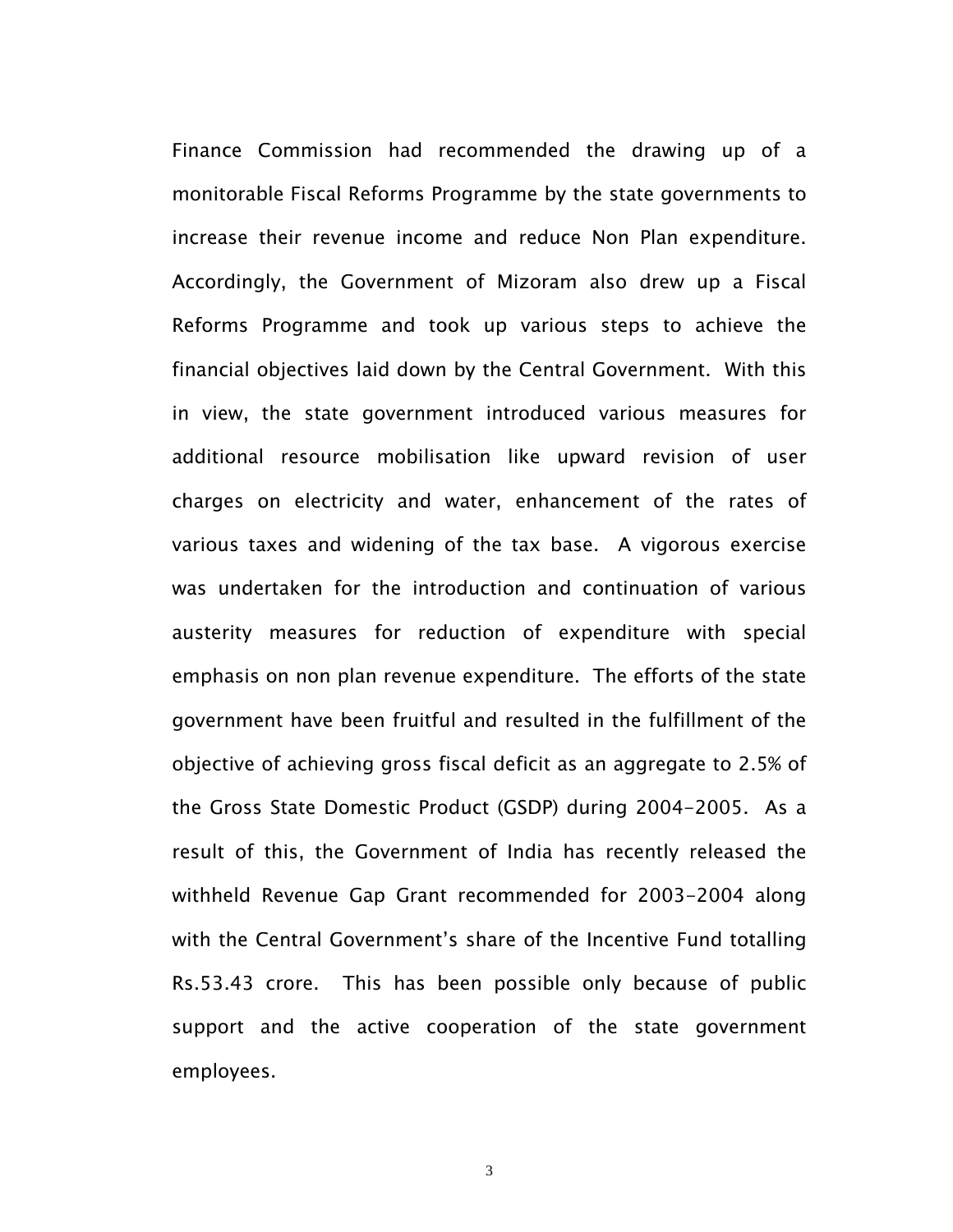4. I am happy to inform the Hon'ble Members that the Twelfth Finance Commission's report has been laid before the Parliament. We have been expecting the Commission to recommend a higher amount of devolution of fund from the Central Government. The report has revealed that the Hon'ble Members of the Twelfth Finance Commission have understood the problems of the state and appreciated our peculiar financial difficulties and therefore recommended transfer of fund to the tune of Rs.4660.91 crore for the five year period from 2005-2010. This increase is 83.84% higher than the Eleventh Finance Commission's awards. Mr. Speaker Sir, let me mention, if I may, that the Commission has recommended specific fund for expenditure such as maintenance of roads and bridges, maintenance of public buildings, maintenance of forests and heritage conservation which has never been done by the previous Commissions.

5. However, while the Twelfth Finance Commission has recommended a much higher devolution of fund than the Eleventh Finance Commission, they have insisted on a corresponding increase in our State's Own Resources. Therefore, the Twelfth Finance Commission has recommended mobilisation of state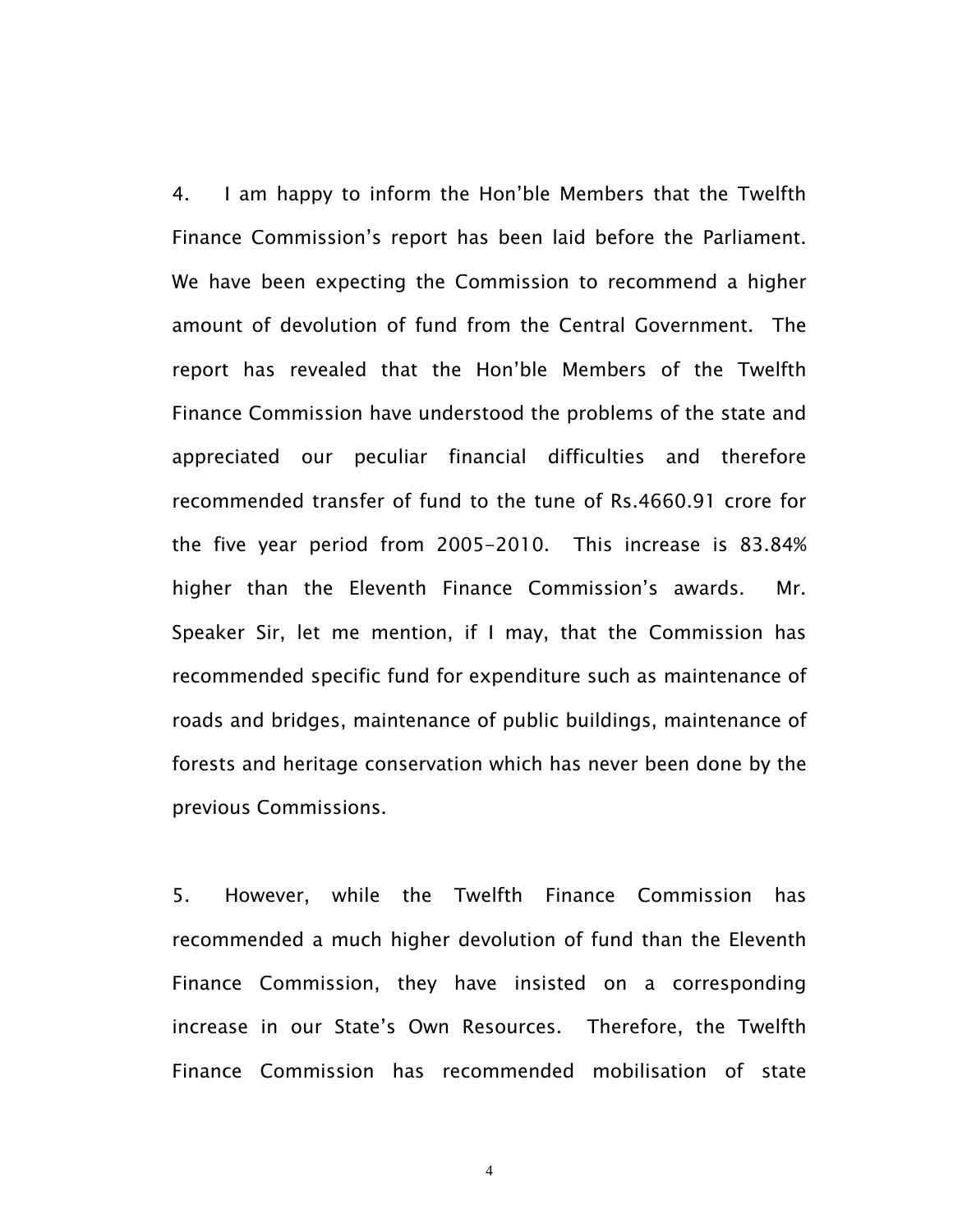resources during 2005-2010 to the tune of Rs.760.85 crore which is 60% higher than the target set by the Eleventh Finance Commission for the five year period from 2000 to 2005.

6. We are all aware that the state of Mizoram is lagging behind the rest of the country in infrastructure development. To bridge this wide gap in development of infrastructure, the members of the Commission were apprised of the specific needs of the state for taking up a number of developmental activities in the state. The Commission has acknowledged the requirements of the state and recommended Rs.25.00 crore for setting up of a much needed sports complex and Rs.40.00 crore for tackling the impending bamboo flowering.

7. The Annual Plan for 2005-2006 has been fixed at Rs.685.00 crore by the Planning Commission of India against Rs.616.52 crore for 2004-2005. The Annual Plan allocation of Rs.685.00 crore includes Rs.65.92 crore as additional resources to be mobilised by the state to supplement the existing state's own revenue income. I am happy to say that the Central Government has continued to support the state Government in its endeavour of building various infrastructure by allocation of Additional Central Assistance (ACA).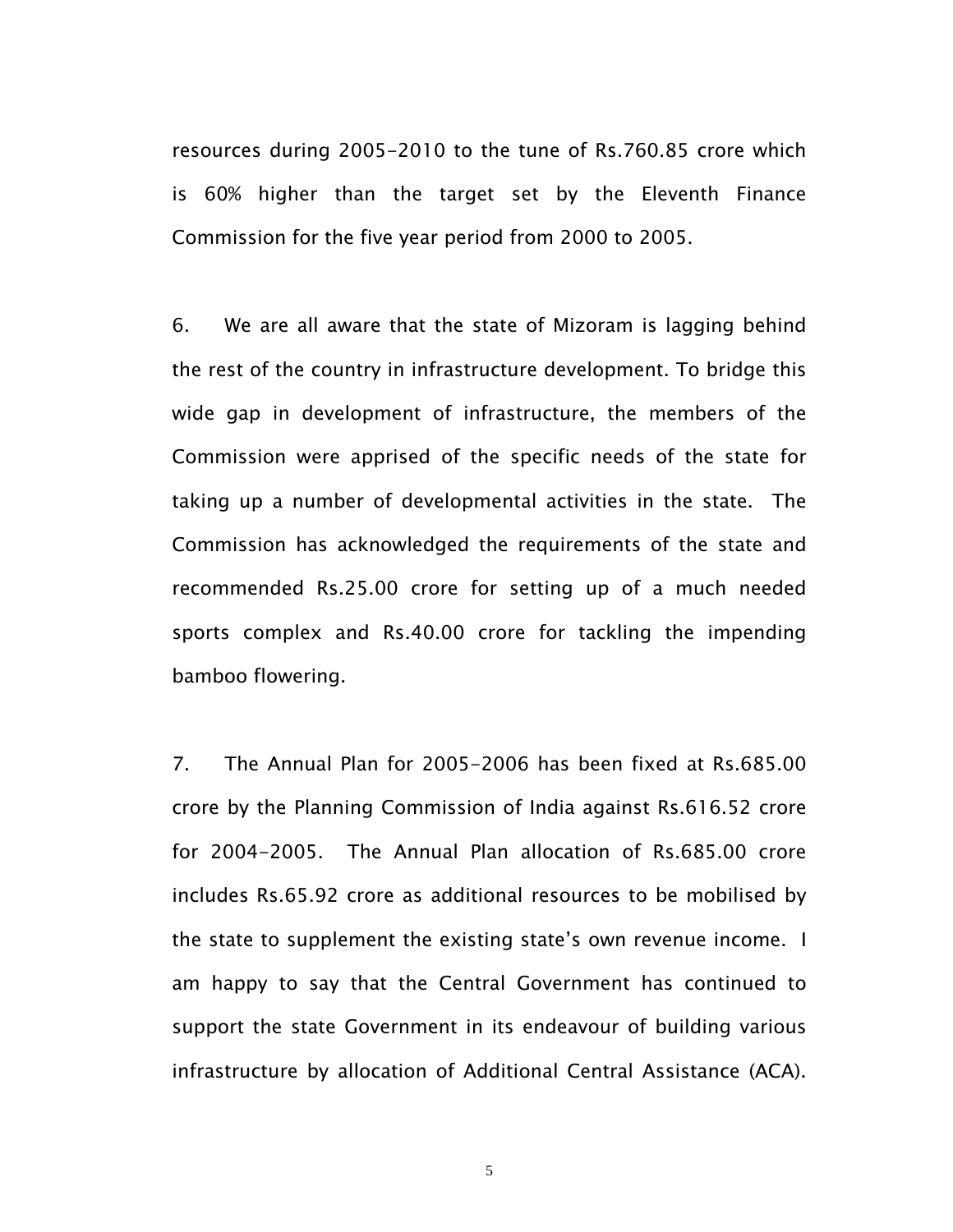The ACA recommended for the state during 2005-2006 is Rs.181.43 crore. This includes amongst others Rs.30.00 crore for Bamboo Flowering and Famine Combat Scheme (BAFFACOS), Rs.43.00 crore for Pradhan Mantri Gramodaya Yojana (PMGY) other than rural roads, Rs.28.96 crore for Accelerated Power Reforms Development Programme (APRDP), Rs.24.00 crore for Mizoram Intodelhna Programme (MIP) and Rs.15.00 crore for Rashtriya Sam Vikas Yojana (RSVY).

8. Apart from the normal annual plan fund, we have been getting quite a substantial amount of fund from various Central Ministries for execution of schemes under Central Plan, Centrally Sponsored Schemes and Non Lapsable Central Pool of Resources for infrastructure development. The peace and tranquility prevailing in the state has resulted in a conducive climate for taking up various development activities and the state government has taken full advantage of this and taken up various developmental activities through funds set aside by various Ministries outside the normal budget like Ministry of Urban Development, Rural Development, Human Resources Development and Environment and Forests.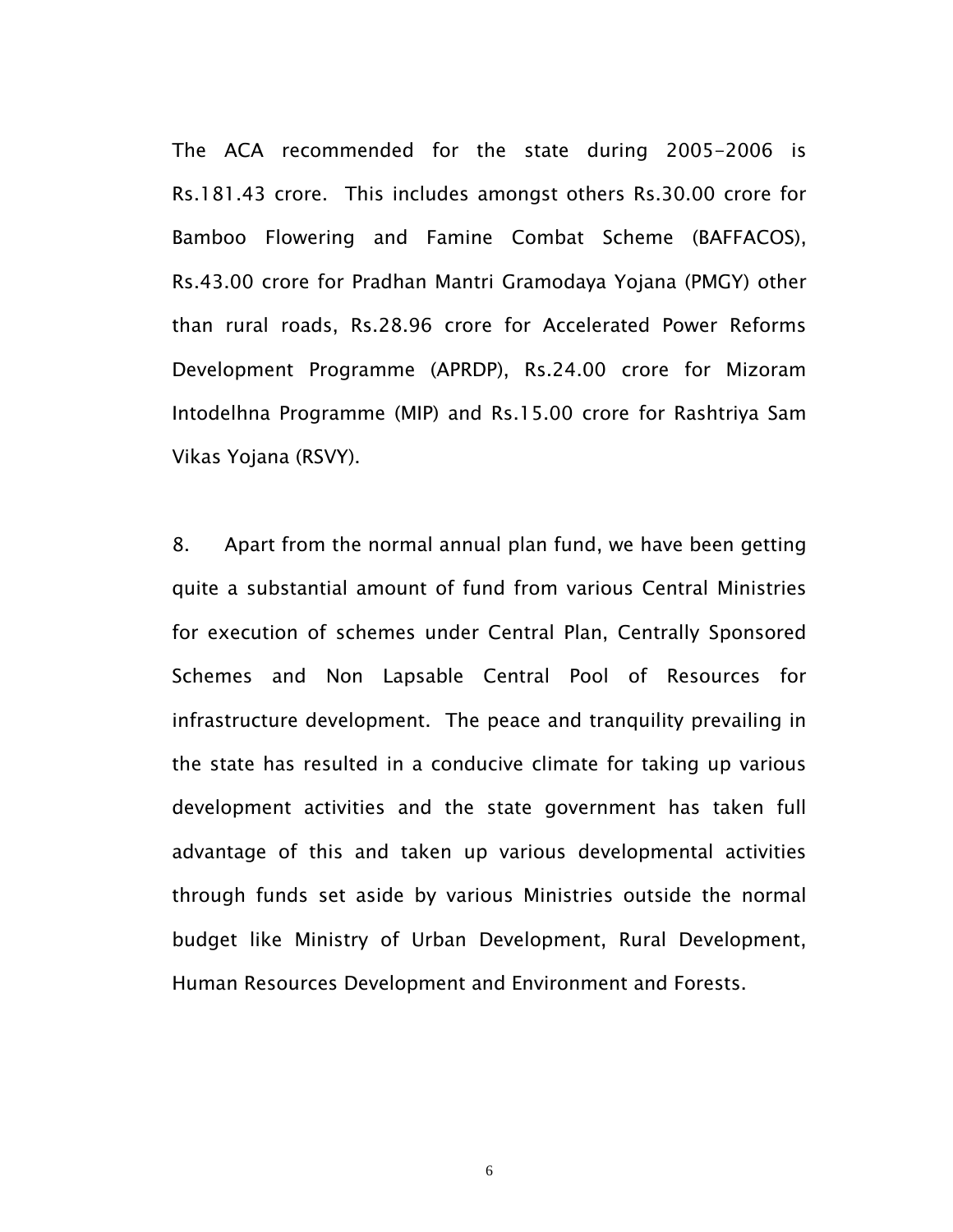9. Let me briefly take a view of the Revised Estimates for 2004- 2005 and Budget Estimates for 2005-2006.

10. This fiscal year 2004-2005 was started with a deficit of Rs.93.46 crores as per report received from RBI, against the originally estimated deficit of Rs.316.05 crores. This improvement is mainly due to the sincere efforts of the state to bring down expenditure while mobilising additional resources and also the sound financial management of the Government.

11. The Budget Estimates of 2005-2006 I am now presenting projects Revenue Receipts at Rs. 1480.37 crore and Revenue Expenditure of Rs.1394.98 crore showing a Revenue surplus of Rs.85.40 crore, but the capital account has shown a deficit of Rs.135.40 crore resulting to a deficit of Rs.50.00 crore in the consolidated fund of the State, this has been improved by Rs.128.50 crore on account of Public Account transaction. Therefore, the Budget for the year 2005-06 is a surplus budget to the order of Rs.78.50 crore for the first time after 1998-99 mainly due to the significantly higher transfer of funds recommended by the Twelfth Finance Commission. However, this surplus has not been adequate to wipeout the opening deficit of Rs.256.74 crore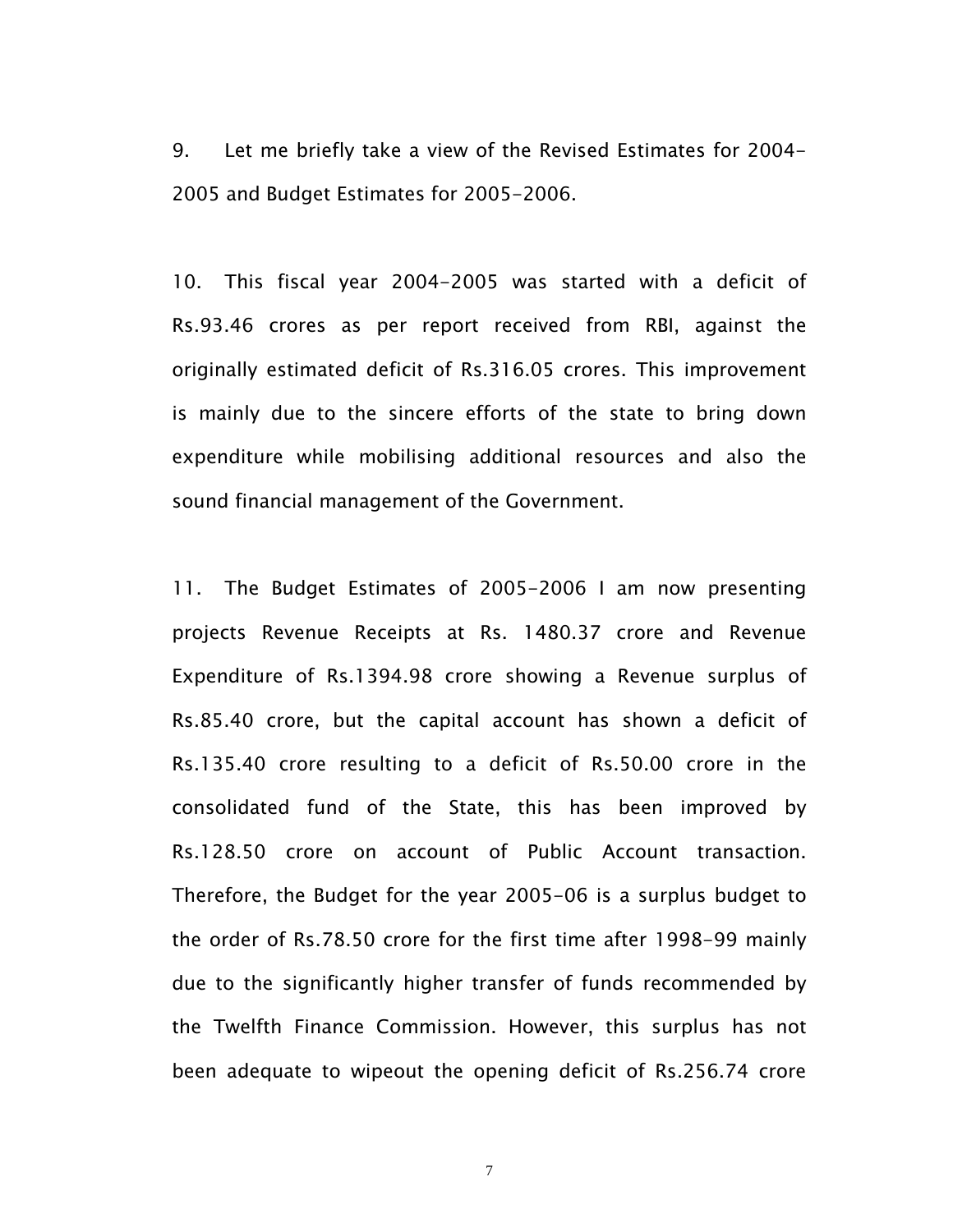and the fiscal year of 2005-06 is estimated to close with a deficit of Rs.178.24 crore.

12. Mr. Speaker Sir, allow me to now highlight the achievements and programmes of various departments.

#### 13. AGRICULTURE DEPARTMENT :

13.1 During 2004-05, the main thrust of the Department was achievement of self sufficiency in food-grains and vegetable crops in a short span of time. Therefore, one of the main item of works of the Department was land development for Wet Rice Cultivation by hiring bulldozers as well as terracing of gentle hillside slopes. So far, since the retreat of the monsoon season, 58 hectares of potential land has been developed by mechanisation and 29.60 hectares has also been terraced against the targetted development of 177 hectares of potential flat land for Wet Rice Cultivation under the scheme of Food-grain Development and Control of Shifting Cultivation. The Department accorded top priority to the implementation of organic farming and encouraged the production and utilisation of bio-fertilizers and bio-pesticides. 500 MT of different organic manures was procured for distribution to farmers all over the state. A State Biological Control Laboratory established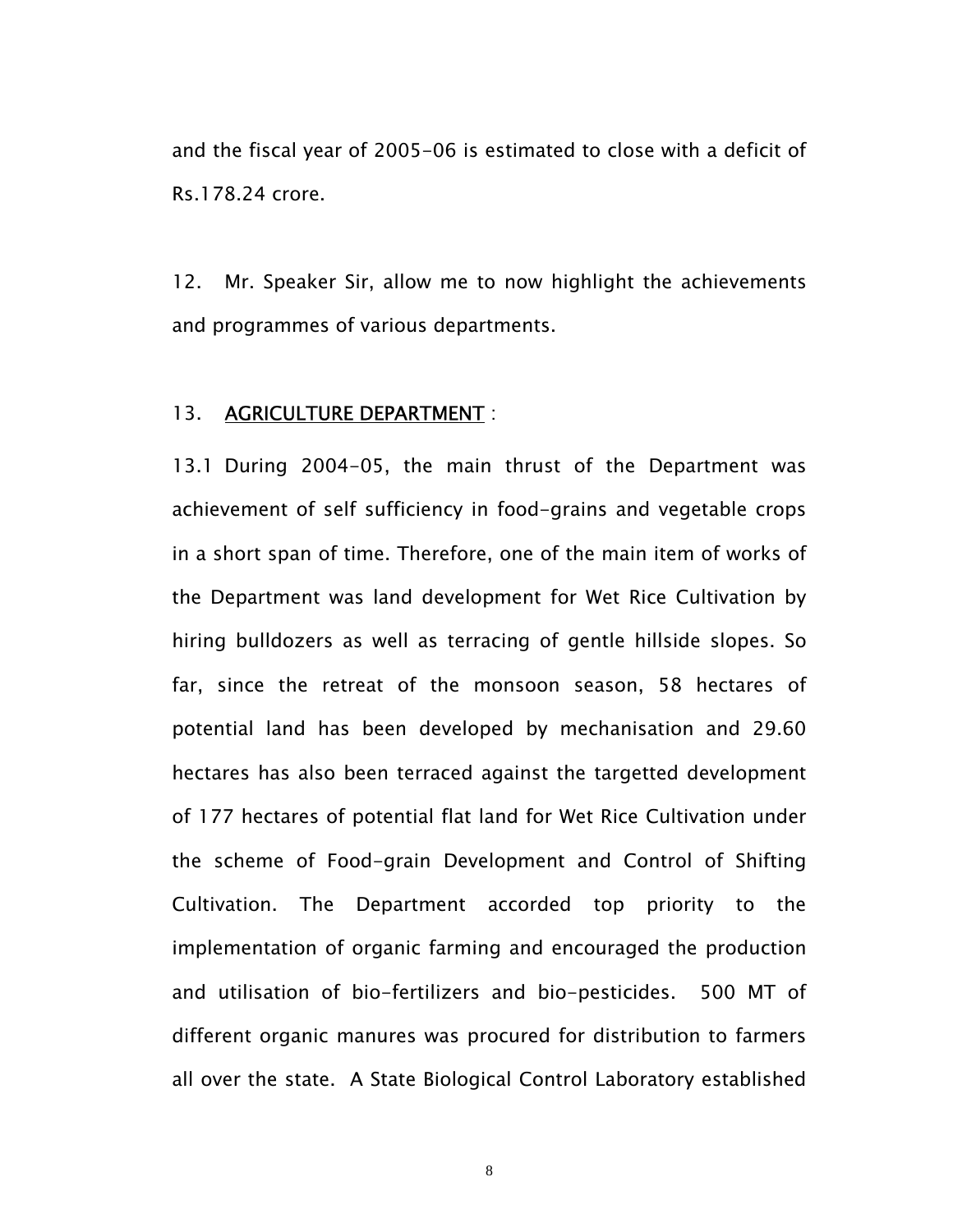at Neihbawih produced different bio-pesticides for the control of different insect pests and diseases. This Bio-Fertilizer Production Unit's main programme will be large scale production of different bio-pesticides for discontinuing the use of chemical fertilizers. Under Food-grain Development Scheme, 805.40 qtls of high yielding varieties of paddy, 100 qtls of wheat, 300 qtls of maize, 3750 qtls of potato seeds, 400 qtls of garlic seeds and 503.46 qtls of seeds of different vegetables was procured and distributed to cultivators for large scale production. 8.50 kms of Potential Area Connectivity (Agricultural-link road) has been constructed against the target of 11 kms during 2004-2005. The on-going Mizoram Intodelhna Programme which aims at attainment of self sufficiency, food security and better livelihood for the cultivators was continued with an outlay of Rs.2000 lakhs during 2004-2005.

13.2 Under Minor Irrigation Scheme, a progressive achievement of more than 100 was made with a gross command area of 5432 hectares of land under Diversion Scheme and River-lift Irrigation Scheme with Central Assistance under Accelerated Irrigation Benefit Programme (AIBP), NABARD loan and State Plan fund. 12 projects under Macro Management mode and 8 other Centrally Sponsored Schemes were taken up by the Department. The Department procured 4315 qtls of seeds of field pea, arhar, french beans,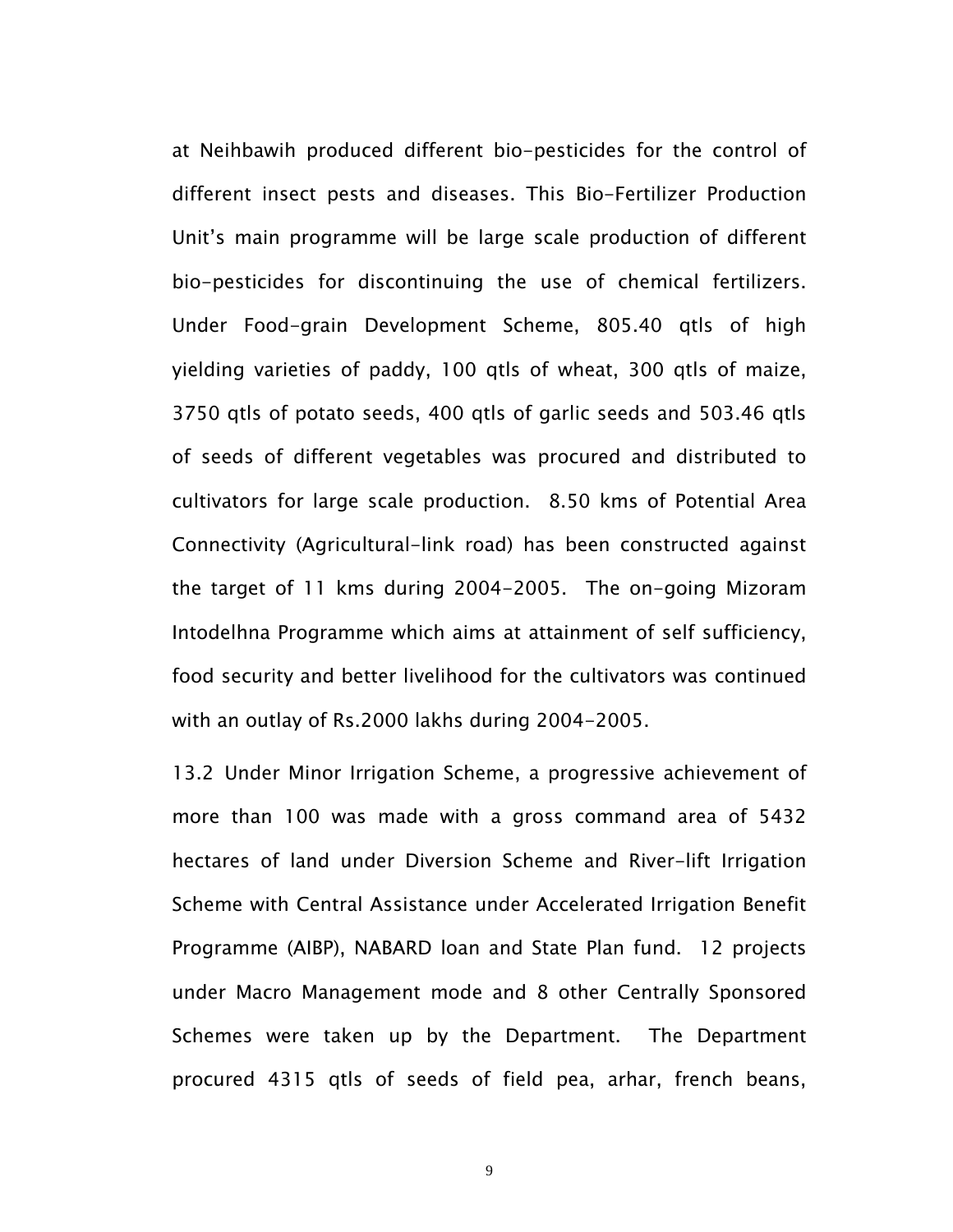maize, rape seed and mustard, cowpea, moong, groundnut and soya bean for distribution to farmers during 2004-2005 for implementation of various Centrally Sponsored Schemes such as National Pulses Development Programme (NPDP), Oilseed Production Programme (OPP) and Accelerated Maize Development Programme (AMDP).

13.3 During 2004-2005, the Department commenced the implementation of the newly introduced Bamboo Flowering and Famine Combat Scheme (BAFFACOS), a programme designed to address the problems likely to arise during the anticipated famine period brought on by large scale bamboo flowering followed by rodent upsurge. Rs.200 lakhs has been allocated to the Department for achieving the objectives of the programme through adoption of intensified and diversified cropping systems through mechanisation in agriculture, post harvest technology, connectivity for market linkage, water harvesting ponds and rodent control programmes.

#### 14. HORTICULTURE DEPARTMENT :

14.1 During 2004-2005, construction of DHO Office at Lawngtlai and Kolasib, extension of DHO Office at Lunglei, construction of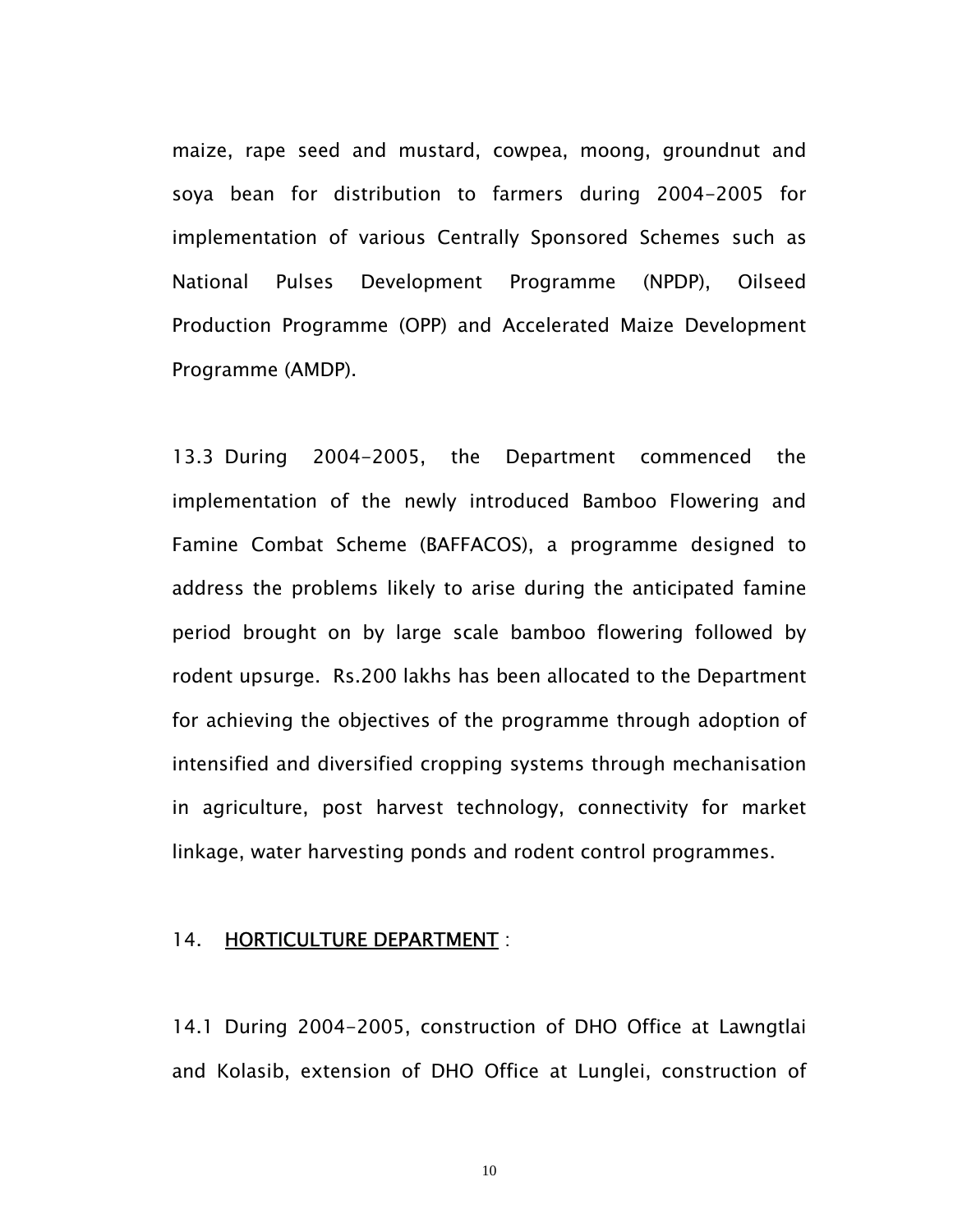chowkider quarters at Lawngtlai, staff quarter at Thingsai and HEO quarter cum office at Tlabung were under taken for which an expenditure of Rs.21 lakhs was incurred. In an attempt to impart technical know-how on different aspects of horticulture, the Department organised exhibitions/seminars and awareness campaigns in various horticulture divisions and sub divisions around the state. Besides publication of various booklets and leaflets, a magazine entitled "Huan Enkawltu" was published. Rs.5 lakhs was utilised for purchase of 180 qtls of organic manures, biofertilizers and soil amendments, micro nutrients and plant hormones etc. Under BAFFACOS, 600 hectares of land was developed for extension of existing orchards and farms such as passion fruit, grapes, potato and turmeric. 196 charcoal kiln were also set up.

14.2 During 2005-2006, the Department will continue its on-going programme of augmentation of its infrastructure by taking up construction and extension of offices and quarters. Promotion of organic farming will also be continued. To this end, it is proposed to purchase 120 tonnes of organic manures, bio-fertilizers and soil amendments for distribution to farmers at 50% subsidy in addition to organising exhibitions, seminars, awareness campaigns and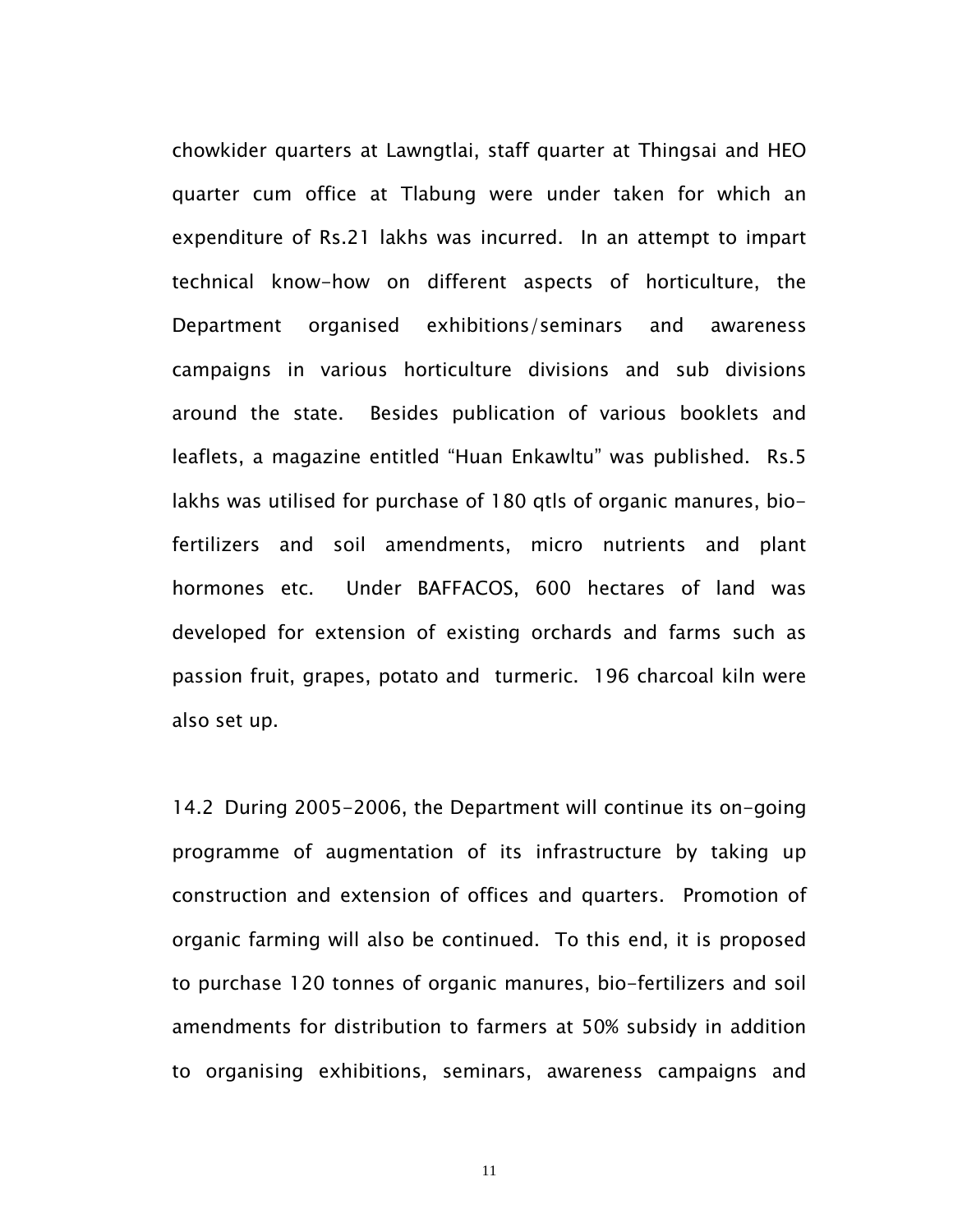publishing of magazines, booklets and leaflets. Rs.5 lakhs has been earmarked for acquiring horticulture tools and implements and Rs.10 lakhs for purchase of flower seeds, bulbs etc. for distribution at 50% subsidy. Area expansion of 1150 hectares of land for cultivation of fruits and vegetables at an estimated cost of Rs.40 lakhs is also envisaged by the Department. Construction of 70 kms of horticulture link roads to connect orchards/gardens with the main road in rural areas as well as setting up of 100 rain water harvesting structures is on the agenda. The on-going area expansion schemes under BAFFACOS will be continued

#### 15. POWER & ELECTRICITY DEPARTMENT :

15.1 During 2004-2005, the 22.92 MW HFO generating plant at Bairabi was completed and commissioned on 7.5.04 at a total estimated cost of Rs.8595 lakhs. Improvement of sub-stations and distribution networks within Aizawl and Lunglei town was undertaken and the works are expected to be completed soon. Construction of 132 KV line from Bairabi to Bawktlang spanning 28 kms was taken up at an estimated cost of Rs.456 lakhs with financial assistance from Department of Development of North Eastern Region (DONER) for evacuation of power from Heavy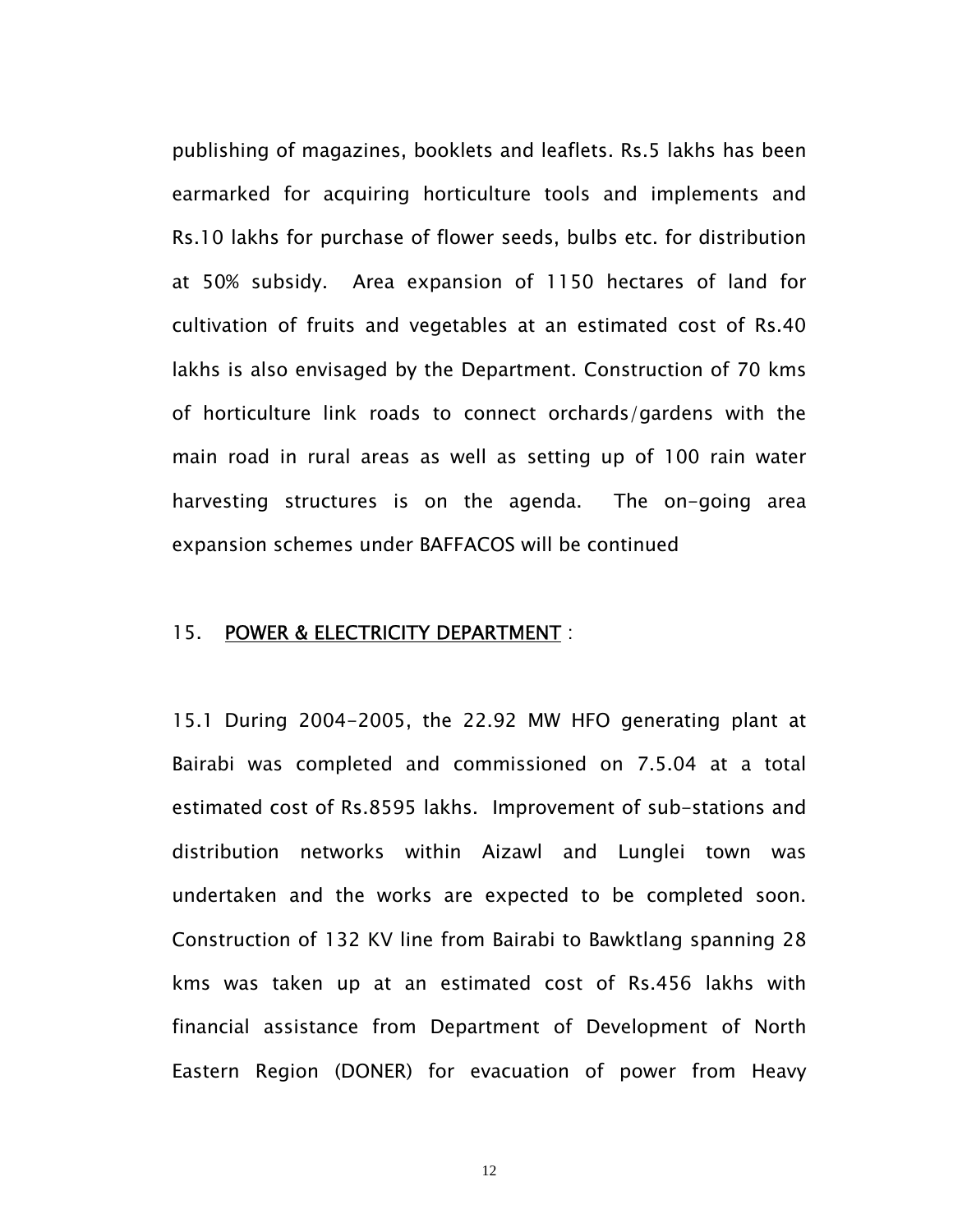Furnace Oil based thermal power plant at Bairabi. Construction of 1X2 MVA, 33/11 KV sub-station at Darlawn, 1X1.6 MVA, 33/11 KV sub-station at Hnahlan and 132 KV Single Circuit between Power Grid Corporation of India (PGCI) Luangmual sub-station and Zuangtui sub-station were undertaken with financial assistance from NEC.

15.2 3 MW Tuipanglui Small Hydel Project at a project cost of Rs.35.37 crores was completed and commissioned in December, 2004. 3MW Kau-Tlabung Small Hydel Project at an estimated cost of Rs.32.53 crores is almost completed and ready for commissioning. Preliminary works for the 80 MW Bairabi Hydel Project has been started by the Department and all statutory clearances have been obtained. Construction of 186 kms of 132 KV lines for improvement of power system in the northern and eastern region of the state was taken up.

15.3 During 2004-2005, the Department's on-going project of 100% metering was taken up and completed with financial assistance under Accelerated Power Reforms Development Programme (APRDP). This has led to a substantial decrease in energy consumption and a corresponding increase in revenue.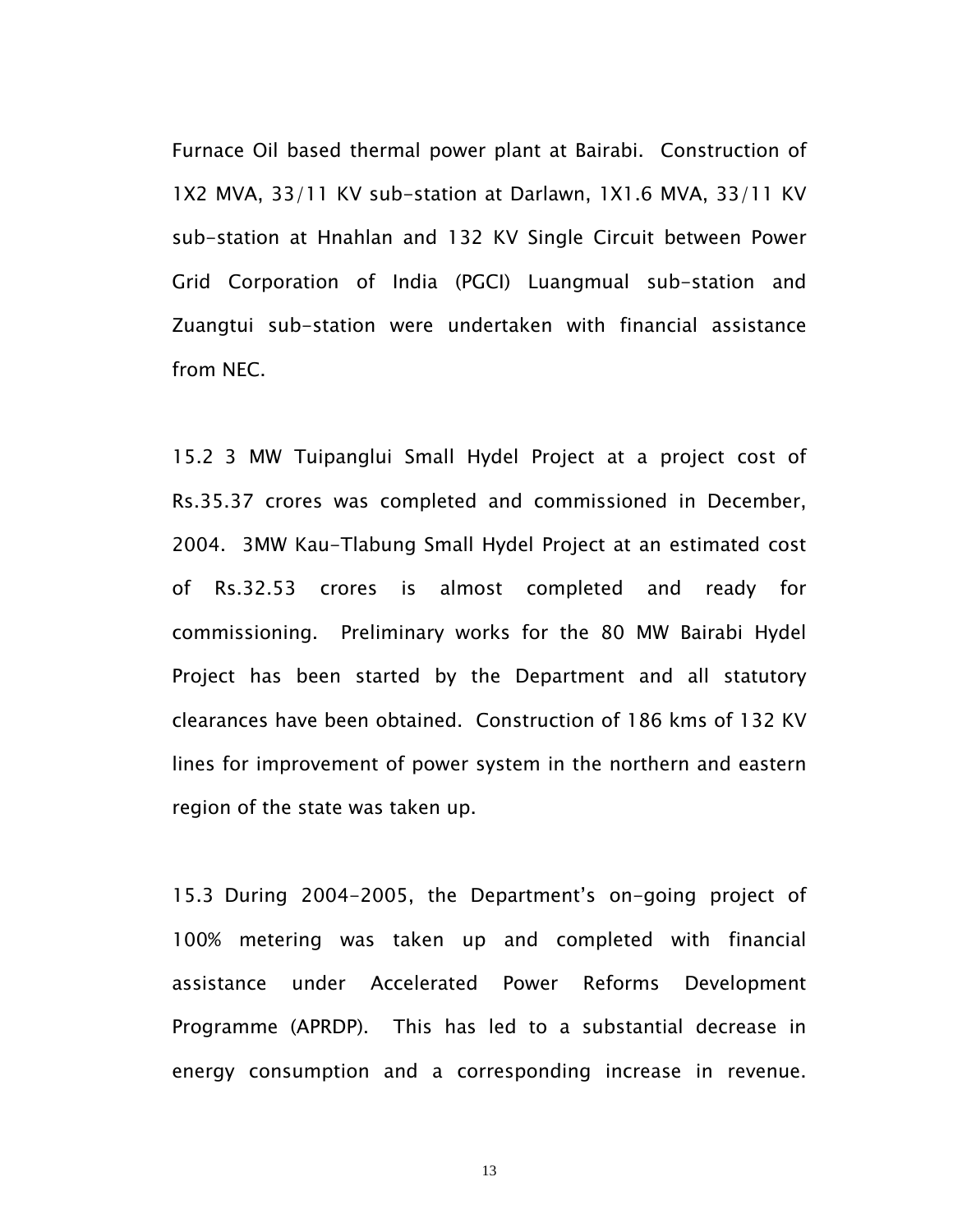Augmentation of Champhai sub-station, lower and upper, was taken up at an estimated cost of Rs.682.93 lakhs and commissioning of both these sub-stations is expected shortly.

15.4 During 2005-2006, the Department will continue and complete improvement of sub-transmission and distribution network within Aizawl and Lunglei town and construction of 132 KV line from Bairabi to Bawktlang with assistance under Non Lapsable Central Pool of Resources (NLCPR). Under Accelerated Power Reforms Development Programme (APRDP) the Department proposes to undertake reformation work on existing and new power systems within the 5 circles of the Power & Electricity Department. Construction of sub-stations and 132 KV lines is also proposed to be continued under NEC funded schemes.

#### 16. INDUSTRIES DEPARTMENT :

16.1 During 2004-2005, despite constraints in the industrial sector such as lack of infrastructure, inadequate availability of power and lack of adequate credit facilities, the Department has continued its endeavour to gradually lead the state towards industrialisation through development of small and medium enterprises and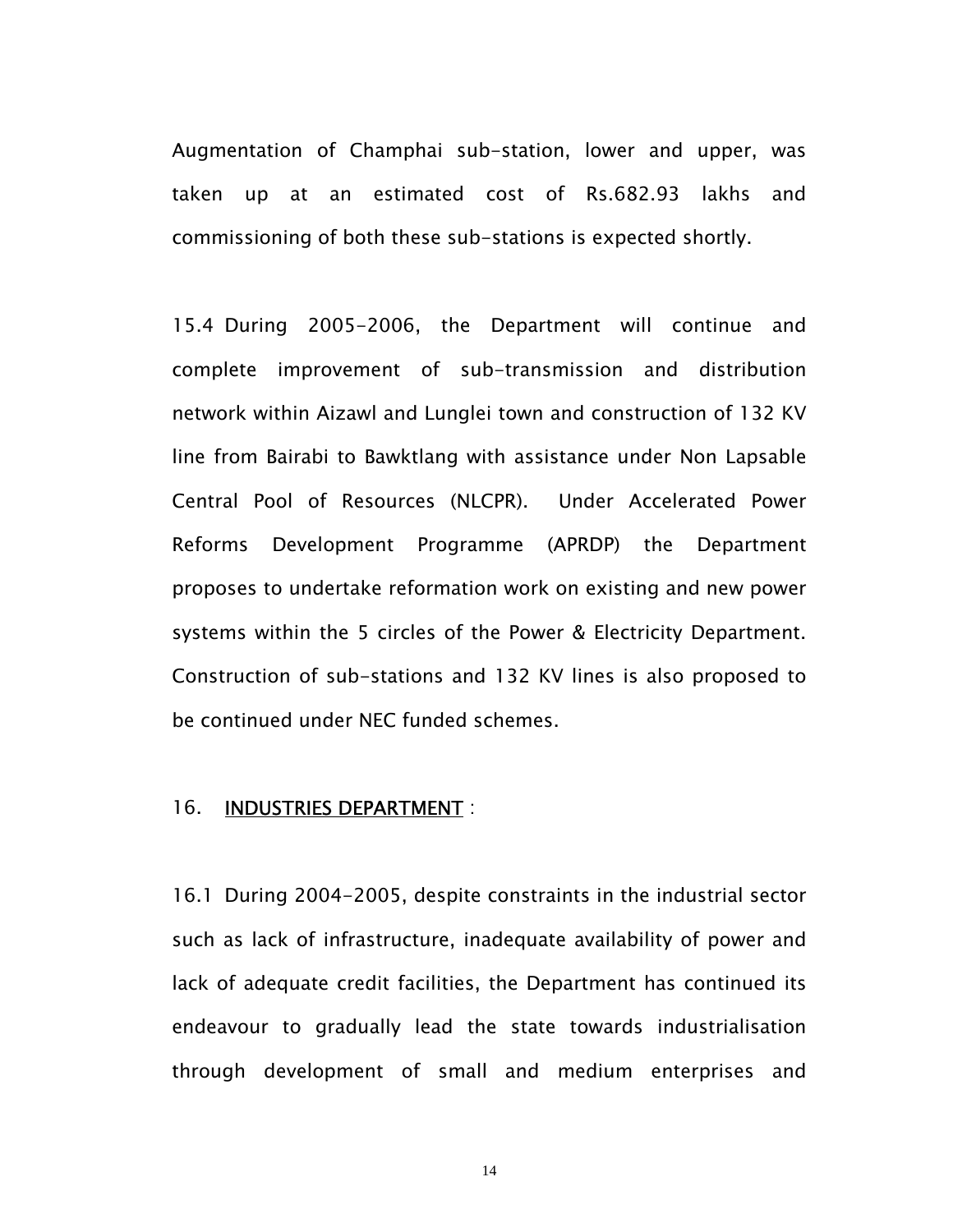continuing its works on infrastructure building like Export Promotion Industrial Park (EPIP), Industrial Growth Centre (IGC), Food Parks etc. with central support.

16.2 During 2005-2006, a Bamboo Technology Park at Sairang and several CFC for handloom and handicrafts are planned to be set up. Upgradation of Zuangtui Industrial Estate under Industrial Infrastructure Upgradation Scheme(IIUS) scheme involving Rs.50 crores is also contemplated while avenues are being explored for providing better road connectivity, sewerage and waste disposal systems to IGC and Zuangtui through Asian Development Bank (ADB) loan. The Department will continue giving financial support to handloom and handicraft units as well as small time artisans. Fairs and exhibitions within and outside the state will be organised and participation in India International Trade Fair (IITF) and North East Expo which have given wide publicity to the products of Mizoram will be continued. It is proposed to develop permanent exhibition infrastructure at Chaltlang with Government of India funding. Establishment of EPIPs at Bairabi, Champhai and Tlabung and setting up of District Industries Centres (DICs) in the new districts are also in the pipeline. Schemes for improving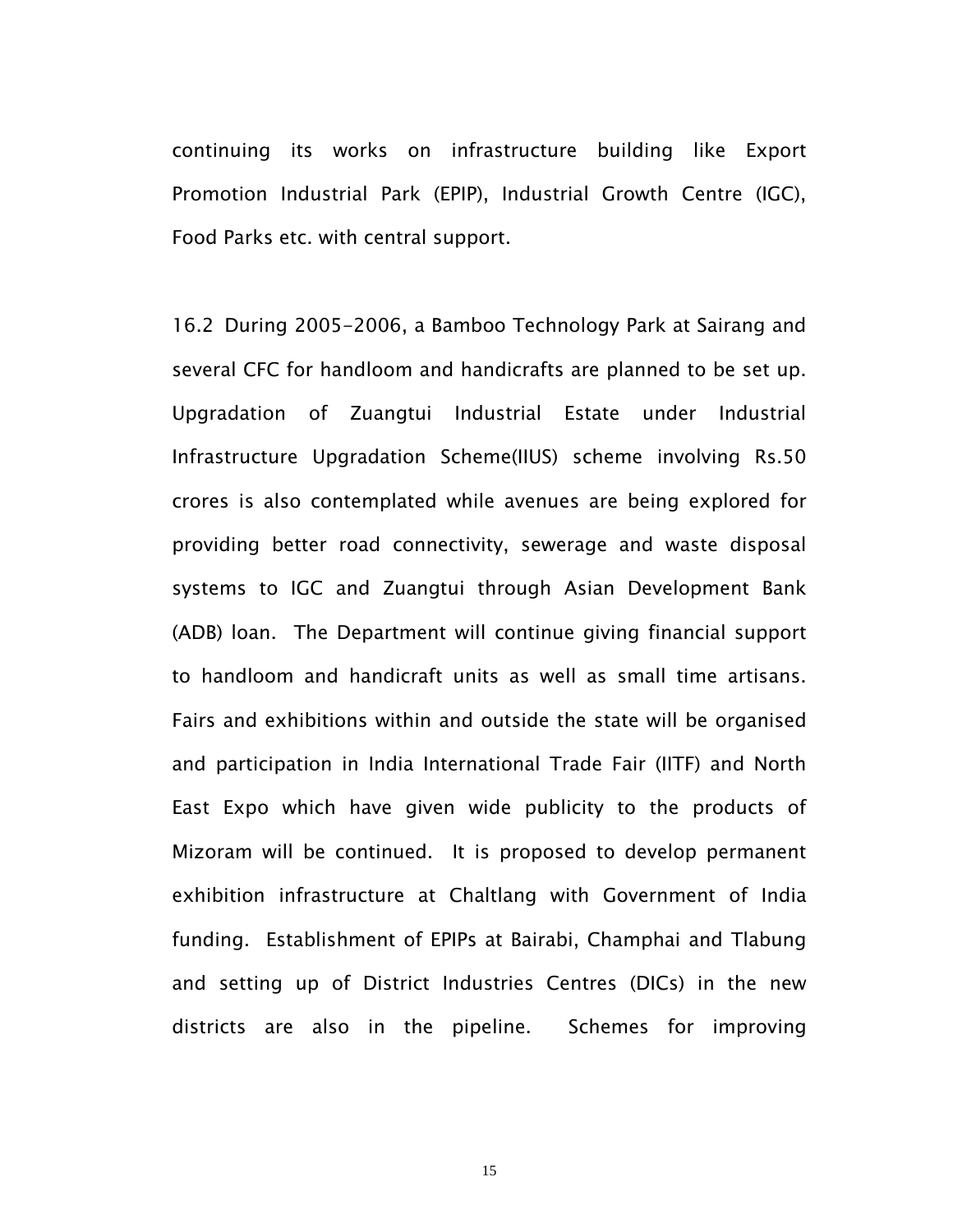infrastructure at Bairabi and Serchhip will also be taken up under BAFFACOS.

#### 17. PUBLIC HEALTH ENGINEERING DEPARTMENT :

17.1 During 2004-2005, the Public Health Engineering Department concentrated its efforts towards enhancing the water supply level in rural areas. During the year, 12 non-covered habitations out of a total of 48 non covered habitations and 162 partially covered habitations out of 527 partially covered habitations will be elevated to fully covered habitations. A sanitation programme entitled 'The Total Sanitation Campaign', a Government of India programme is being implemented in the Mamit and Saiha Districts at an estimated cost of Rs.106.02 lakhs and Rs.113.50 lakhs respectively. Baseline survey of the remaining districts for implementation of this programme is expected to be completed during the year. Out of 23 towns in Mizoram, water supply of 70 lpcd (full coverage) has been achieved in 7 towns. Significant progress was achieved in the ongoing urban water supply schemes in Mamit, Champhai, N.Kawnpui and Greater Aizawl Water Supply Phase-II during the current year.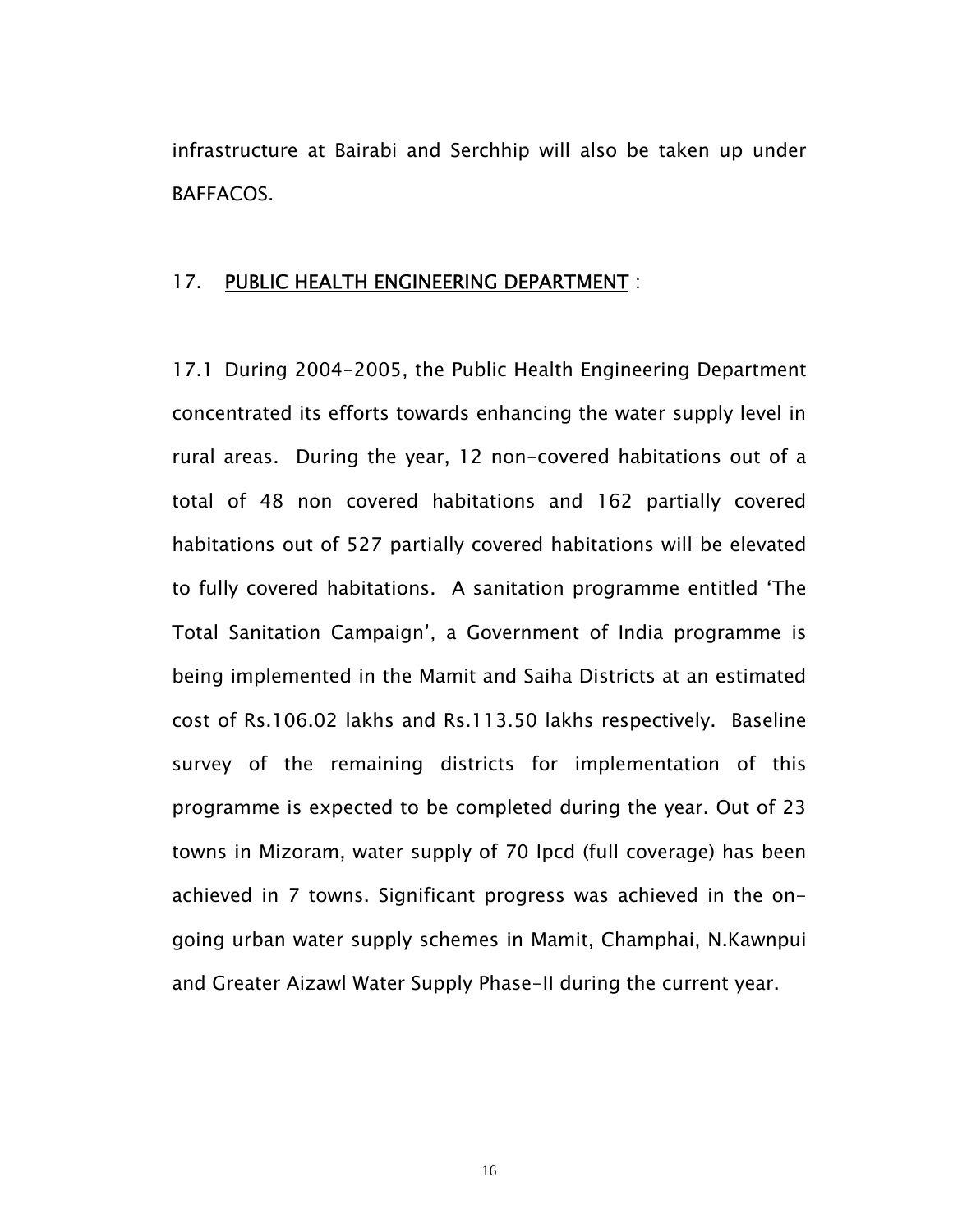17.2 During 2005-2006, the Department will continue to ensure the promotion and augmentation of water supply in the rural areas. In fact, it is targetted to cover at least 150 habitations. Out of an approximate 1300 government schools in the state, 396 schools have been provided drinking water and it is intended to provide at least 100 schools with water during 2005-2006. Further, with a view to complementing the ever advancing rural water supply programmes, the Department will implement urban water supply schemes in Khawhai, Tlabung and N.Vanlaiphai at an estimated cost of Rs.814.03 lakhs under Accelerated Urban Water Supply Programme (AUWSP).

#### 18. HEALTH & FAMILY WELFARE DEPARTMENT:

18.1 During 2004-2005, the Department with an outlay of Rs.3000 lakhs took up various health programmes like reconstruction of 6 doctors' quarters, 6 sub-centre buildings, 2 health workers' quarters and 1 Public Health Centre (PHC) kitchen at different places. Rural health as well as improvement of health infrastructure in the interior and remote places in the state were accorded priority. 68 buildings and quarters repaired and 17 pit latrines were constructed in these interior places. Reconstruction of PHC building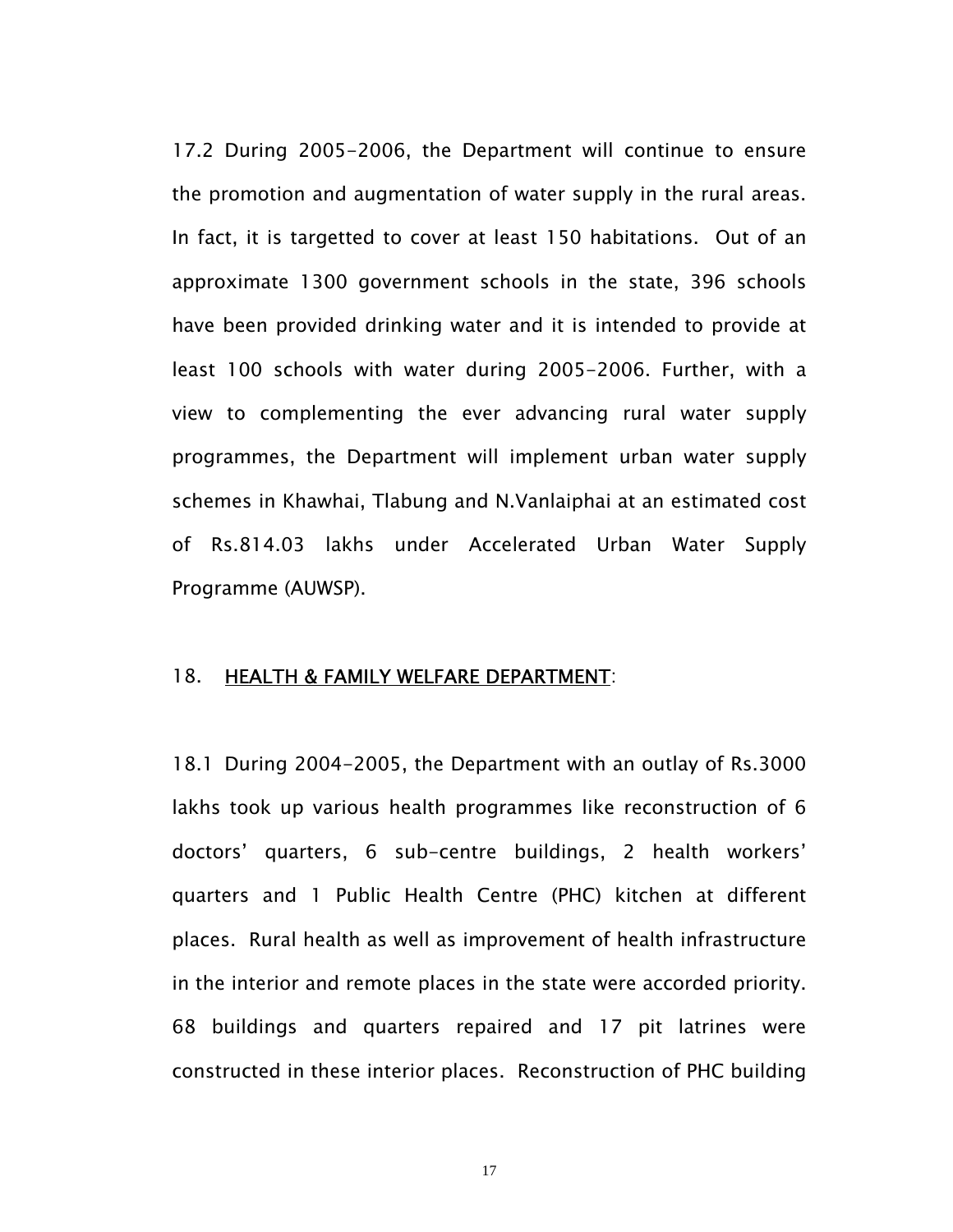at Phuldungsei was started and works are in progress for upgradation and conversion of the 10 bedded PHCs at Thingsulthliah and Lengpui into 30 bedded Community Health Centres with funding under Pradhan Mantri Gramodaya Yojana (PMGY). With fund allocated to the Department for implementation of BAFFACOS, the Department intends to set up BAFFACOS cells both at the state and district levels, Entomology Cell-cum-Animal Laboratory in addition to imparting training and conducting surveys. To ensure proper implementation of the programme, the Department has constituted 3 committees both at the state and district level.

18.2 During 2005-2006, in its continued endeavour to upgrade the health system in Mizoram, the Department has assigned great importance to the upgradation and renovation of its existing infrastructure. With funding under PMGY, upgradation of PHC at Khawbung into a CHC, construction of CHC building at Khawzawl, PHC buildings at Bungtlang South and Haulawng, reconstruction of Isolation Ward at Kolasib and completion of construction of PHC building at Phuldungsei are contemplated. In addition to this, the Department proposes to upgrade its hospitals at Champhai, Serchhip, Saiha, Kolasib, Mamit and Lawngtlai, reconstruct the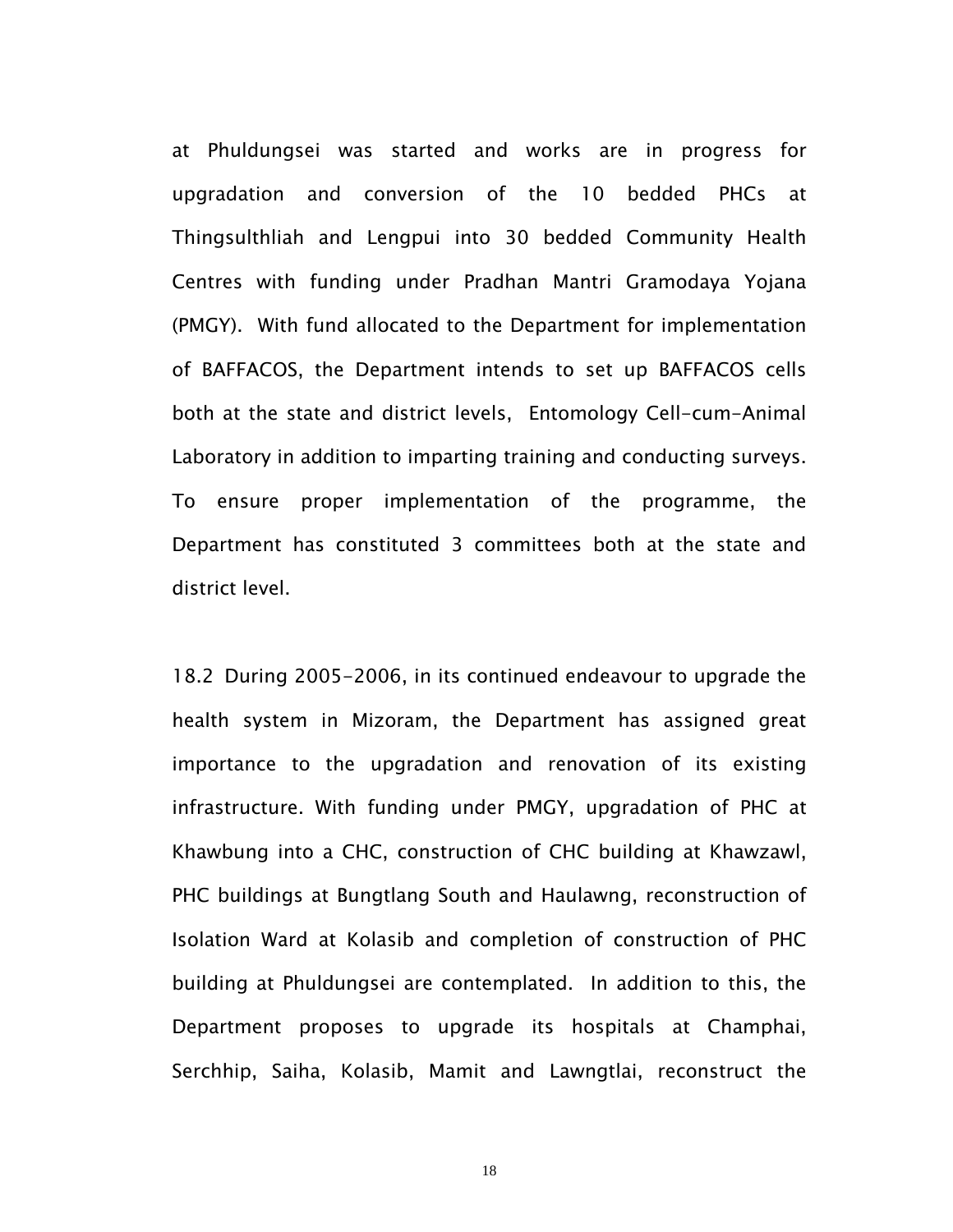mortuary building at Civil Hospital, Aizawl and construct a Nursing School and Hostel at Aizawl. Establishment of Cancer Hospital at Aizawl is also amongst the agenda for 2005-2006.

#### 19. PUBLIC WORKS DEPARTMENT :

19.1 The Public Works Department during 2004-2005 was allocated Rs.255 lakhs under roads sector for improvement of town roads, satellite towns and village roads. Major improvement of 184 kms of state roads, rehabilitation and maintenance of 300 kms of roads under World Bank loan were taken up. It is proposed to construct 3 new roads, viz. Hnahthial – Tarpho road (32 kms), Tumtukawn – Tarpho road (24.60 kms) and Lawipu – Tlawng road with financial assistance from NABARD. Construction of the Mizoram House at Vasant Vihar, New Delhi, Mizoram Legislative Assembly Annexe Building, Guwahati Mizoram House additional building and staff quarters and Engineer-in-Chief's annexe building are in full swing. The Finance Secretariat building was completed during the year. Under government housing, construction of Speaker's bungalow and Assembly staff quarter are being taken up by the Department. Construction of Public Works Department staff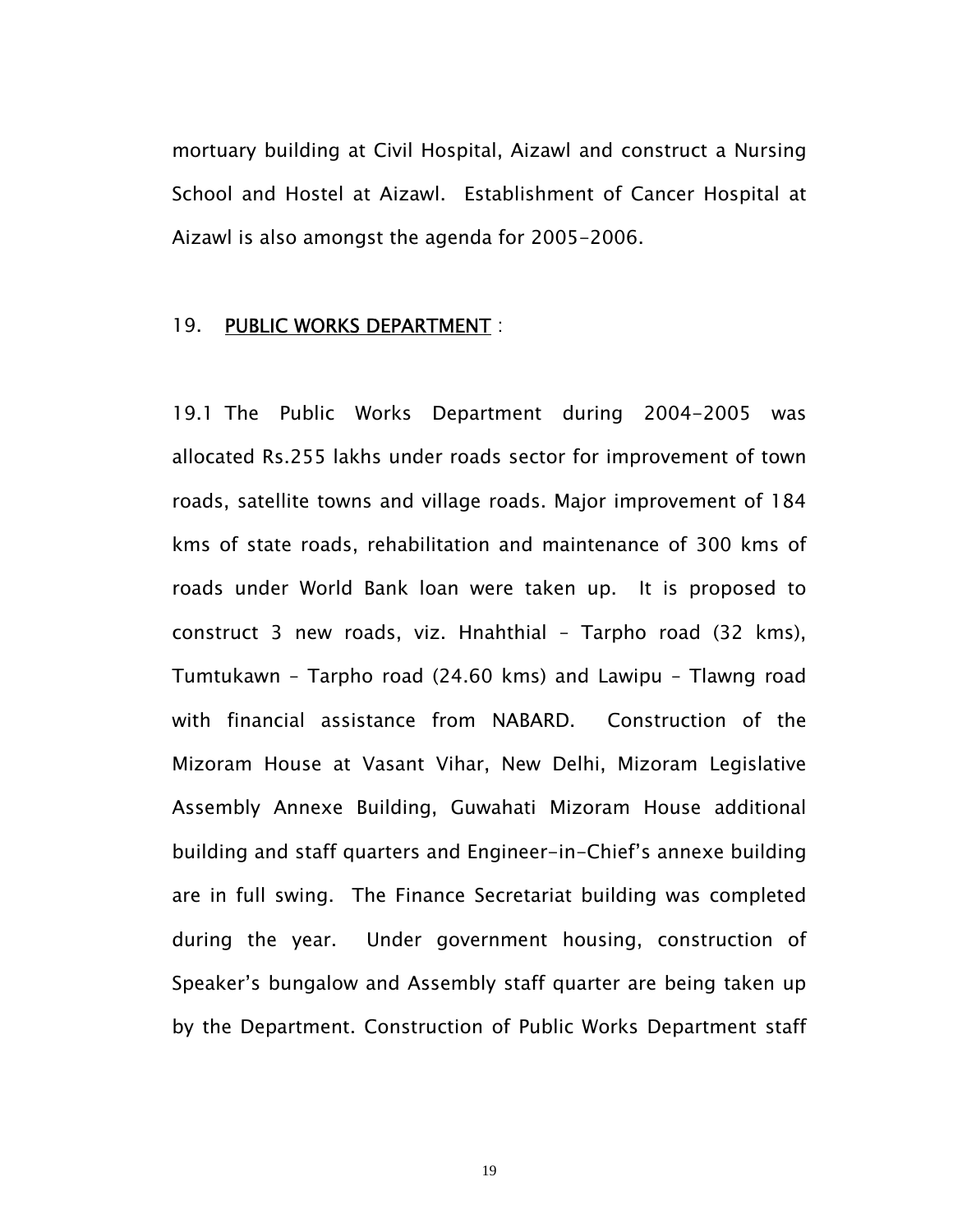quarters at an estimated cost of Rs.45.55 lakhs was completed during this fiscal.

19.2 During 2005-2006, it is proposed to continue the on-going works of maintenance and improvement of state roads network as well as Aizawl City roads and district town roads. Completion of the new Mizoram House at Vasant Vihar, New Delhi, Mizoram House at Guwahati, Engineer-in-Chief's annexe building, Assembly staff quarters and Speaker's bungalow are expected. Rs.47 lakhs and Rs.30 lakhs have been earmarked for taking up construction of Excise Commissioner's office building at Aizawl and Divisional staff quarters at Lawngtlai respectively during 2005-2006.

#### 20. FOOD, CIVIL SUPPLIES & CONSUMER AFFAIRS DEPARTMENT :

20.1 During 2004-2005, the Department has concentrated its efforts and achieved timely procurement and distribution of essential commodities to the public particularly in remote areas. Due to these concerted efforts, the problem of scarcity of foodstuff and other essential commodities has not troubled the state. 52,650 families were benefitted by the Below Poverty Line scheme and 15,600 families were assisted under Antyodaya Anna Yojana (AAY)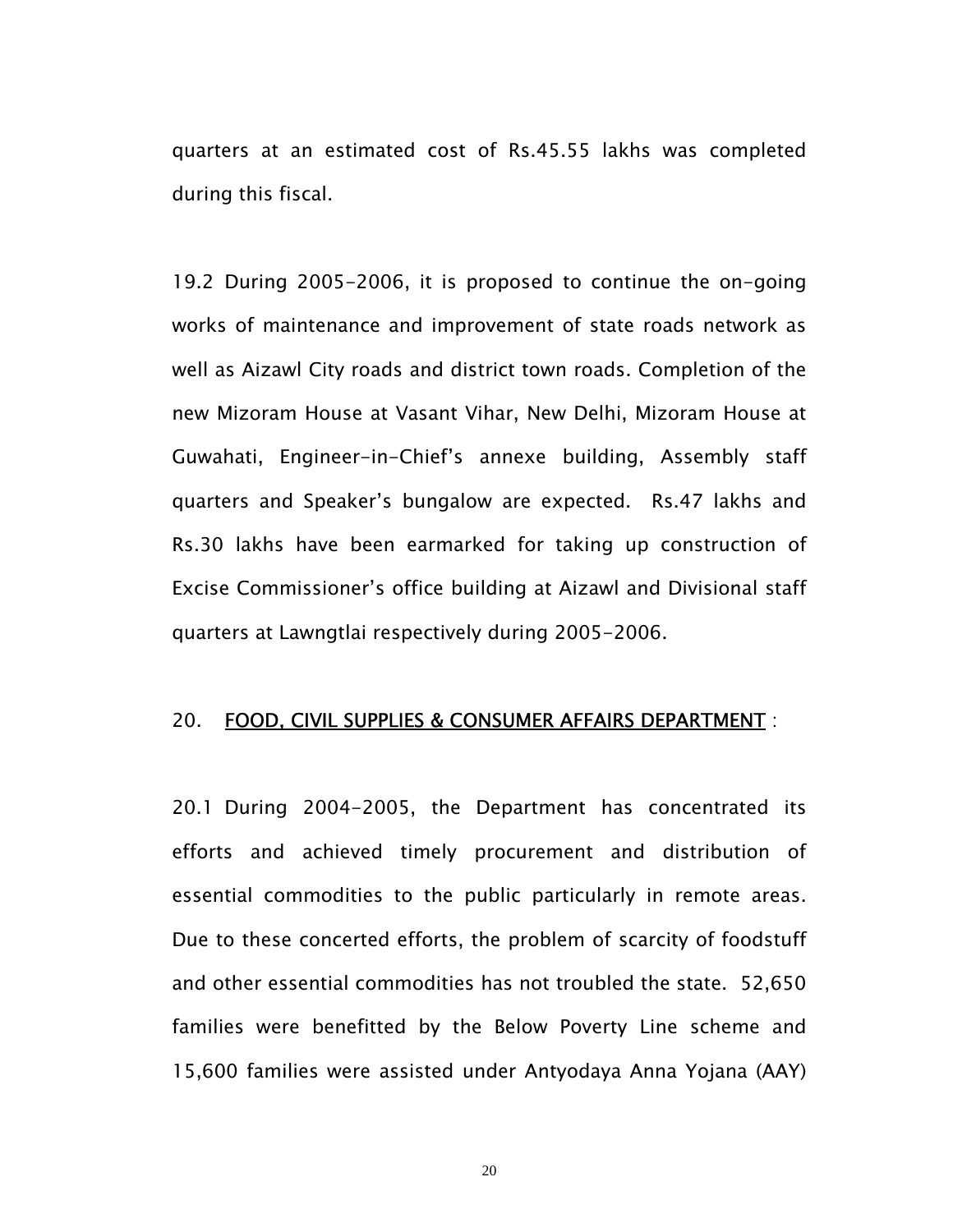scheme. Under National Social Assistance Programme (NSAP) and Annapurna, the Central Government's allocation of 310 MT of foodgrain has ensured assistance to 2583 destitute senior citizens in the state. The total expenditure for purchase of rice for implementation of special schemes, viz. BPL, AAY and Annapurna is Rs.13.34 crores during 2004-2005. Under BAFFACOS, the Department plans to reconstruct 31 godowns and repair 28 existing godowns.

20.2 Under Legal Metrology Wing, the Department in a bid to protect the interests of the consumers of the state purchased verification equipment worth Rs.3.50 lakhs. Due to the untiring efforts of the Department, 22,726 weights and measures were verified, 2,26,134 LPG cylinders were checked, 286 dispensing pumps verified, 2,195 bags of underweight cement seized and 1,261 tank lorries carrying diesel and petrol were checked.

#### 21. SOIL & WATER CONSERVATION DEPARTMENT :

21.1 During 2004-2005, 87 hectares of land was terraced for 87 farmer families and 63 water harvesting tanks constructed. Gabionic Spurs, stream course straightening and silt retention dams were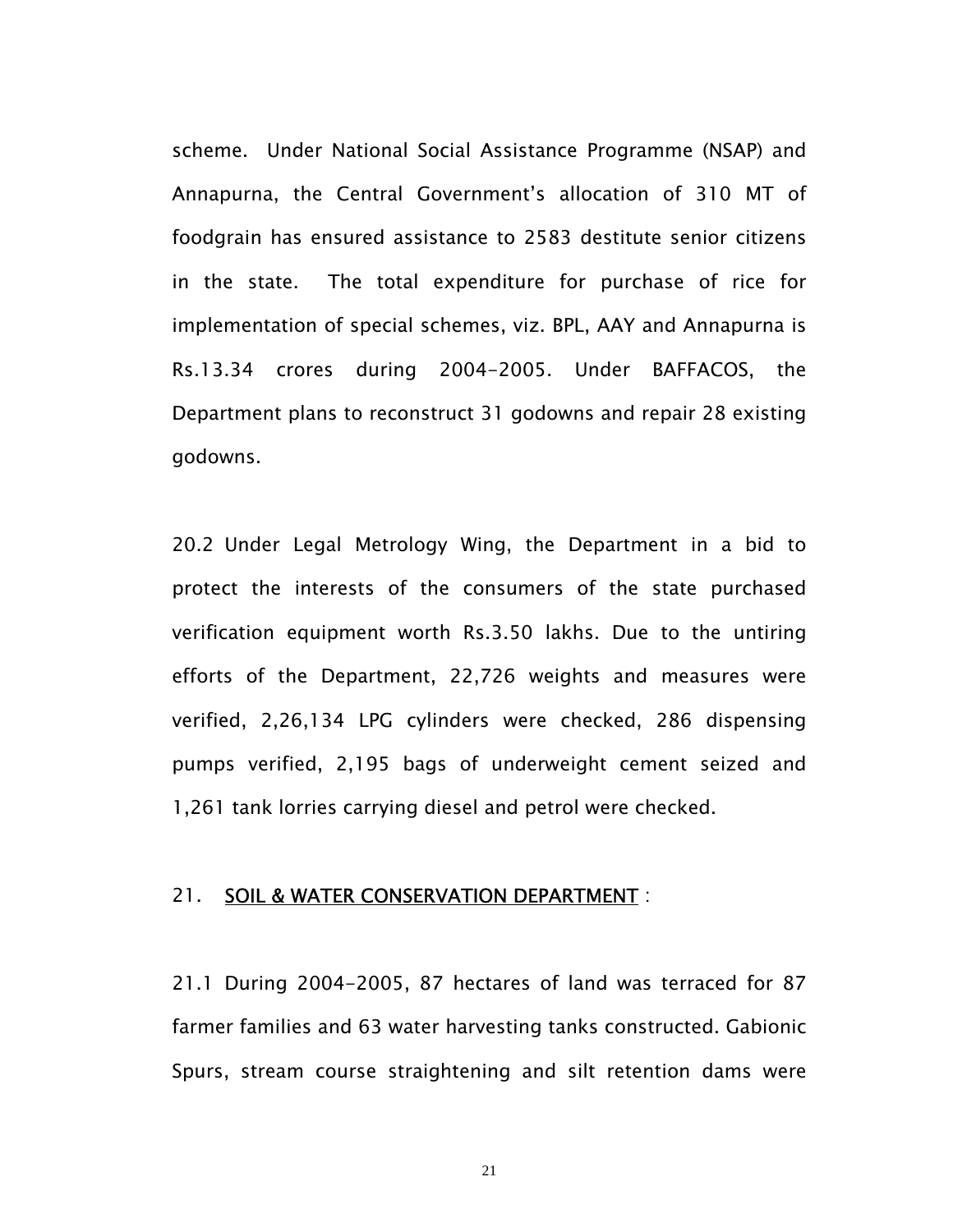constructed in 24 locations within the state. The newly introduced BAFFACOS scheme of the state was also one of the priorities of the Department and preemptive steps were taken covering 16 villages for which Rs.80 lakhs was expended.

#### 22. SOCIAL WELFARE DEPARTMENT :

22.1 During 2004-2005, the Department implemented the National Programme for Rehabilitation of Persons with Disabilities (NPRPD) with an amount of Rs.11 lakhs. Under this programme, state and district resource centres have been established under 3 prominent non-government institutes. The centrally sponsored Swayamsidha Scheme, a women empowerment programme has ensured the socio-economic upliftment of the women of the state and garnered the participation of the women population of the state to such a level that 250 self help groups have been constituted in various blocks. Various training programmes on account keeping, legal literacy and leadership training were conducted. The State Action Plan and Block Specific Projects were framed and approved.

22.2 Fully aware of the accelerating unemployment problem in the state and the need for remedial measures, Vocational Training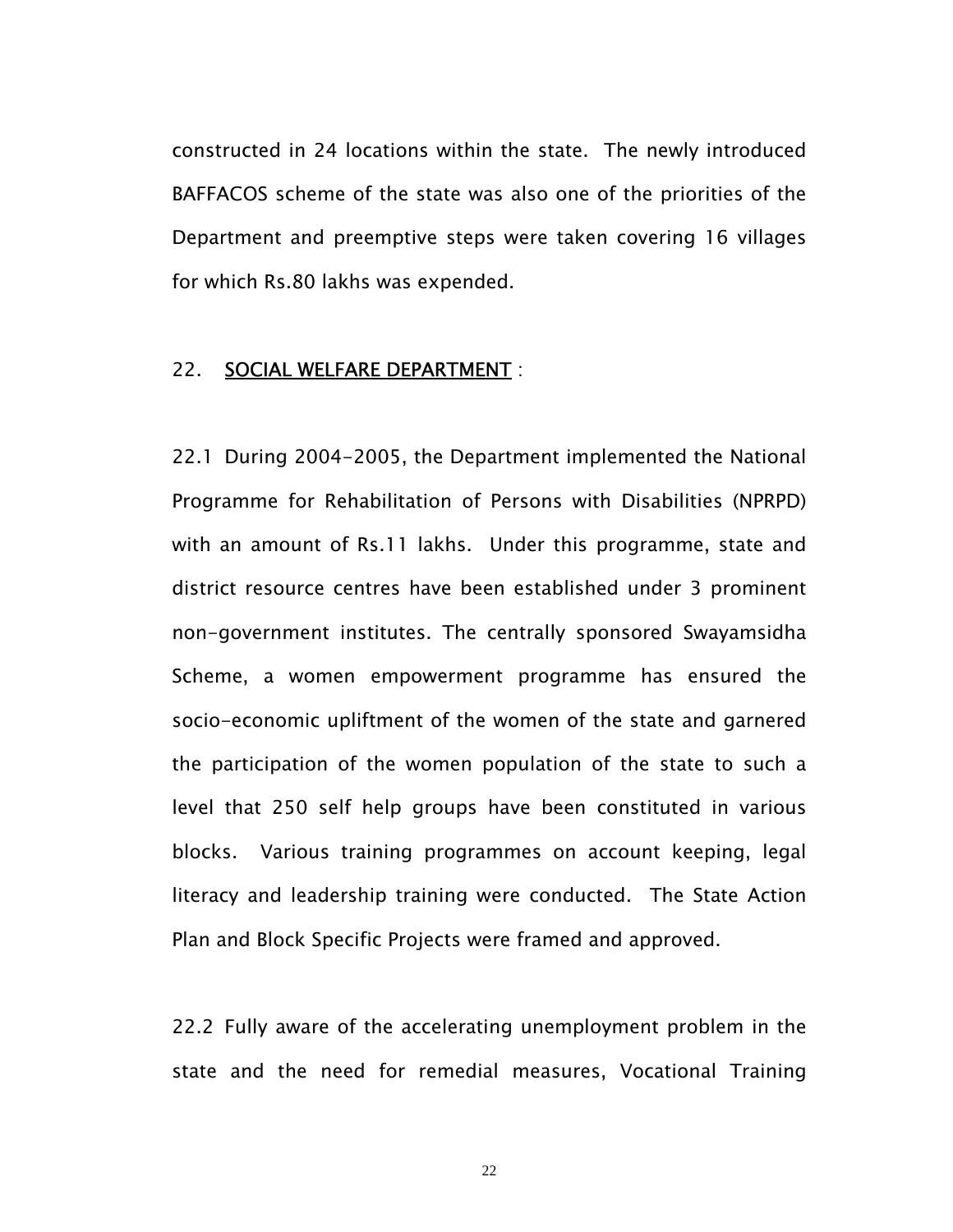Centres are being run by the Department at Kolasib, Serchhip and Lunglei to address this problem and these centres have been imparting training to our youth for self employment. Rural infrastructure development works which include improvement of agricultural link roads, construction and renovation of drains, retaining walls, etc. have been taken up by the Department with central assistance under Article 275 (1) of the Constitution of India. Another laudable achievement of the Department is the approval and release of Rs.250 lakhs for construction of an additional 220 Anganwadi Centres under Integrated Child Development Scheme (ICDS).

#### 23. TRANSPORT DEPARTMENT :

23.1 During 2004-2005, the Department, with a view to enhancing the efficiency of its operation of passenger bus services, purchased 6 bus chassis for replacing over-aged departmental buses. Compensation to accident victims as per Motor Accident Claims Tribunal (MACT) judgement orders was given to 17 persons; advocate fees for 3 cases and statutory deposit for 1 case was disbursed. Computerisation of vehicle registration and driving licence was implemented in all district offices. In order to generate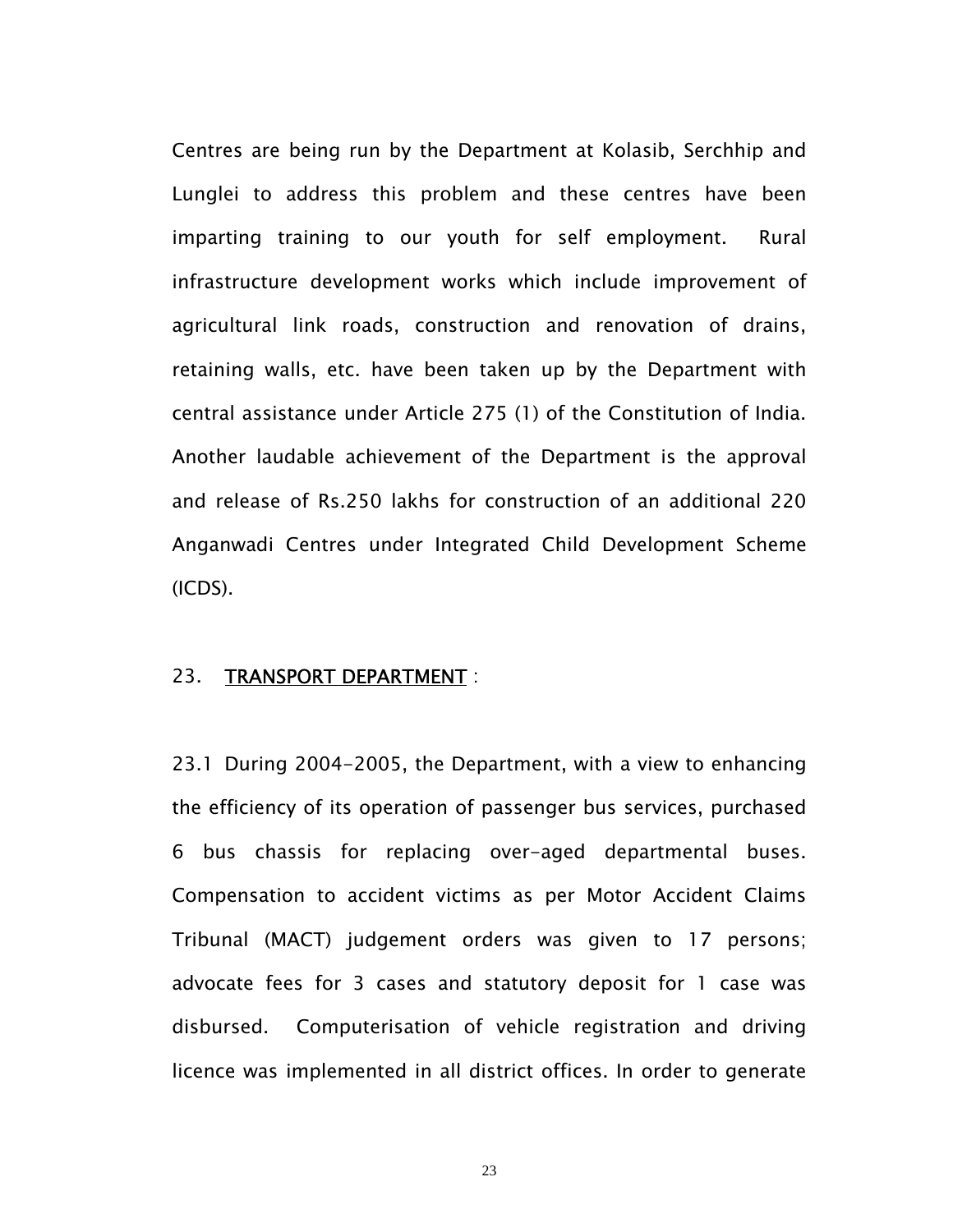public awareness and to ensure effective enforcement of Motor Vehicle Acts and Rules in the State, Road Safety Week was observed in all 8 districts. It is expected to complete the on-going construction of enforcement check gates at Bairabi and Kanhmun and District Transport Officers' quarters at Kolasib during 2004- 2005.

23.2 During 2005-2006, the Department will continue its programme of cutting down the high cost of maintenance of old and over-aged buses and augment its fleet of vehicles by purchasing another 5 buses. Another economy measure will be the upgradation of the Central workshop.

23.3 During 2005-2006, it will be the endeavour of the Department to strengthen and upgrade the standard of the Motor Vehicle Wing by adopting modern technology and Information Technology to cater to the needs of the people of the state and to manage the ever increasing vehicle population of the state. Induction of egovernance in the Motor Vehicle Wing is also amongst the programmes for the next year. Construction of quarters at Serchhip and Champhai, vertical extension of DTO office at Lunglei and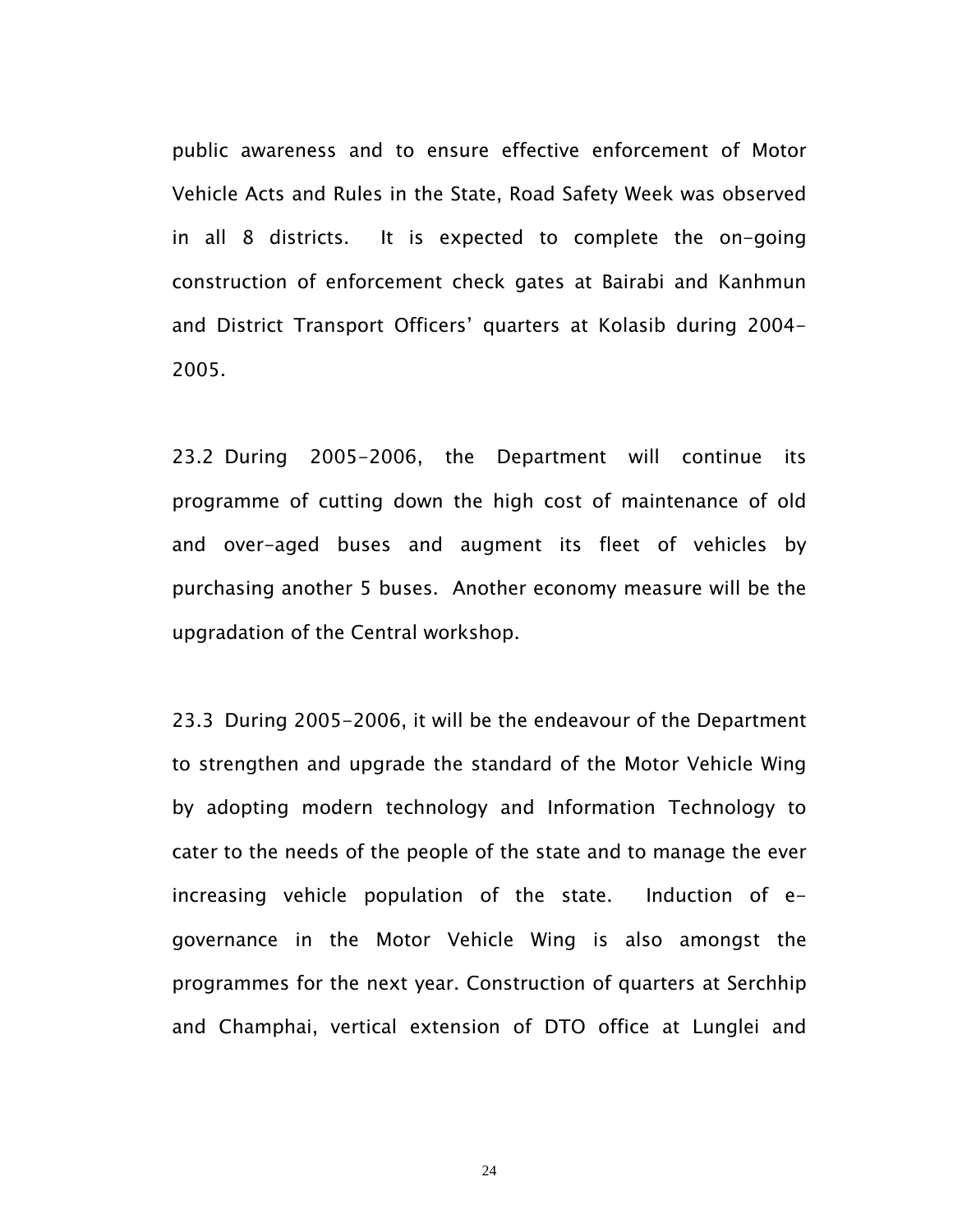construction of DTO offices at Lawngtlai and Mamit are under active consideration for which Rs.30 lakhs has been earmarked.

#### 24. TOURISM DEPARTMENT :

24.1 Development of tourist infrastructure has continued to be the main thrust of the Department. During 2004-2005, the Department completed construction of new Tourist Lodge at Chaltlang, viewing gallery at Durtlang and Tourist Lodges at Mamit and Saipum. With a view to promoting tourism, the Department organised Thalfavang Kut at Lunglei in collaboration with other departments from  $3^{rd}$  –  $5^{th}$ November, 2004. The Department has not just confined its activities to promoting tourism within the state, but has been actively involved in furthering the career opportunities of the Mizo youth. 250 students were sent to Chandigarh to undergo a 3 month Certificate Course in Basics of Service in Industry Management in collaboration with NEC and Institute of Tourism and Future Management Trends, Chandigarh.

24.2 During 2005-2006, 12 new projects will be taken up and Tourist Lodges will be constructed in various places like Zokhawthar, Sakawrdai, Khamrang, Hmuifang, Saichho, Kanhmun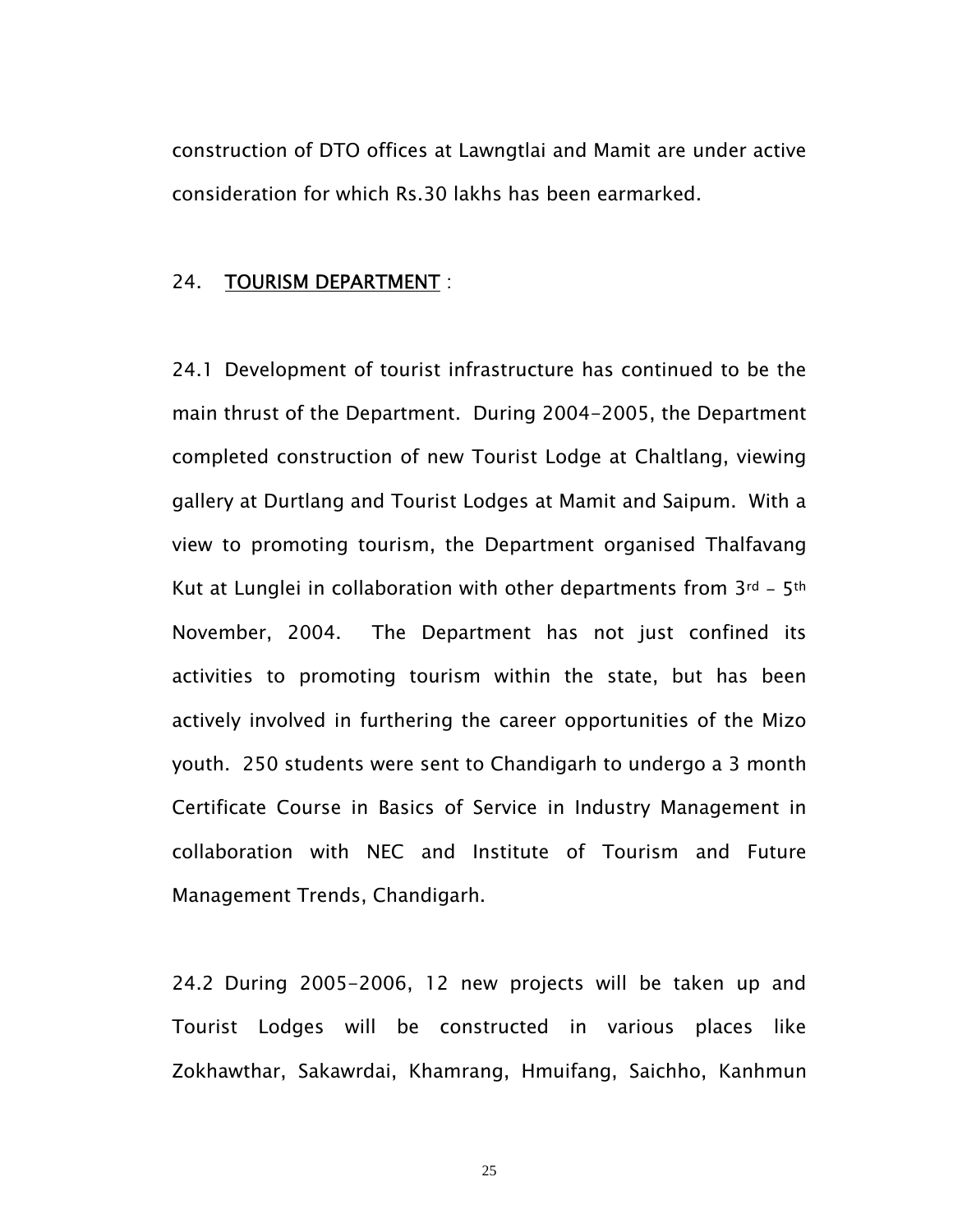and Tlabung. Tourist Reception Centre at Berawtlang and Ecotourism at Reiek is also intended to be set up.

#### 25. LOCAL ADMINISTRATION DEPARTMENT :

25.1 During 2004-2005, Rs.3090 lakhs was disbursed to 2040 Government employees as composite cash loan. Housing loan was also given to 400 families falling under low and middle income groups. Housing grants to uplift the economically weaker sections in urban areas was given to 120 families. Land acquisition and development scheme was taken up in all the 8 district head quarters for which Rs.164 lakhs was spent. A number of public assets were created under the Development of Slum Areas Scheme. The Department also continued its on-going programme of constructing parks, steps, dumping grounds, footpaths, pavements and retaining walls around the state. The Department also celebrated the Golden Jubilee of the Mizoram Village Councils by organising tournaments and various activities which enlisted the active participation of the public.

25.2 During the year, construction of the All India Service Officers' transit accommodation at an estimated cost of Rs.186 lakhs and 91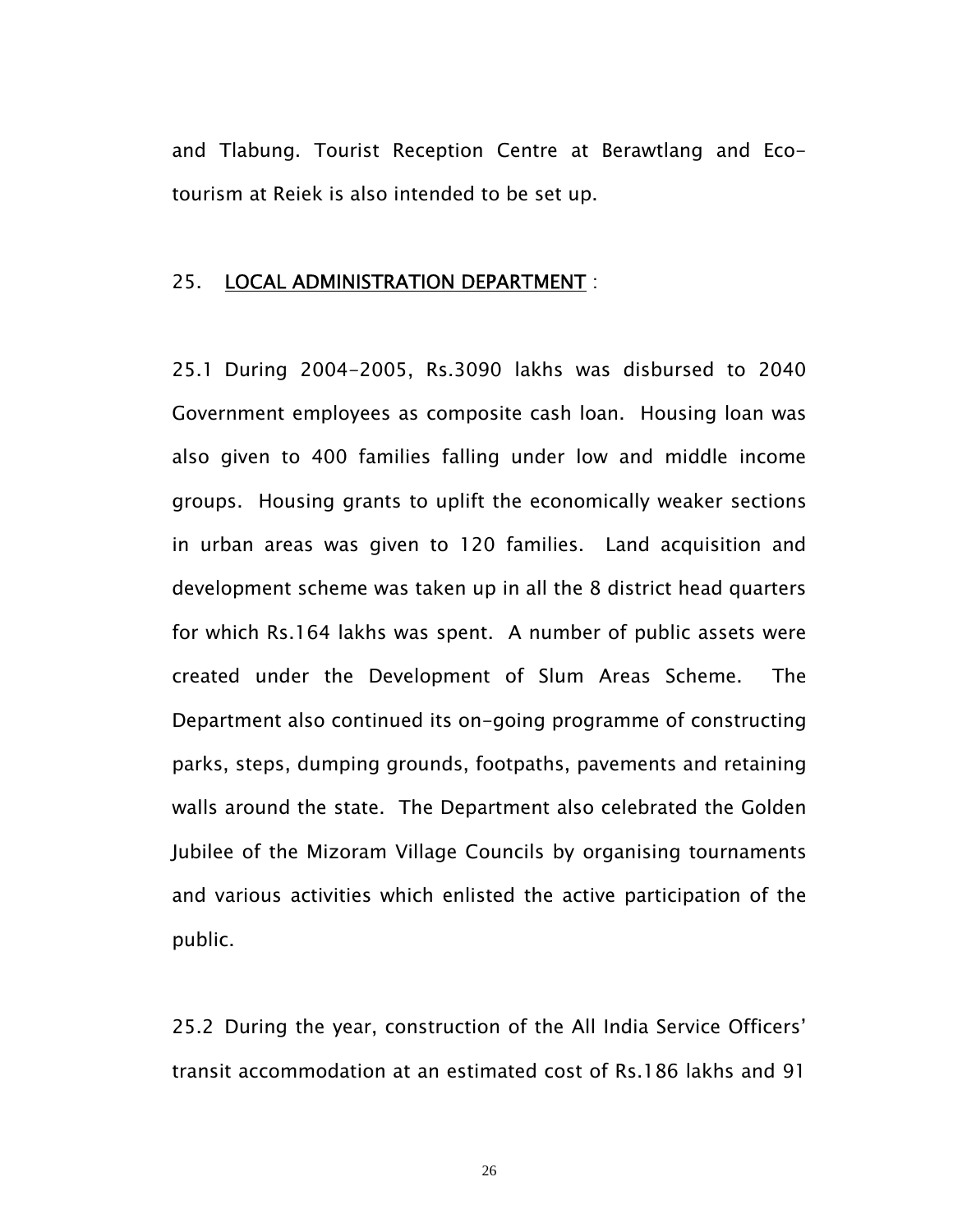units of State Government Employees' Housing Complex at an estimated cost of Rs.1496.15 lakhs was completed and inaugurated by Hon'ble Union Minister, Shri Ghulam Nabi Azad on 4.10.2004. Foundation stone for construction of Bus Terminus at Thuampui, Aizawl and Administrative Training Institute building at New Capital Complex, Aizawl was also laid by the Hon'ble Union Minister on the same day. Construction works of Shopping Centre at Champhai and City Centre at Aizawl are progressing well.

25.3 The Town and Country Planning Wing has taken up construction of market buildings and motor parking lots under the Integrated Development of Small and Medium Towns and Non Lapsable Central Pool of Resources. With a view to reducing natural man-made disasters by regulating unauthorised and unsafe building construction and land development, the Mizoram Urban and Regional Development Act, 1990 was amended in 2004. This is expected to effectively arrest the unregulated urban development in the State.

25.4 During 2005-2006, it is the Department's programme to continue various schemes like construction of minor roads, parks, steps, dumping grounds, fly-over bridges, pavements, shops and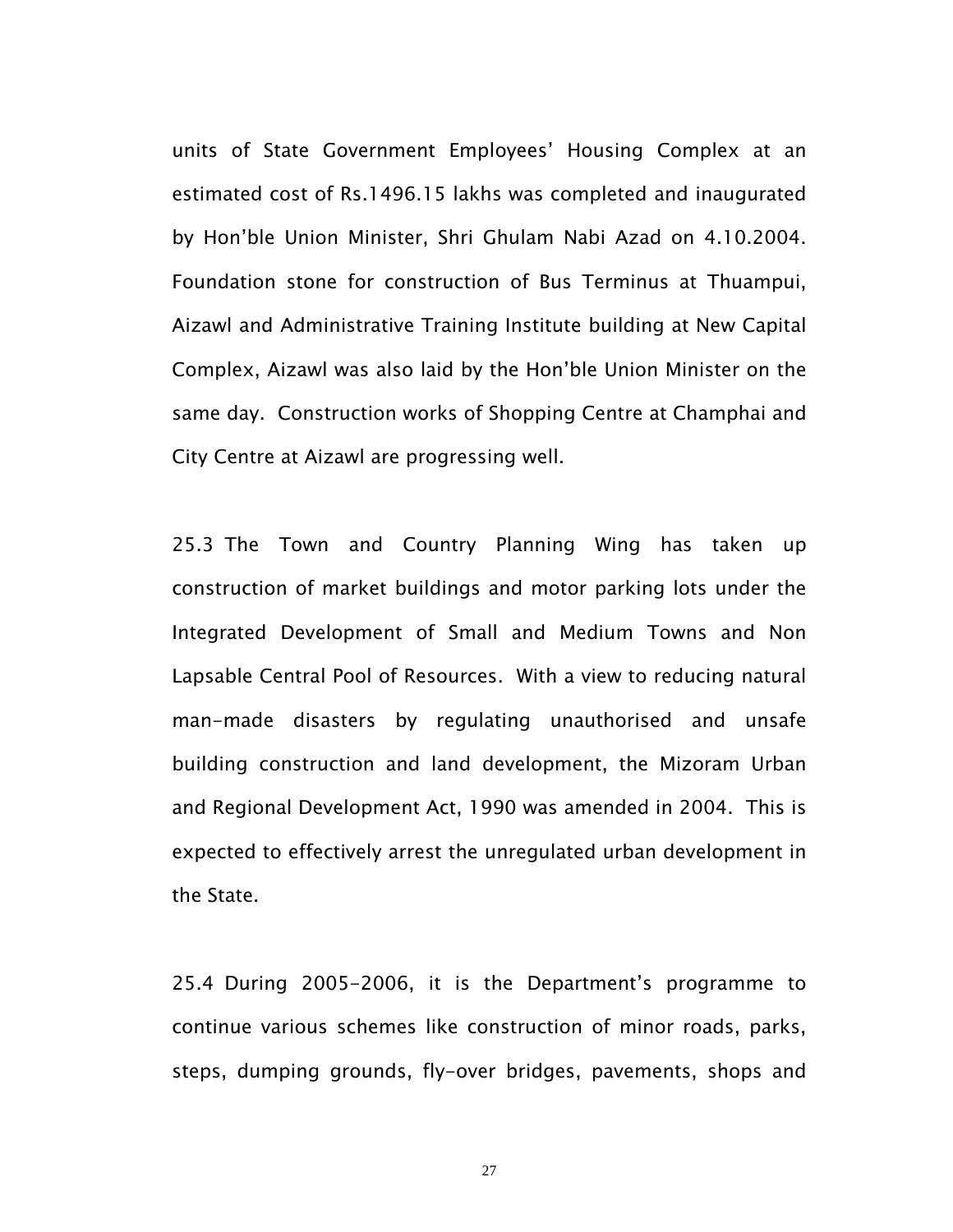market centres under Urban Development Schemes. Construction of Shopping Centre at Kolasib at an estimated cost of Rs.575 lakhs to be executed by National Building Construction Company (NBCC) will be started during 2005-2006.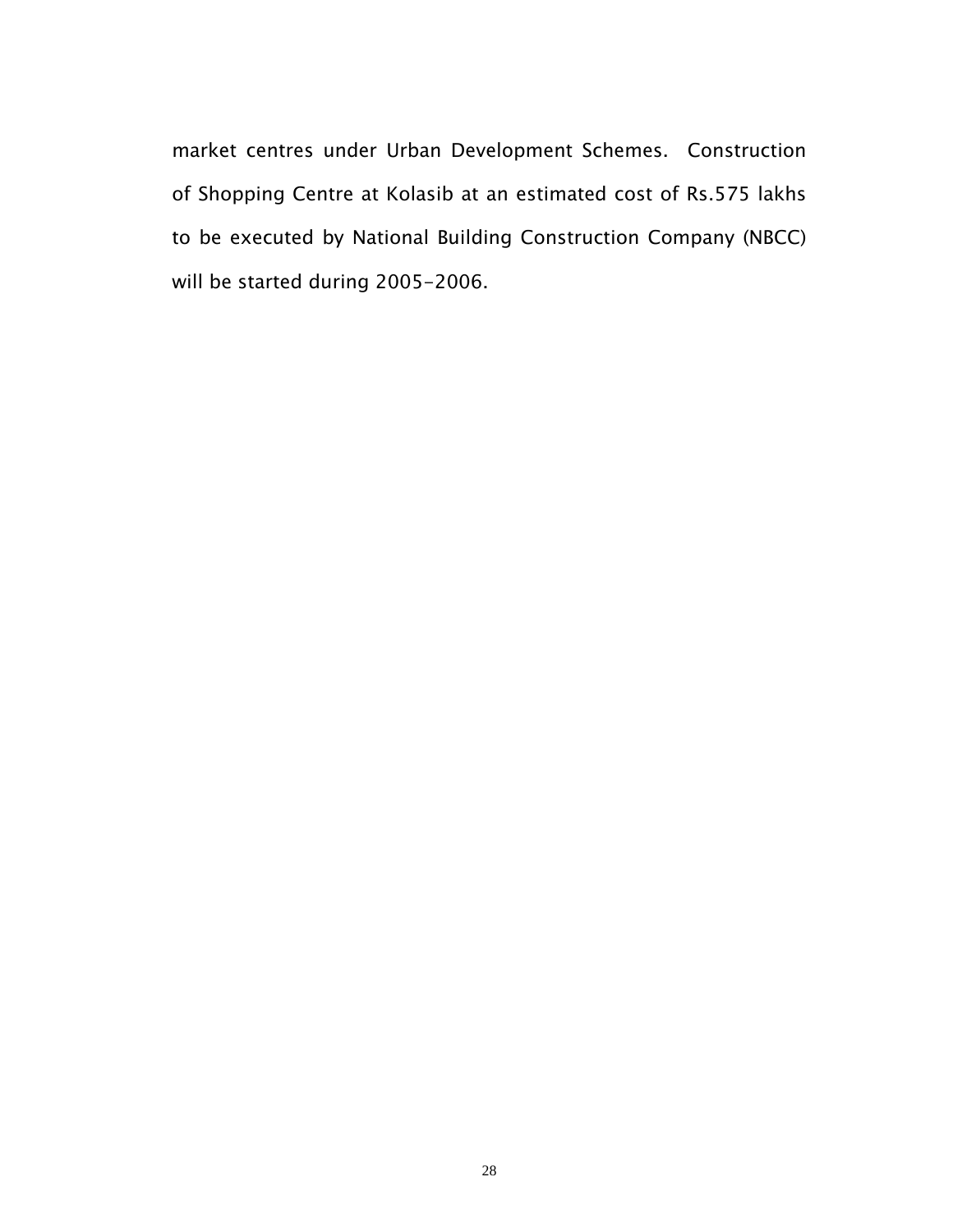#### 26. TRADE & COMMERCE DEPARTMENT :

26.1 During 2004-2005, the Department undertook works for improving and rehabilitating the market places in the State. Construction of District Market Officer's office at Kolasib was also undertaken.

26.2 During 2005-2006, the Department will continue to revamp various markets in Mizoram. Special attention will also be given to disposal of garbage from various markets being looked after by the Department.

#### 27. HIGHER & TECHNICAL EDUCATION DEPARTMENT :

27.1 It has always been the aim of the Department not only to ensure the maintenance of standards of higher education but to nurture the talents and potential of the youth of Mizoram. Toward this goal, a state level Quality Assurance Coordination Committee and Quality Assurance Cell was constituted.

27.2 During 2004-2005, 229 students were selected to pursue job oriented courses like Engineering and Medical Science outside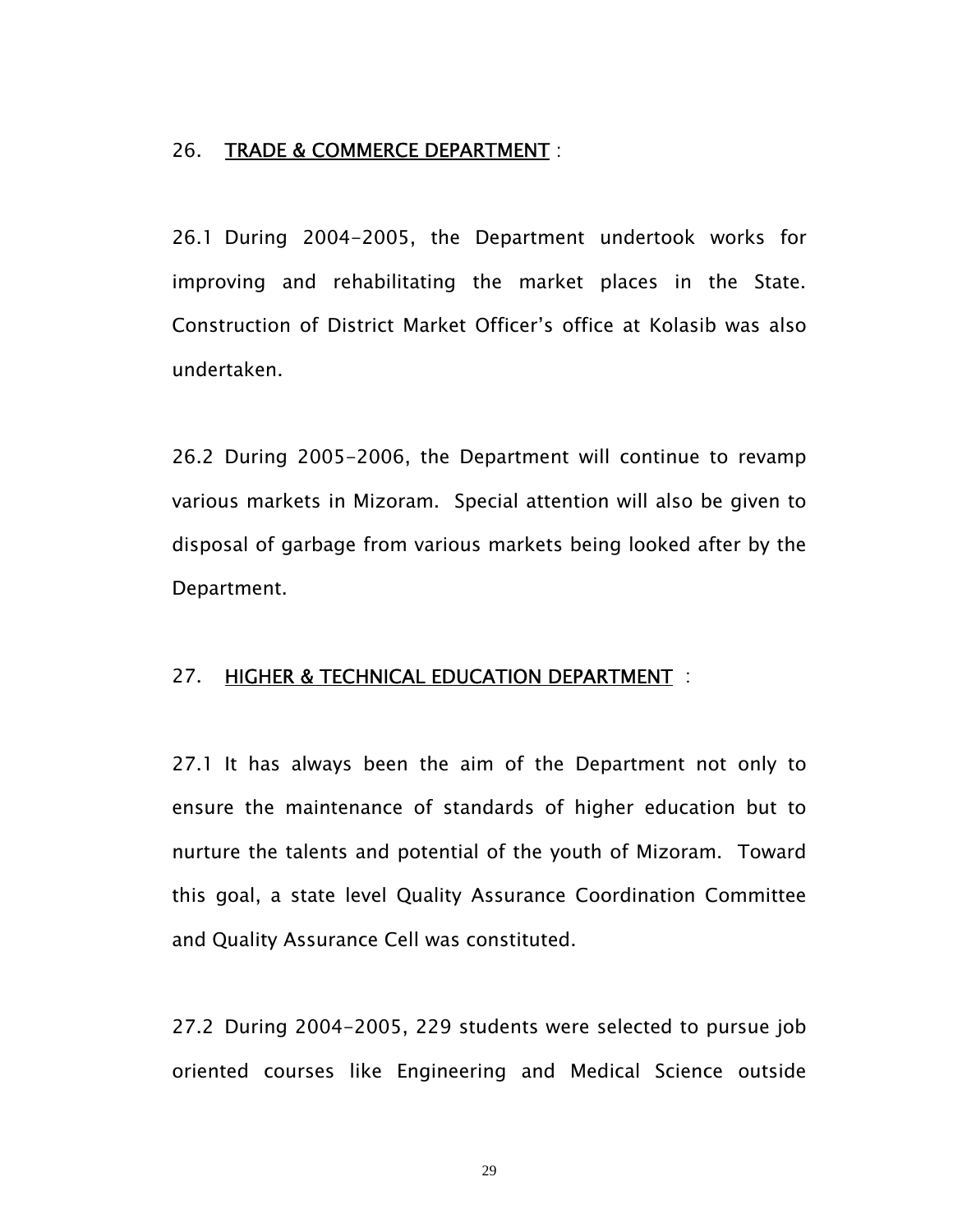Mizoram. As an economy measure and in order to elevate teaching quality, the Aizawl Law college and Liandingpuia Law College were amalgamated and renamed the Mizoram Law College. The externally aided Third Technician Education Project ensured the continuance of construction of Directorate of Technical Education Building, Chaltlang, Women Polytechnic Building, Durtlang and Mizoram Polytechnic Building at Lunglei.

#### 28. SCHOOL EDUCATION DEPARTMENT :

28.1 During 2004-2005, the Department undertook to address not just the problem of inadequate infrastructure in the education system but also the health and recreational needs of school children. Rs.3.31 crores was spent for acquiring various recreational implements for distribution to primary schools. 550 bookshelves and 550 steel almirahs, 1100 water filters and 3,50,251 exercise books were distributed to 1100 Government Primary Schools. Rs.246.87 lakhs was utilised for implementation of Midday Meal Programme.

28.2 During 2005-2006, the Department will continue to implement various Government of India programmes and schemes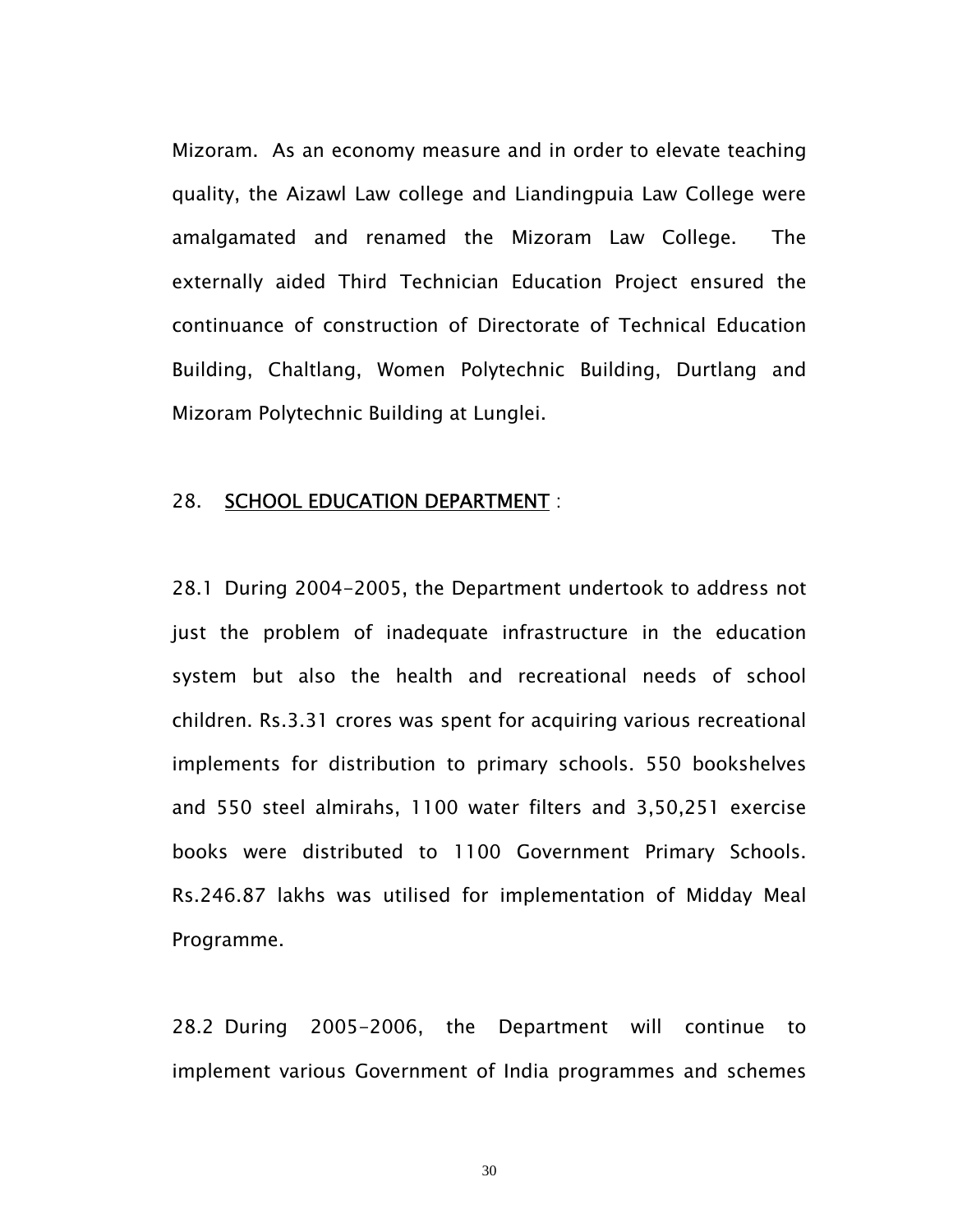like Sarva Shiksha Abhiyan (SSA), Midday Meal Programme and Modified Computer Literacy and Studies in School (CLASS).

#### 29. ANIMAL HUSBANDRY & VETERINARY DEPARTMENT :

29.1 During 2004-2005, the Department implemented various centrally sponsored schemes for upgradation of livestock health and ensuring the sustainability of livestock farming. 1,95,183 animals were treated at various veterinary hospitals, dispensaries and Rural Animal Health Centres. Mobilisation and Development of Animal Feed and Fodder Resources (MODAFAR), a centrally sponsored scheme under Non Lapsable Central Pool of Resources paved the way for the establishment of an animal feed plant and during 2004- 2005, 456 qtls of animal feed was manufactured from locally procured agricultural crop and sold at a substantially lower rate as compared to imported animal feed. Under the on-going Development of Sustainable Base for Pig Production (DESBAPP) in addition to the establishment and maintenance of piggery villages at Kawlkulh, Sairang and Pukpui, 120 pig stys and 135 buildings were constructed for which Rs.266.14 lakhs was expended. With funding from NEC, works on construction of a modern slaughter house is progressing well. A dairy plant at Kolasib with funding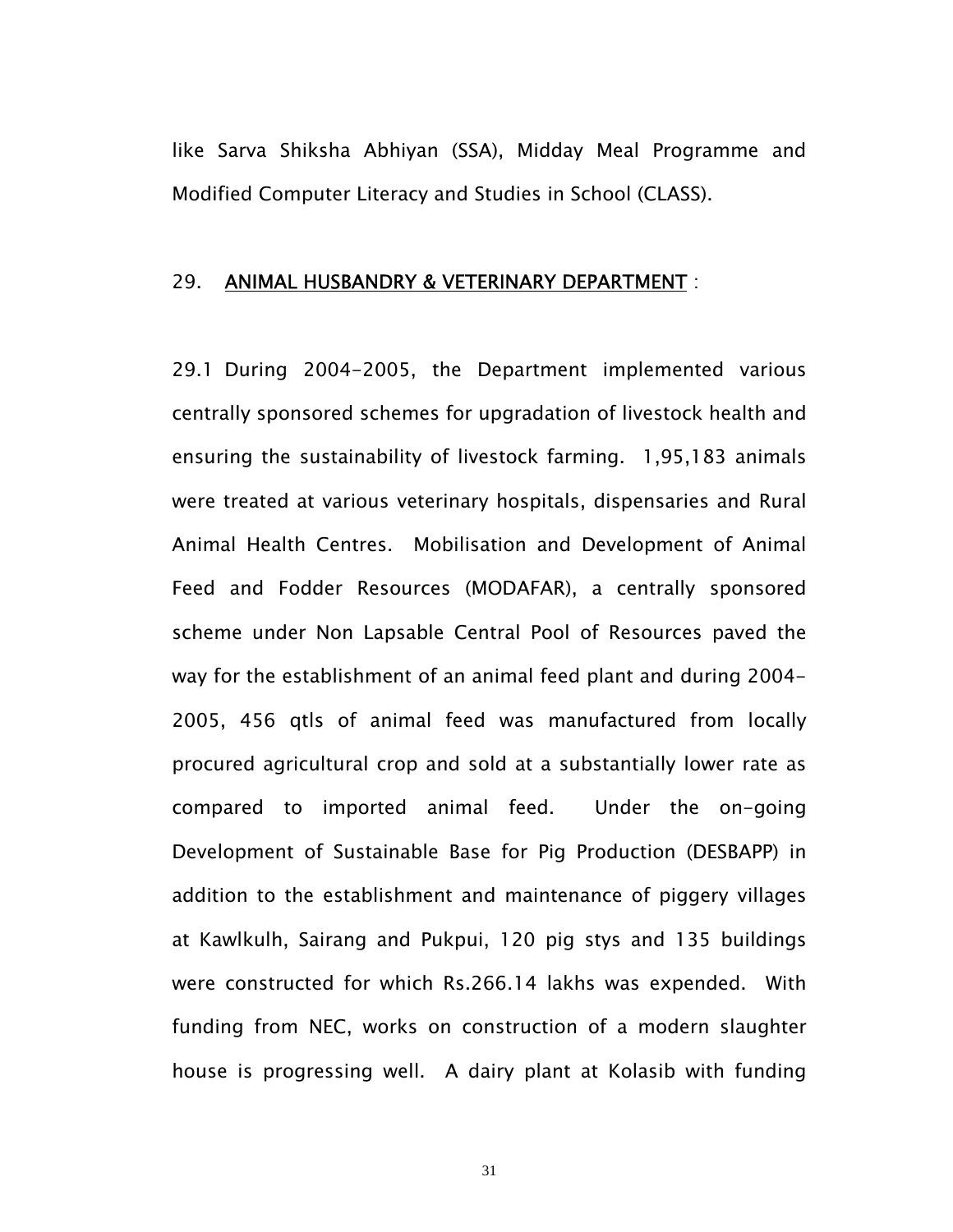from the Central Government is also being established. 4 veterinary centres and Disease Investigation Laboratory are being established under Assistance to State for Control of Animal Disease (ASCAD). Under this scheme 1,66,743 animals were vaccinated during 2004- 2005. 195 bio-gas units were installed all over the state.

29.2 During 2005-2006, the Department besides completing their on-going project of establishing a slaughter house, will implement BAFFACOS and take up construction of various buildings in different parts of the state. 25 young breeding bulls will be purchased for distribution to deserving farmers. Grants-in-aid will be given to 500 chick rearing families, 700 pig farmers and 25 hill cattle rearing families. 200 bio-gas plants at the rate of Rs.7500 per unit will be installed.

#### 30. RURAL DEVELOPMENT DEPARTMENT :

30.1 In pursuit of improving the quality of life of people living in the rural areas, the Department, during 2004-2005, endeavoured towards providing housing to the poorest of the poor and creating durable infrastructure where such facilities are not available. Under PMGY, 1594 new houses were constructed at the cost of Rs.438.35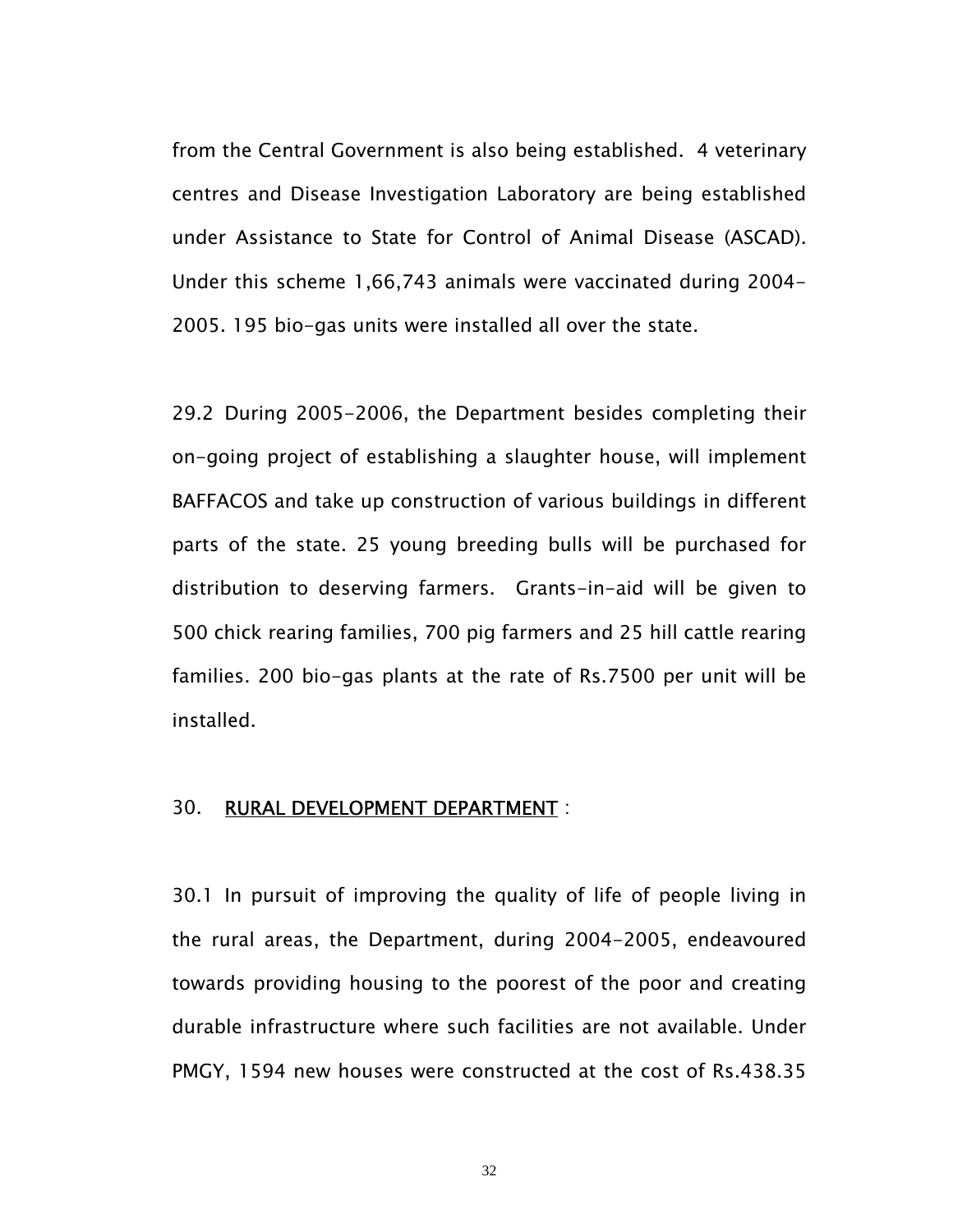lakhs and 1002 houses were upgraded at the cost of Rs.125.25 lakhs. Rs.62.40 lakhs was also utilised for creation of infrastructure. Under IAY, 519 new houses were constructed. Sampoorna Grameen Rozgar Yojana (SGRY), a scheme aimed at providing employment and food security to BPL families whilst at the same time creating community, social and economic assets was implemented and construction of 25 kms of roads, culverts, playgounds, community halls, water points, waiting sheds, pavilions and Anganwadi centres was taken up. Under Swaran jayanti Gram Swarozgar Yojana (SGSY), 53 self help groups were given financial assistance. Construction of truckable as well as jeepable roads along with their maintenance and setting up of various building infrastructure, bridges, playgrounds, water points and water reservoirs was taken up under Border Area Development Programme (BADP).

30.2 During 2005-2006, it is proposed to continue implementation of Border Area Development Programme (BADP). It is also proposed to construct 4956 new houses under Indira Awaas Yojana (IAY), 1594 new houses and upgrade 1002 houses under PMGY. Under SGRY, the Department aims to distribute 3200 qtls of food-grains and Rs.248.98 lakhs for wage employment in the rural areas.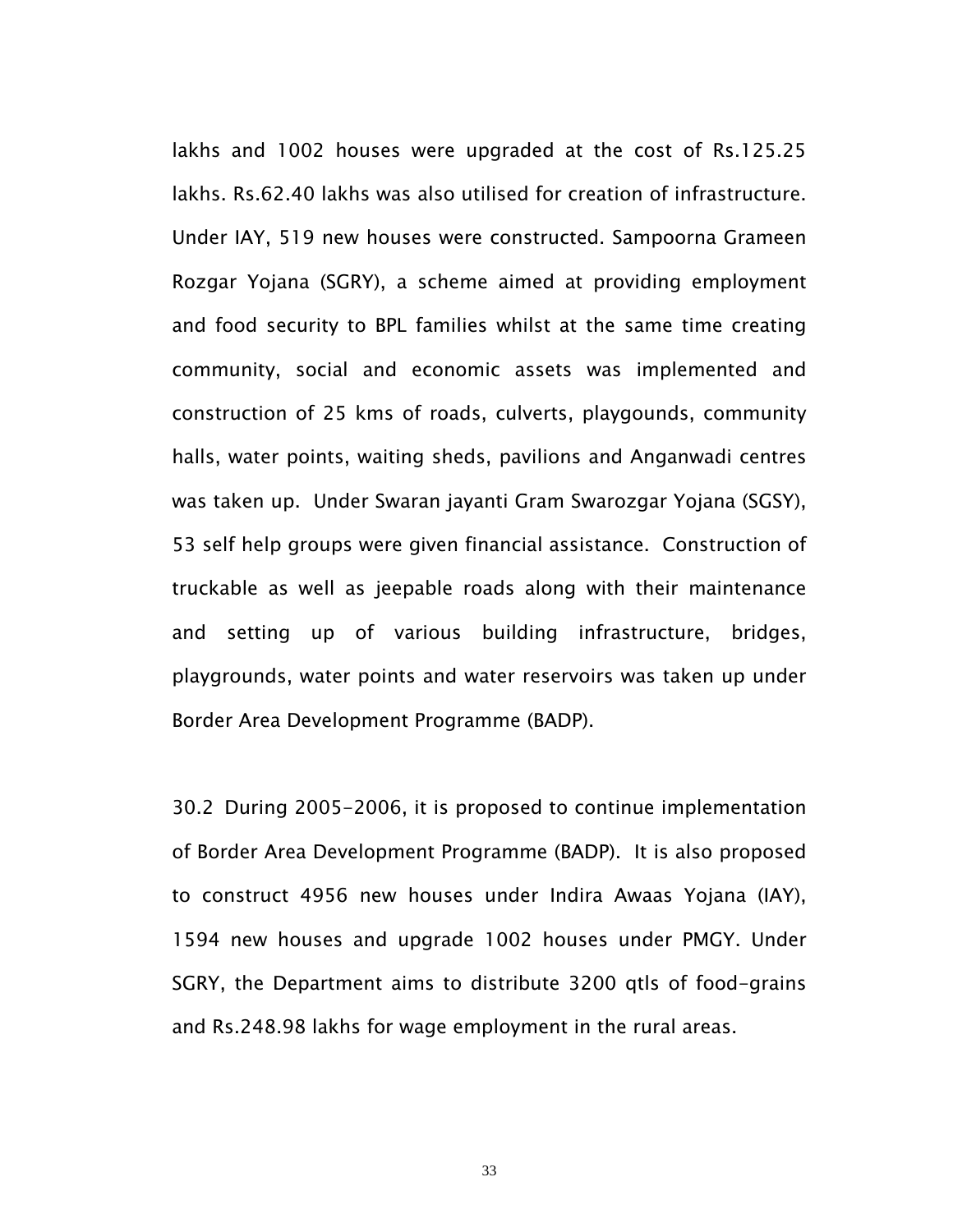#### 31. FISHERIES DEPARTMENT :

31.1 During 2004-2005, development of fish farming under BAFFACOS was the priority of the Department. Under this scheme, 60.70 hectares of additional water area is anticipated to be brought under fish farming by constructing new ponds and renovating existing ponds. 85 MT of ice blocks was produced in the 3 departmentally maintained Ice Plants and 2 Cold Storage at Bawngkawn, Kolasib and Bilkhawthlir for catering to the needs of fish farmers and sellers at 50% subsidy. To promote and generate public awareness and also to heighten the knowledge of fish farmers, a state level workshop on Capture and Culture Fisheries was held on 3.9.04 wherein 400 farmers from around the state participated. Training in modern technology of fish farming was imparted to 150 farmers at Aizawl, Lunglei and Saiha. A pilot project of giant fresh water prawn farming and polyculture was taken up in 12 selected plots in collaboration with Central Inland Fishery Institute, Mumbai. 357 lakhs fingerlings were distributed to fish farmers at 100% subsidy. It is envisaged to complete distribution of 20 MT of fish feed to the fish farmers by March, 2005.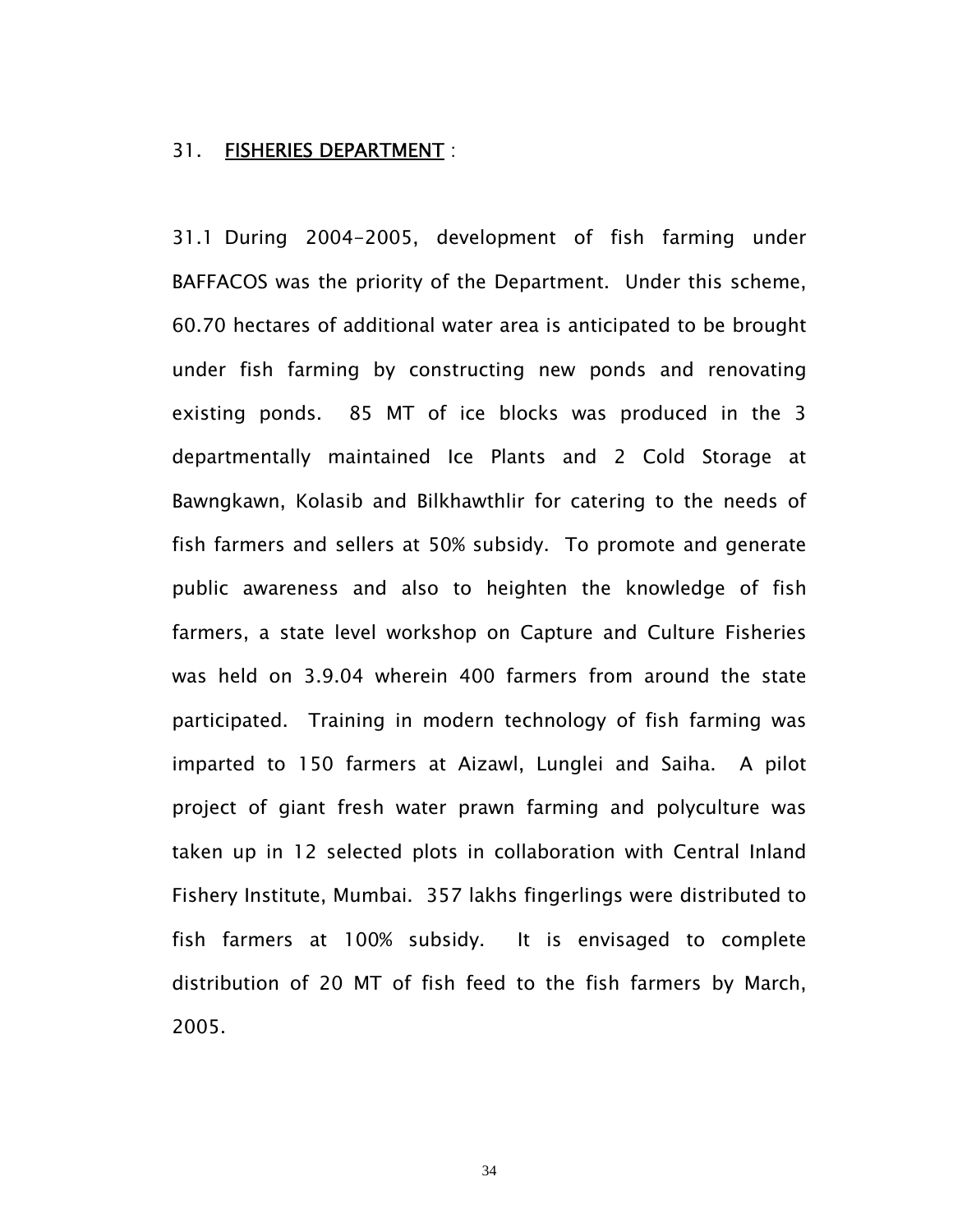31.2 During 2005-2006, the Department contemplates the development of fish farming by renovation of 330 hectares of existing fish ponds under Fish Farmers Development Agency and another 120 hectares for construction and renovation of ponds under BAFFACOS. This is expected to hoist the fish production level to 2500 MT. 200 lakhs fish seeds along with fish feed is targetted to be distributed to fish farmers under NEC scheme.

#### 32. HOME DEPARTMENT:

32.1 a) Police Department : The Department during 2004-2005, has excelled in its crime fighting activities and have extended their investigations not just outside the state but outside the country as well. The Mizoram Police has concentrated its efforts in the betterment of Police Housing and refurbishing of its Forensic Science Laboratory to ensure a competent and productive Police Force.

32.2 During 2004-2005, it is anticipated to take up construction and renovation of various types of buildings in all the districts and battalions. The Forensic Science Laboratory will also be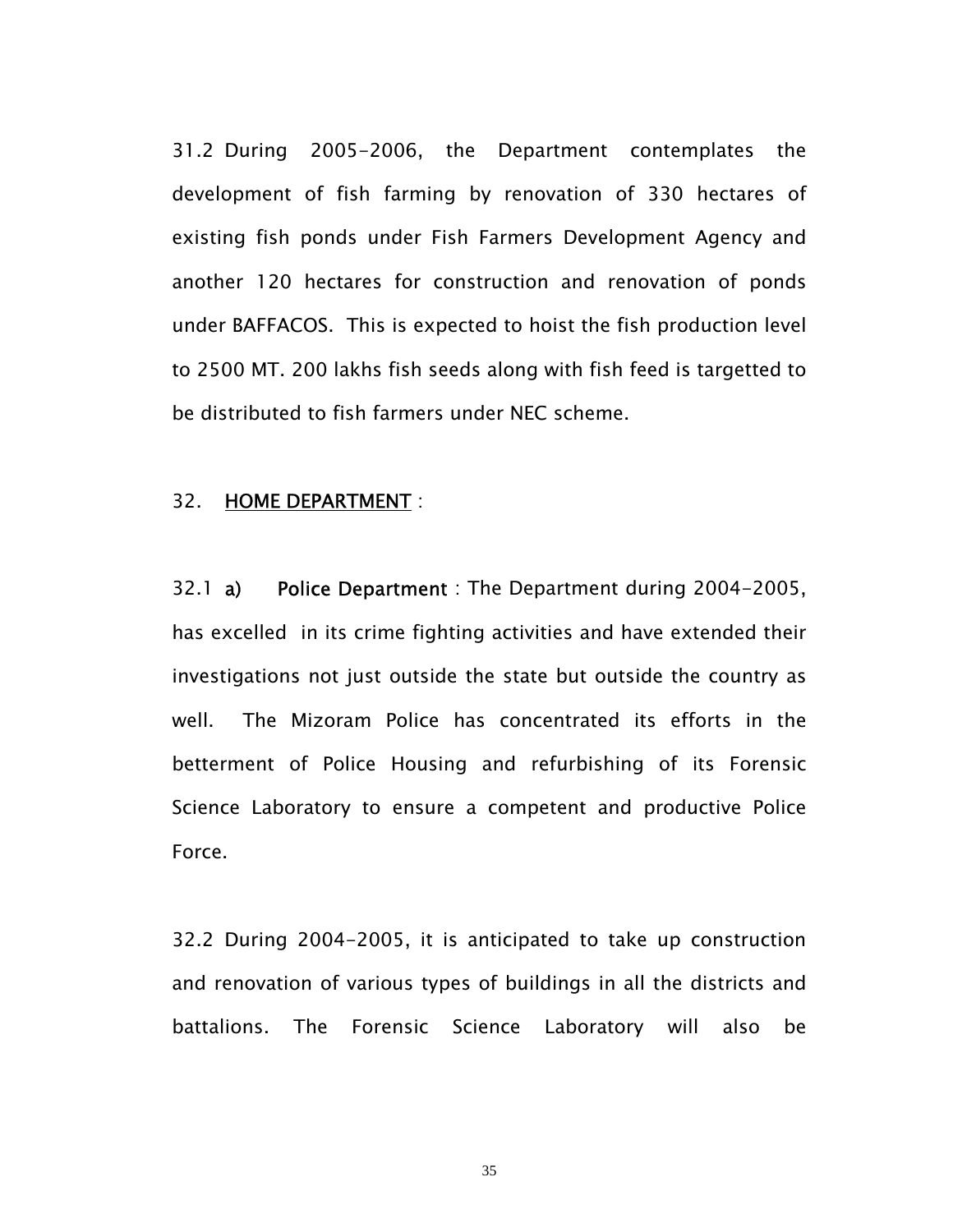strengthened with the purchase of various essential Forensic Science Laboratory equipment.

32.3 During 2005-2006, the Department will take up construction, extension and renovation of 42 buildings. Forensic Science Laboratory equipment will also be procured.

32.4 b) Prisons Department : The Department has taken up various works for the implementation of Prison Reforms. Vertical extension of RCC staff barrack of District Jail, Aizawl was taken up. With a view to improving the poor housing facilities of the Department, 4 administrative buildings at Lunglei, Champhai, Serchhip and Lawngtlai, 7 type-III staff quarters and 4 type-II staff quarters were constructed. 5 prisoners' barracks at District Jail, Saiha, Champhai, Serchhip, Mamit and Lawngtlai and security wall at District Jail, Serchhip, Mamit and Lawngtlai were constructed.

32.5 During 2005-2006, 3 new jails at Serchhip, Mamit and Lawngtlai will be constructed alongside expansion and renovation of 6 existing jails, 6 staff quarters. Sanitation and water supply to the inmates will be one of the priorities of the Department.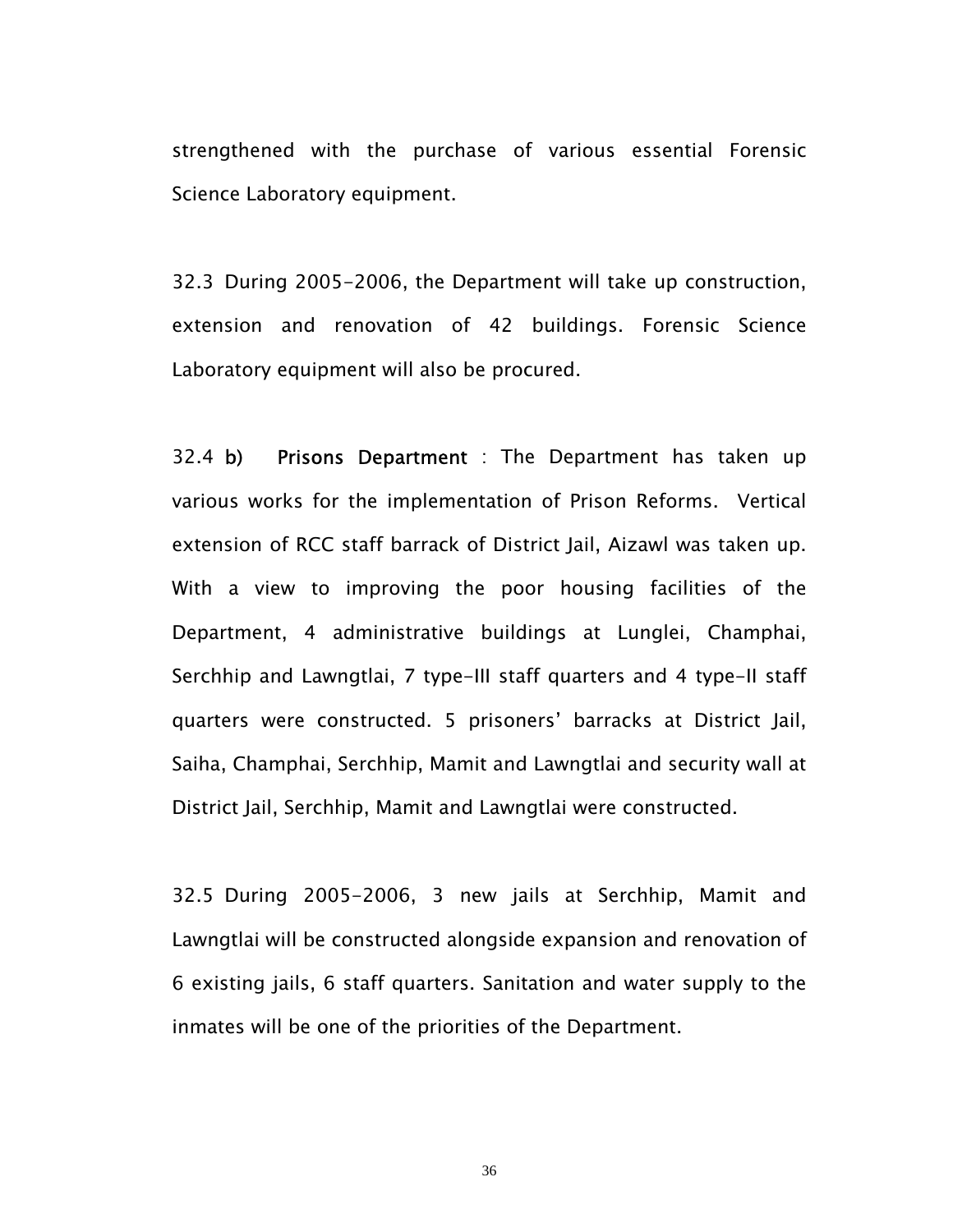#### 33. PRINTING & STATIONERY DEPARTMENT :

33.1 During 2004-2005, the Department purchased an Image Setter for colour printing works which will greatly enhance the printing quality of all works undertaken by the Government Press. Revenue to the tune of Rs.23.29 lakhs has so far been collected and credited into Government account.

33.2 During 2005-2006, the Department, recognising the need to modernise and promote the efficiency of its Printing Press, envisages the procurement of a Web Offset with numbering units for the replacement of its outdated and defective Letter Press.

#### 34. ENVIRONMENT & FORESTS DEPARTMENT :

34.1 During 2004-2005, the Department in its on-going programme of afforestation and reclamation of degraded lands took up the task of afforestation of 4955 hectares of land through 19 Forest Development Agencies covering 272 Village Forest Committees under the National Afforestation Programme. In order to meet the site specific requirements for forest development in addition to providing employment to the common man, the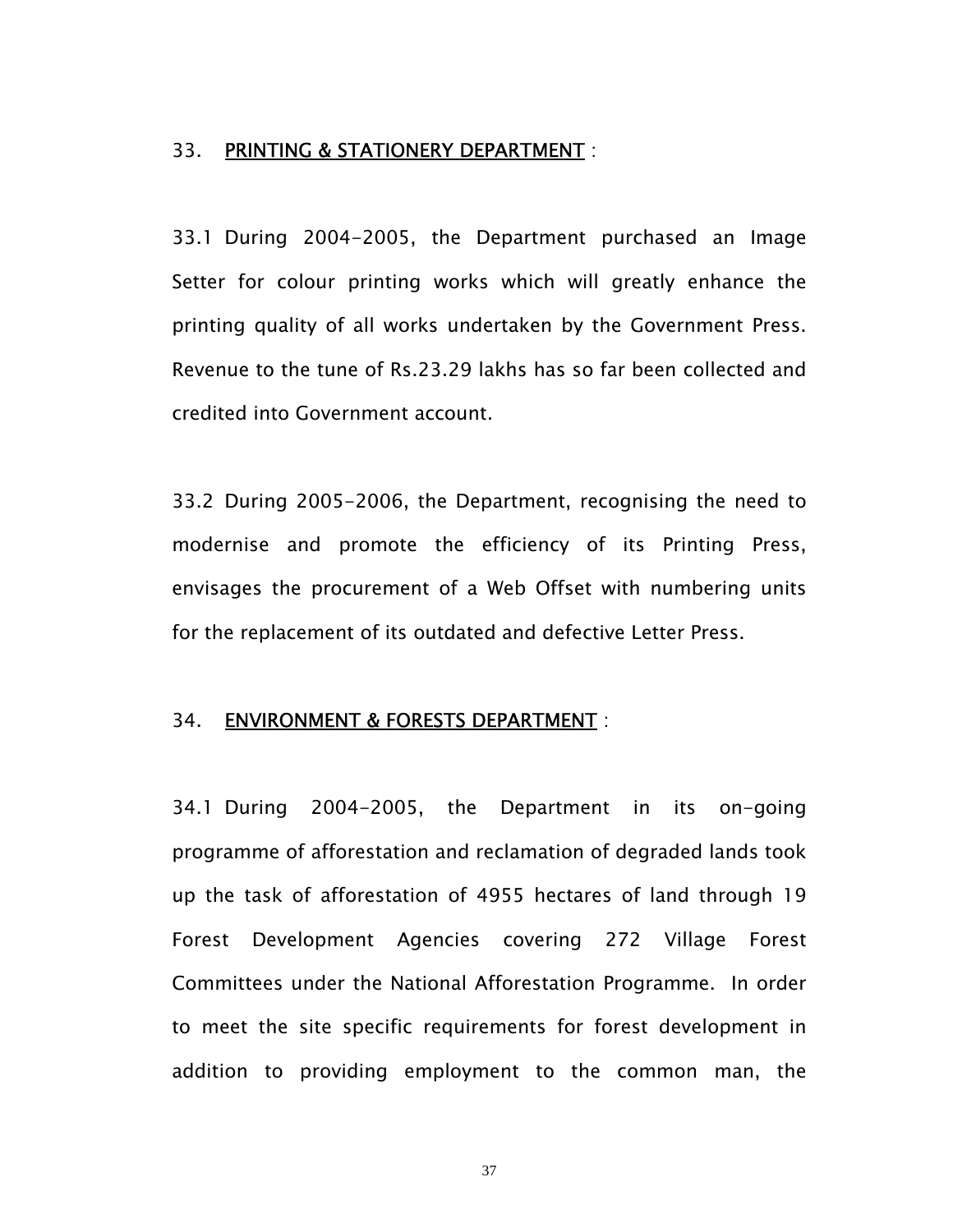Department solicited the participation of the people at the grassroot level and established Forest Development Agencies in all the districts. The infrastructure building activities of the Department were continued and various offices and residential buildings were constructed. Training and awareness campaigns were conducted. Many new innovative steps to ensure the active participation of the residents of the villages situated in the fringe areas of the Department's Wildlife Sanctuaries were taken. Some of these steps included offering of incentive to the villagers in return for their help and co-operation in protecting and conserving wildlife as also their active involvement in the eco-development programmes of the Department. Bamboo harvesting and creation of bamboo plantations were one of the priorities of the Department during 2004-2005. The Department is fully geared up both in its policy programmes and infrastructure to deal with gregarious flowering of bamboo anticipated during 2005-2007.

34.2 Rs.1.98 crores has been earned by the Department from the sale of various forest product mahaals during the current year upto December, 2004.

#### 35. SERICULTURE DEPARTMENT :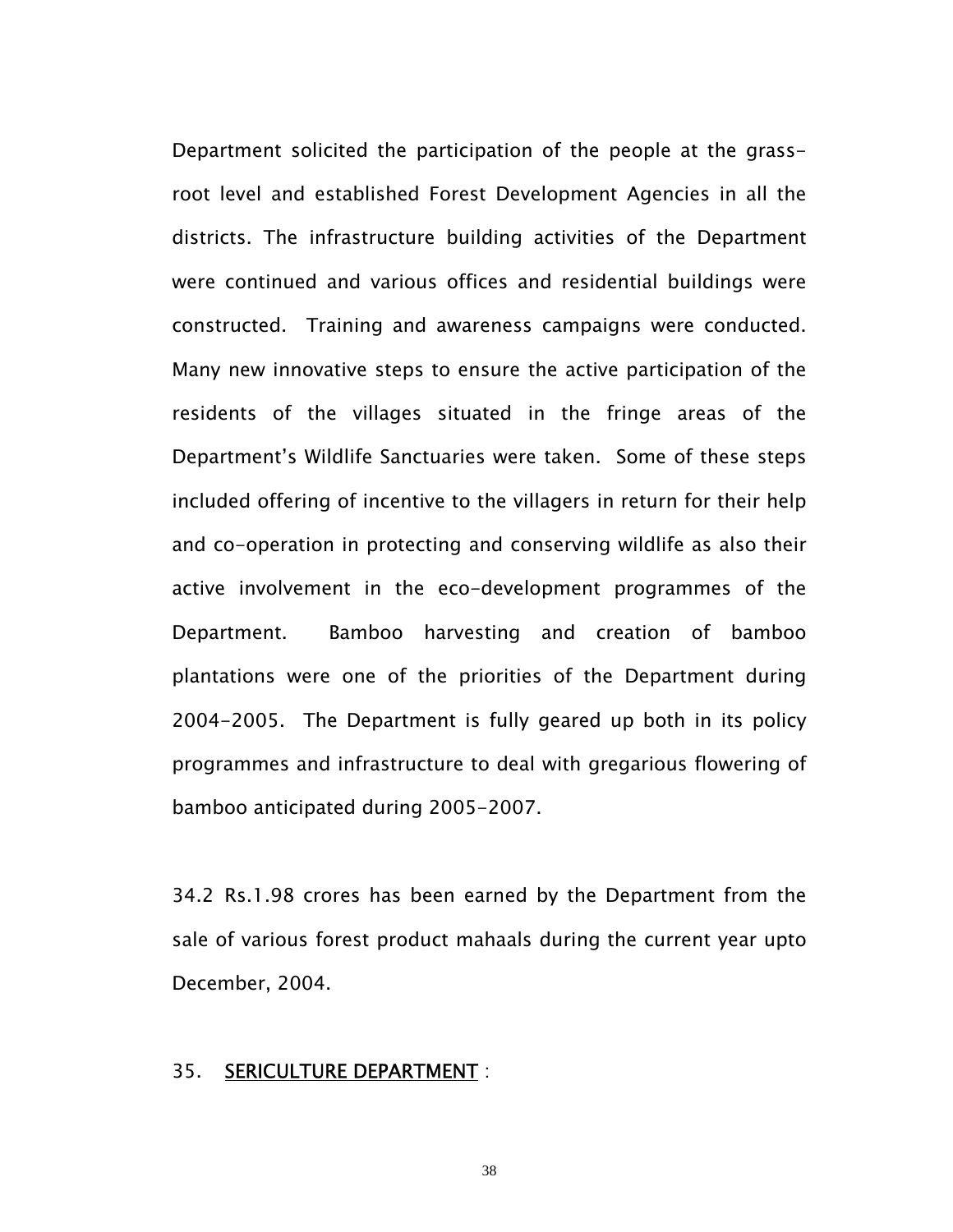35.1 Recognising the potential of sericulture as a means of replacing the devastating jhum cultivation and the vital role it plays towards reconstruction of the rural economy, the state Government has increasingly given importance to the systematic development of sericulture in the State. During 2004-2005, the production of cocoon and raw silk has shown a commendable increase. This boom in sericulture farming is clearly indicated by the fact that nearly 3000 families have planted mulberry cuttings against the target of 500 families. 2.40 lakhs silkworm seeds, 45 MT cocoon and 4 MT of raw silk were produced during 2004-2005. 500 acres was brought under sericulture farming and 20 lakhs mulberry cuttings were distributed to farmers. To ensure a high quality yield, 500 farmers were given training in sericulture farming. The special SGSY Mulberry Development Scheme implemented in the 3 Autonomous District Councils has shown encouraging results and about 400 kgs of cocoon has been produced from the trial rearing at Lawngtlai.

35.2 During 2005-2006, the Department will promote mulberry sericulture by giving assistance in the form of rearing appliances, land development, cultivation cost and provision of GCI sheets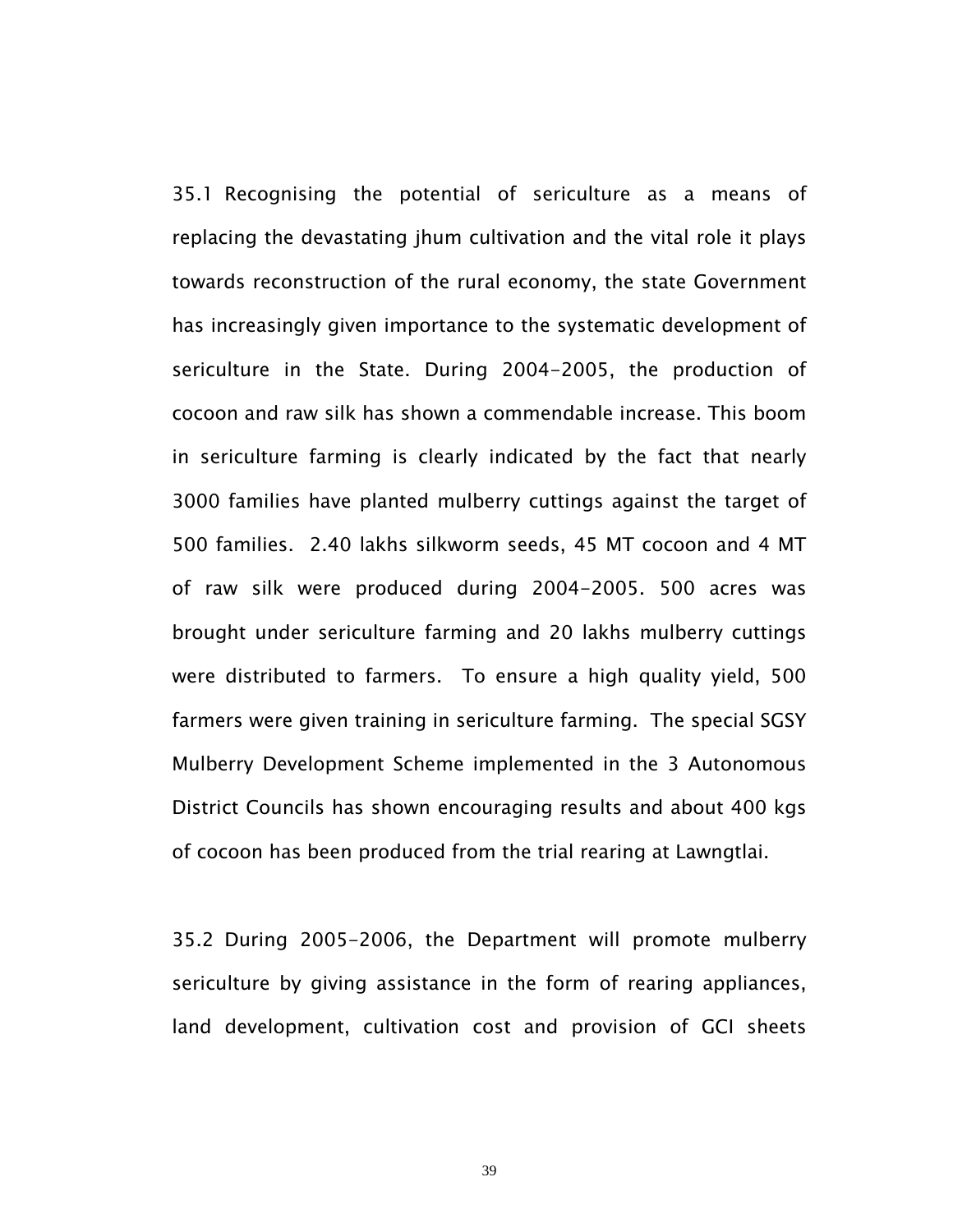under BAFFACOS. It is also proposed to produce 2.70 lakhs silkworm seeds, 20 MT dry cocoon and 2 MT raw silk.

#### 36. ECONOMICS & STATISTICS DEPARTMENT :

36.1 During 2004-05, the Department took up statistical works and surveys particularly of state income and related aggregates. Various data was collected for survey of farm harvest price, personal service, trade, hotel and restaurant service agricultural census, annual survey of industries, imported essential commodities, building and published. The department is particularly proud of its having been able to estimate and release the State Domestic Product of Mizoram at constant prices (1993-94) for the first time. The price situation in the state was also monitored and studied extensively in various selected towns and the information/data so collected was published in the 'Quarterly Price Bulletin'.

36.2 The 2nd sub round of the 60th and 61st National Sample Survey was conducted during 2004 and will concentrate mainly on survey of household consumer expenditure and employment and unemployment.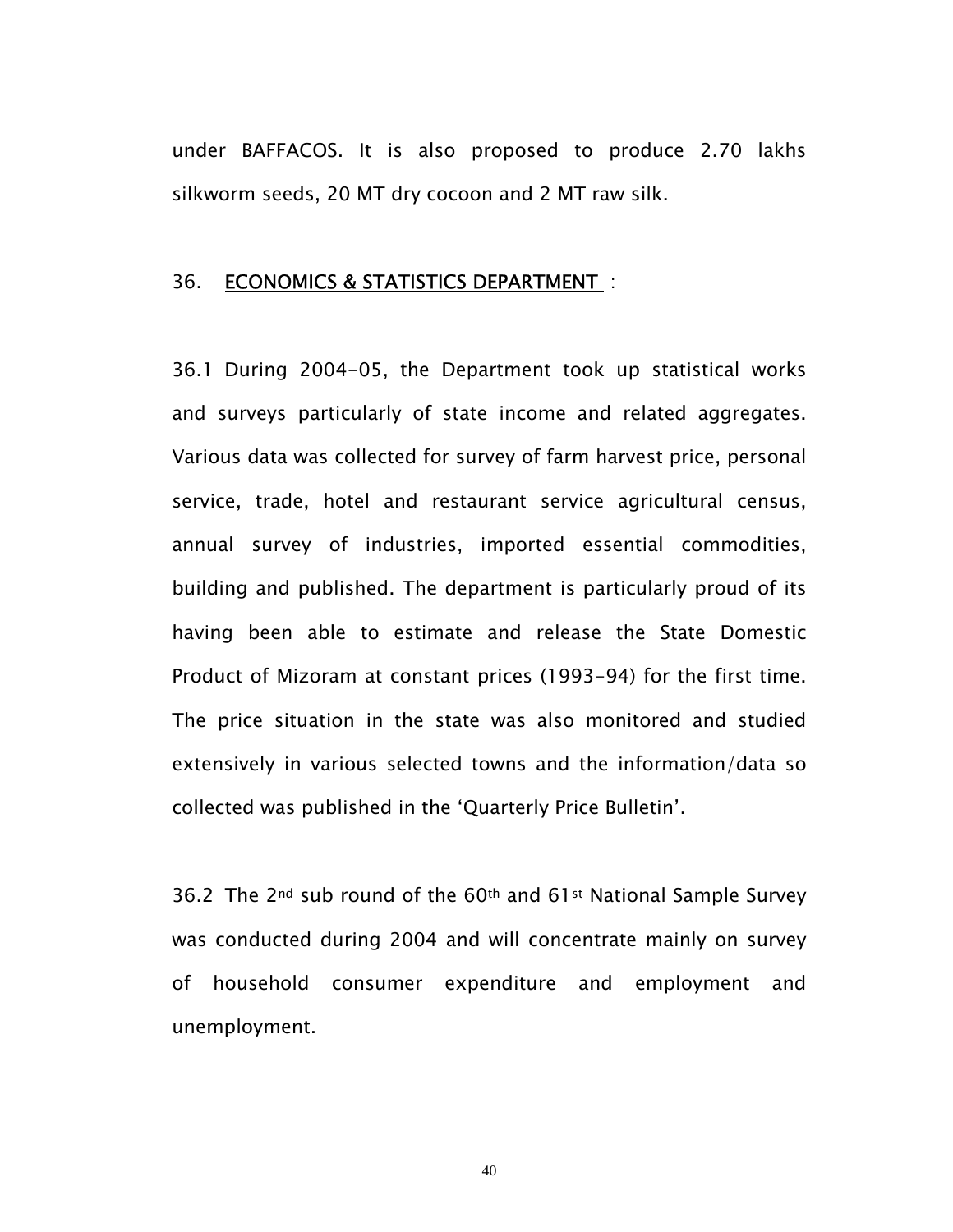36.3 The Civil Registration System in Mizoram has been slowly but surely improving. Mizoram is now covered by 693 local Registrars of Births and Deaths and it is the constant endeavour of the Department to ensure that no event is left unregistered. 90% of all births and deaths are being registered and this is one of the highest percentage of coverage in the country.

#### 37. LAW & JUDICIAL DEPARTMENT :

37.1 During 2004-05, the Department, for the development of infrastructural facilities, took up construction of their on-going projects and completed construction of the Judicial Officer's quarter at Saiha. Construction of Senior Judicial Officer's quarter at Aizawl, District Court building at Saiha and Judicial Officer's quarter at Lunglei are expected to be completed soon. The 3 Fast Track Courts established under the Eleventh Finance Commission's recommendations have so far disposed 442 cases out of 658 cases transferred to them.

37.2 During 2005-06, in addition to completing its on-going projects, the Department will take up construction of quarters for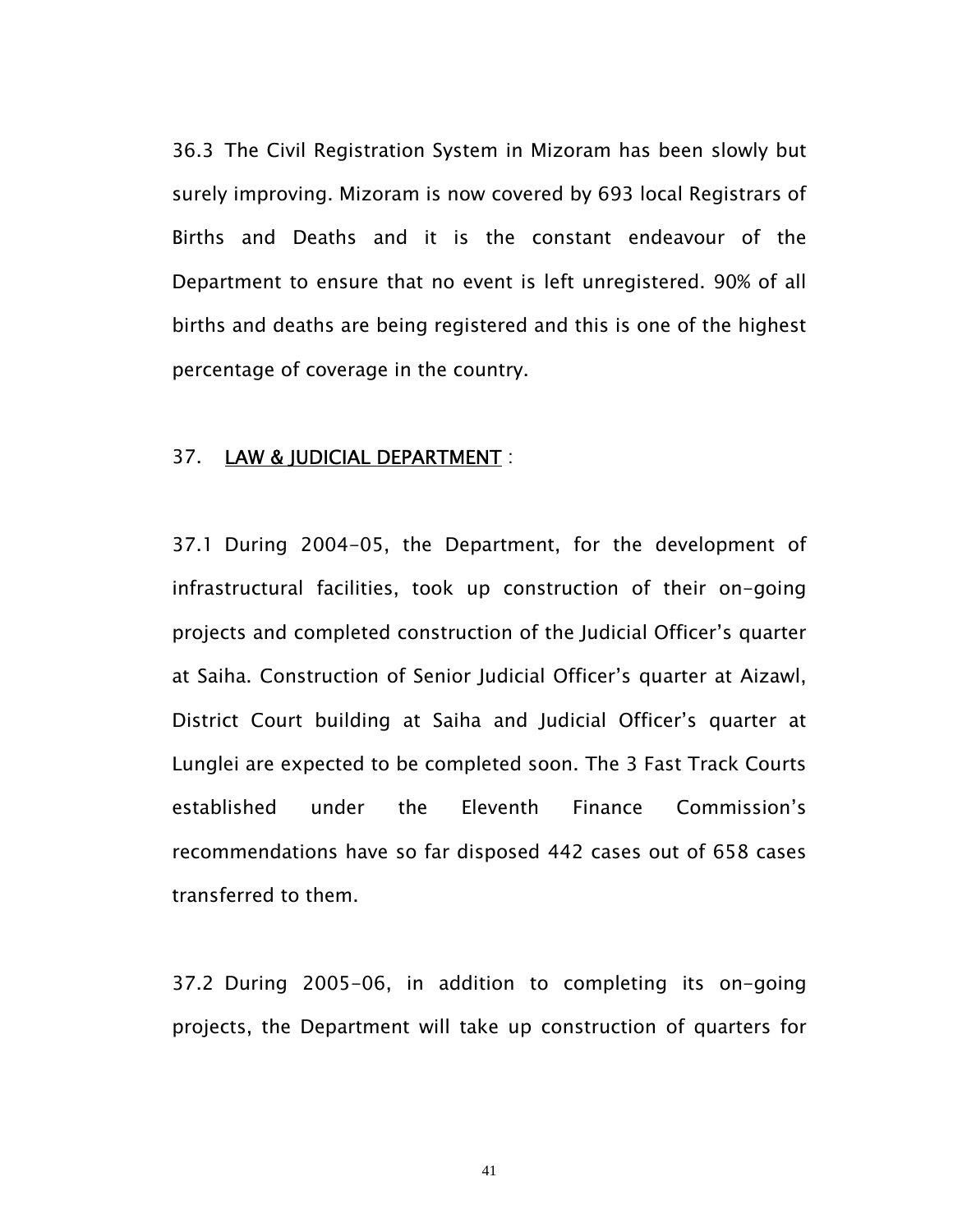various categories of Judicial Officers and Judges. District Court buildings will also be constructed at Saiha and Kolasib.

#### 38. INFORMATION & PUBLIC RELATIONS DEPARTMENT :

38.1 During 2004-2005, the Department continued its works of propagating and promulgating the various developmental activities and programmes implemented by the State Government. Live telecast of the proceedings of the State Legislative Assembly was carried out and all tour programmes of visiting dignitaries as well as our state VIPs were given full photo and video coverage. 30,000 Mizoram State calendars were published. Two tribal representatives were sent to New Delhi to witness the Republic Day Celebrations. Rih Dil Darshan and Aizawl Darshan were conducted for various voluntary organisations. The 30 minute documentary film on the achievements under BADP produced and released by the Department is praiseworthy.

38.2 During 2005-2006, the Department will undertake the improvement of its Auditorium and Conference Hall and renovate its old Directorate building. Office quarters will be constructed and fencing of all departmental land in various districts will be taken up.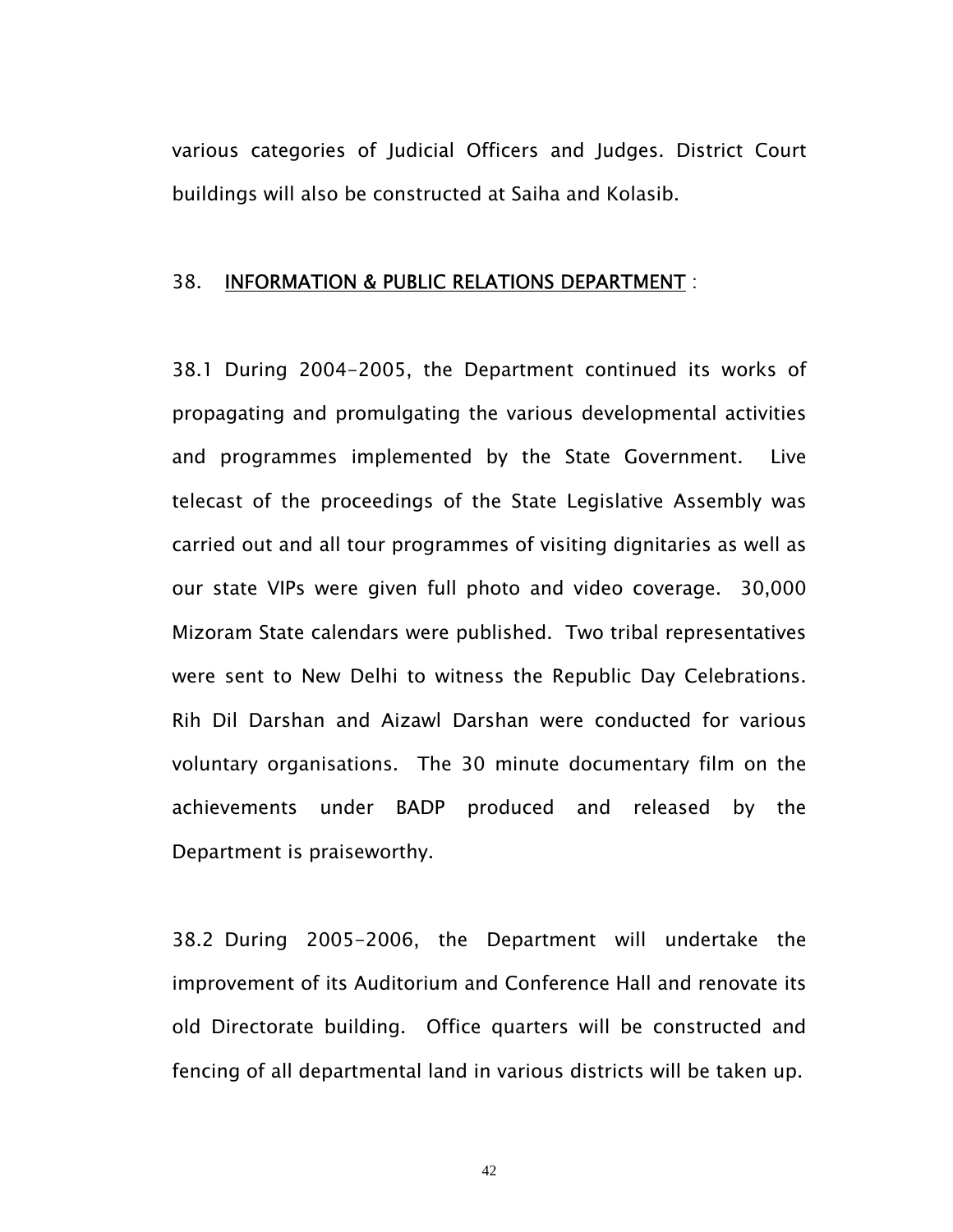#### 39. LABOUR & EMPLOYMENT DEPARTMENT :

39.1 During 2004-2005 construction of new Industrial Training Institutes for Lunglei and Saiha were taken up under the Centrally Sponsored Scheme 'Establishment of ITIs in North Eastern States and Sikkim' and completed. Fully aware of the need for streamlining the welfare of labourers in the state, The Contract Labour (Abolition and Regulation) Rules, 2004 was laid before the Legislative Assembly and is under active consideration. Efforts are also on to lay the Mizoram Inter-State Migrant Workmen (Regulation of Employment and Conditions of Service) Rules before the Legislative Assembly.

39.2 During 2005-2006, new ITI at Champhai and Women ITI at Aizawl is proposed to be established.

#### 40. ADMINISTRATIVE TRAINING INSTITUTE :

40.1 During 2004-2005, in its programme of capacity building, the Administrative Training Institute started construction of a new Administrative Training Institute in the Khatla Capital Complex at an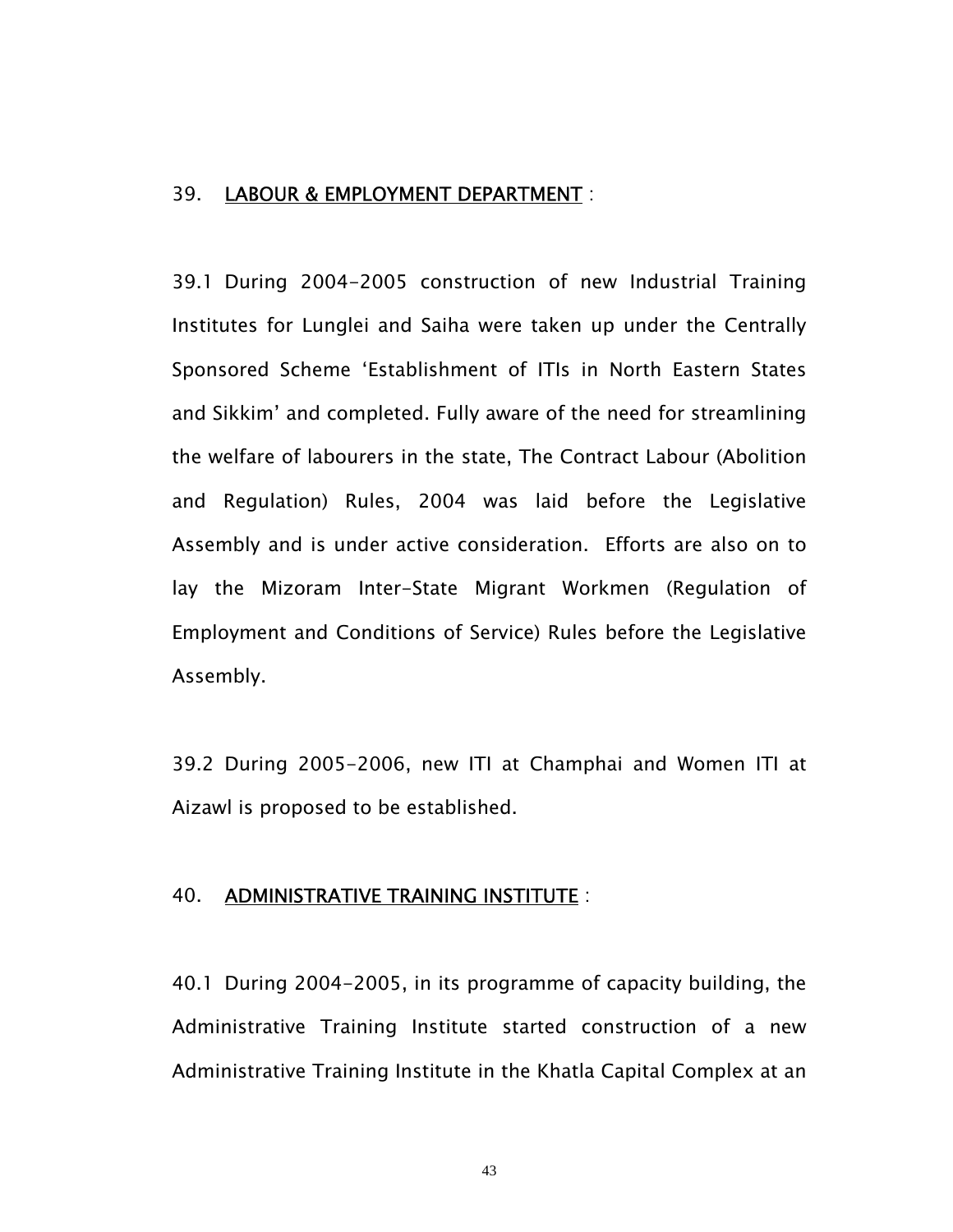estimated cost of Rs.8.90 crore sanctioned by the Ministry of Urban Development, Government of India. The Institute successfully conducted amongst others, the prestigious Foundational Training programme for 2 batches of the Mizoram Civil Service Probationers. A Foundational Training Programme was also conducted for the Mizoram Finance and Accounts Service Probationers for the first time.

40.2 The Institute will also be imparting large scale training to Government employees and Non Government Organisations in Disaster Management under the aegis of the State Government. This programme will be implemented with fund provided by the United Nations Development Programme (UNDP).

#### 41. LAND REVENUE & SETTLEMENT DEPARTMENT :

41.1 During 2004-2005, Cadastral Survey was continued and 28 villages were covered which involved an expenditure of Rs.10 lakhs. 1451 sq km of Aerial Cadastral Survey was also covered for which Rs.13.50 lakhs was spent. Summary survey covering 10 RD Blocks was also undertaken with financial involvement of Rs.10 lakhs.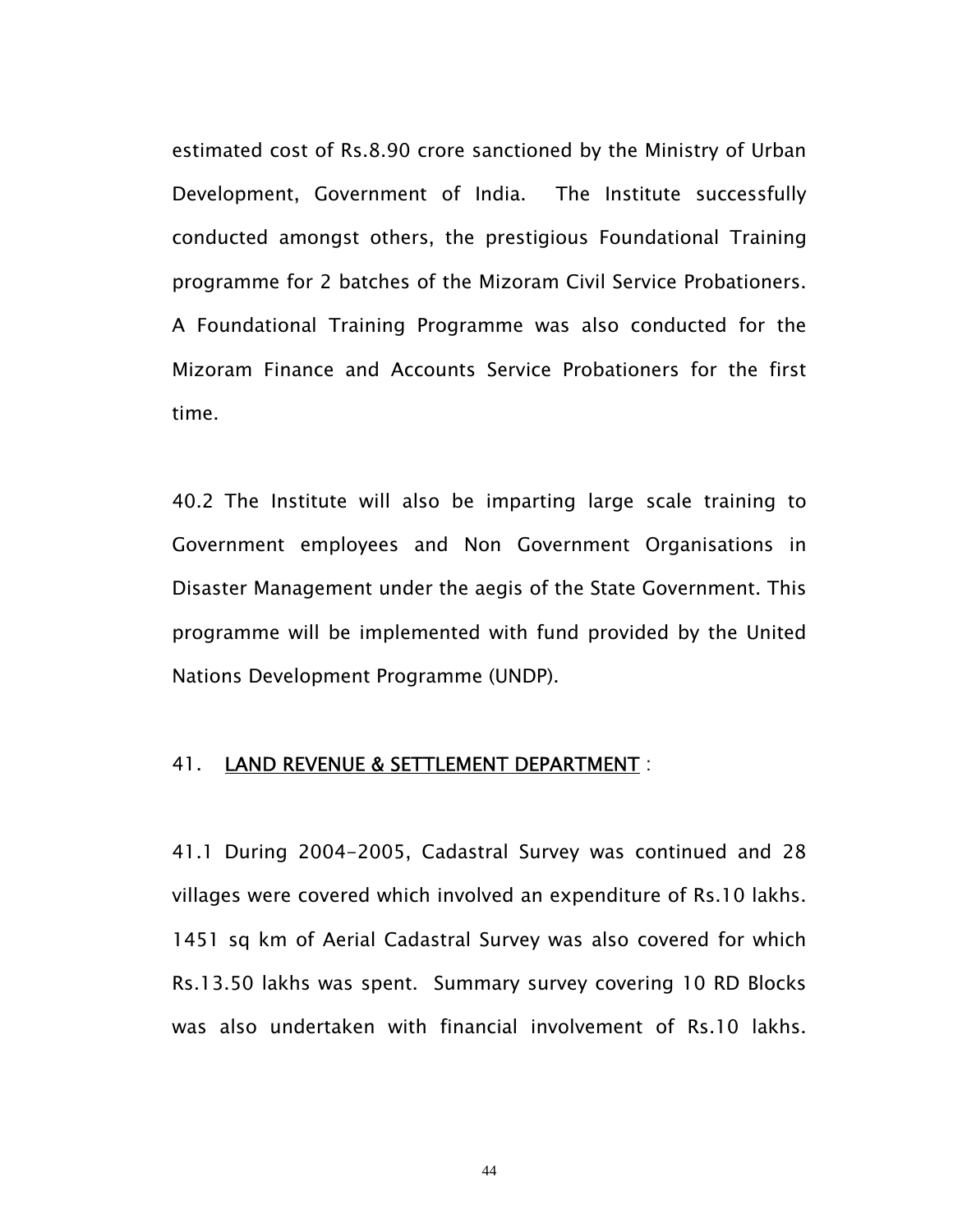20,000 hectares was surveyed for setting up of bamboo plantations under BAFFACOS with a provision of Rs.150 lakhs.

41.2 During 2005-2006, the Department will continue the previous year's on-going survey of the state.

#### 42. CO-OPERATION DEPARTMENT :

42.1 The Co-operation Department has been looking after 1374 primary societies, 10 state level societies including the Mizoram Cooperative Apex Bank Ltd. and Primary Urban Co-operative Bank. During 2004-2005, financial assistance in the form of Managerial and Transport Subsidy, purchase of raw materials, fencing of farms and public awareness campaigns was given to 10 state level societies, 2 district level societies and 1 Primary MUCO Bank. Through the network of state level societies, 17 lakh litres of fresh milk, 20,740 qtls of compound feeds, 134 MT of fertilizer was procured and distributed to the societies as well as private sector. The Mizoram Co-operative Apex Bank disbursed loan to the tune of Rs.2718.97 lakhs. Recovery against the said loans stood at 48.85%. 5518.50 lakh litres of MS, 5020.40 lakh litres of HSD, 4056 lakh litres of SK Oil and 2,29,485 filled gas cylinders were procured and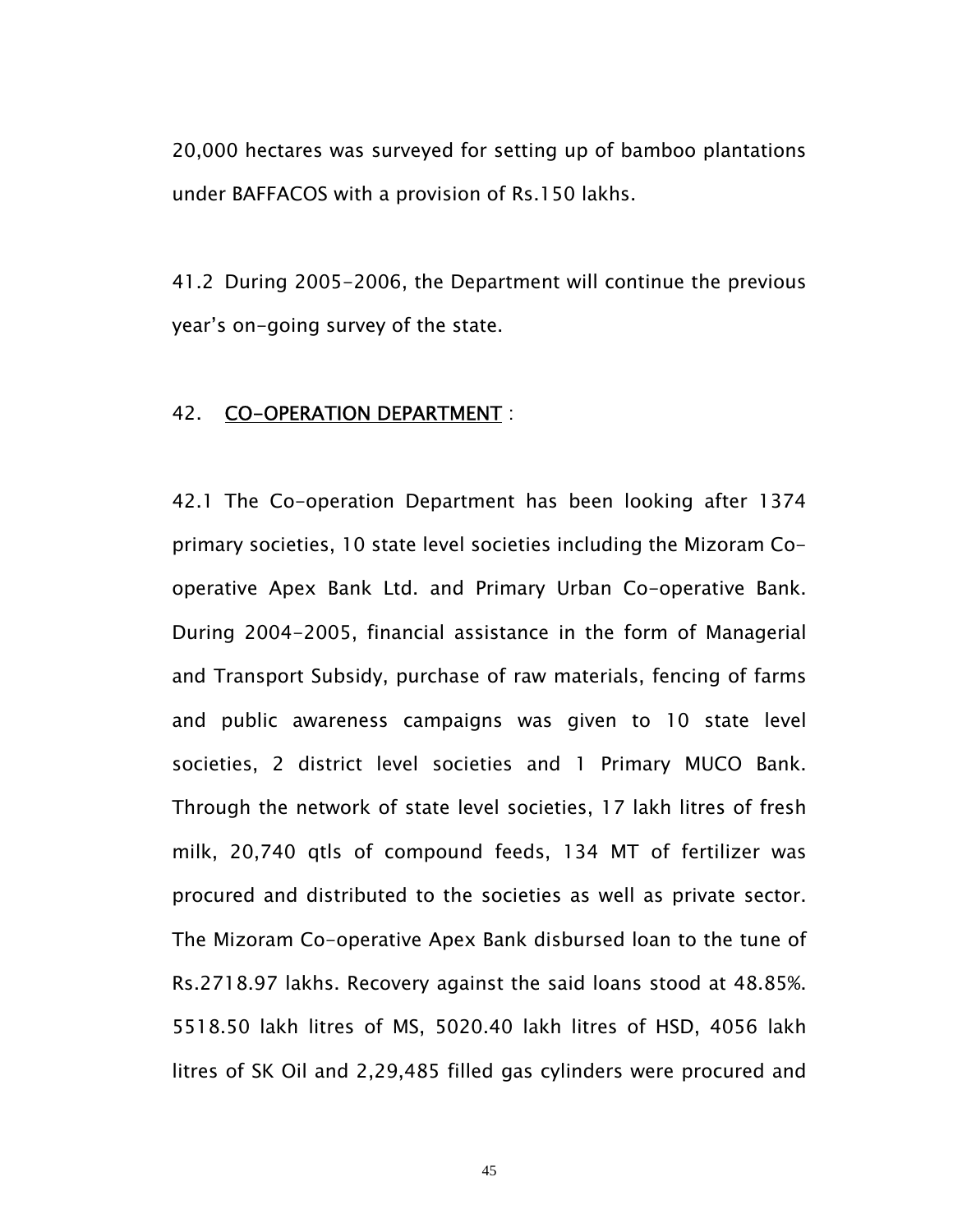sold to consumers. In addition to this, the Junior Cooperative Training Centre at Luangmual became fully functional during the year. Vigorous public awareness campaign to educate the general public on the importance and role of the cooperative movement in the state was conducted by the Cooperative Union in both the state and district level.

42.2 During 2005-2006, the Department's agenda will be to strengthen the existing societies at both the state and primary level as well as the Cooperative credit movement to make all cooperatives viable and productive institutions for the socio-economic upliftment of the people. Financial assistance will be given to 7 state level societies, 2 district level societies and 1 primary MUCO Bank.

#### 43. SPORTS & YOUTH SERVICES DEPARTMENT :

43.1 During 2004-2005, reaping the rewards of its relentless pursuit of excellence in the field of sports and youth activities through construction of sports infrastructure across the state, the department witnessed the success of a host of young Mizo sports persons in various disciplines. Noteworthy amongst these achievements is the gold and silver medal won by the mixed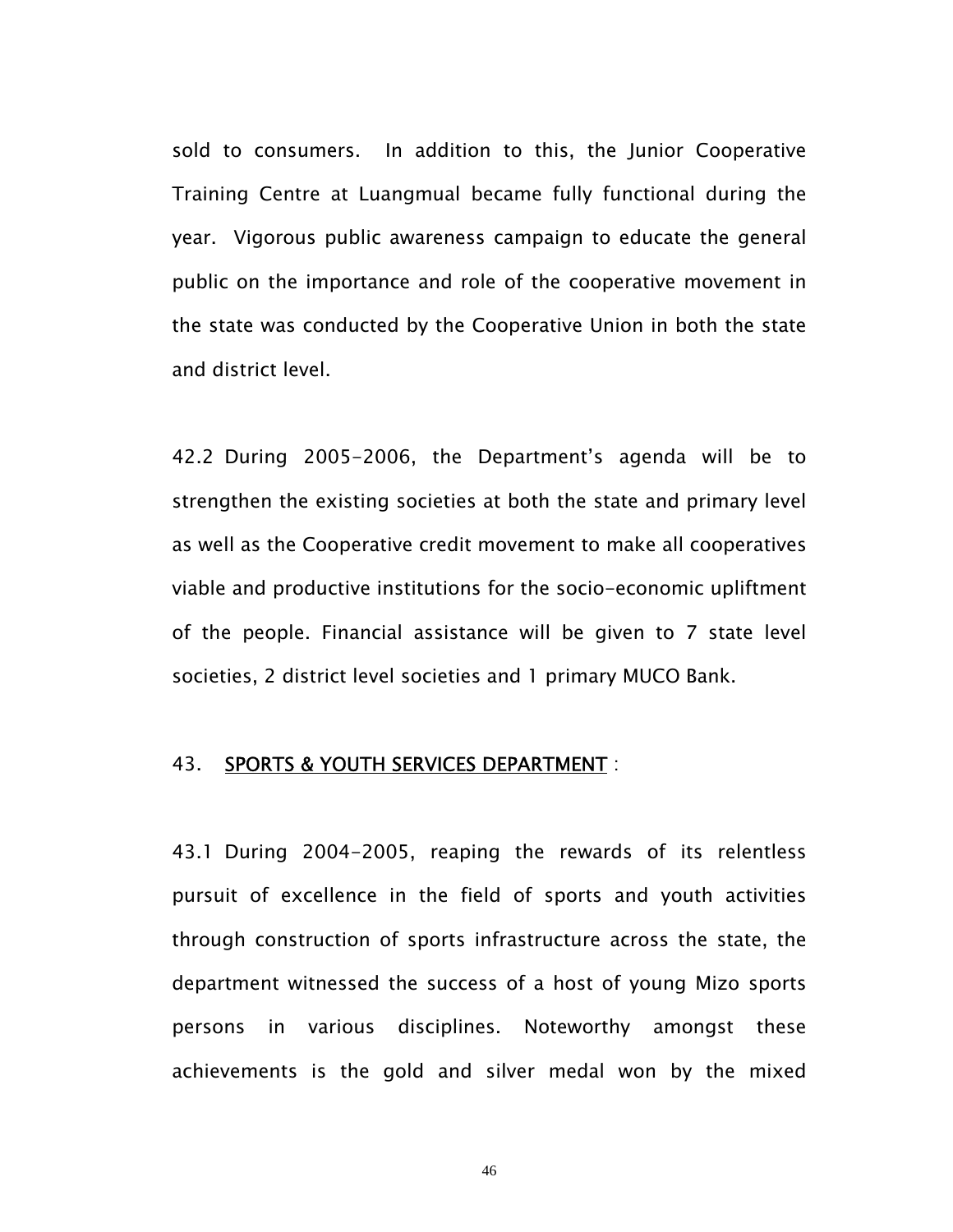doubles team and men doubles team at the All India Civil Services Badminton tournament hosted by Mizoram. Boxer J.Hrokhu brought home a gold medal and was awarded best boxer in the All India Chandiwala Boxing Championship, 2005 held at New Delhi. Pu R.Biakliana was given a cash incentive award by the Government of India for his outstanding performance as a boxing coach. India was represented by Mizo local talent, Pute Lalrinkima and Zabiakthara at the World Veteran Badminton Championship 2004 held in Kuala Lumpur, Malaysia. Ms.Jenny R.Lalremliani continued her winning streak and brought home the gold medal from the 5<sup>th</sup> National Senior Women Boxing Championship held at Kollam, Tamil Nadu.

43.2 A bronze medal was won by Ms Zothanpuii in the 4th Senior Women Boxing Championship held in Kokhrajhar, Assam. 8 young Mizo footballers received a one time special scholarship award for their commendable performance in the Subroto Mukherjee Cup Football Tournament Society held at New Delhi. The Mizoram Women's Hockey team were declared runners up in the East Zone Women Hockey Championship at Ranchi, Jharkhand. The Under-16 Sub Junior National Football Championship held at Goa was won by the Mizoram team.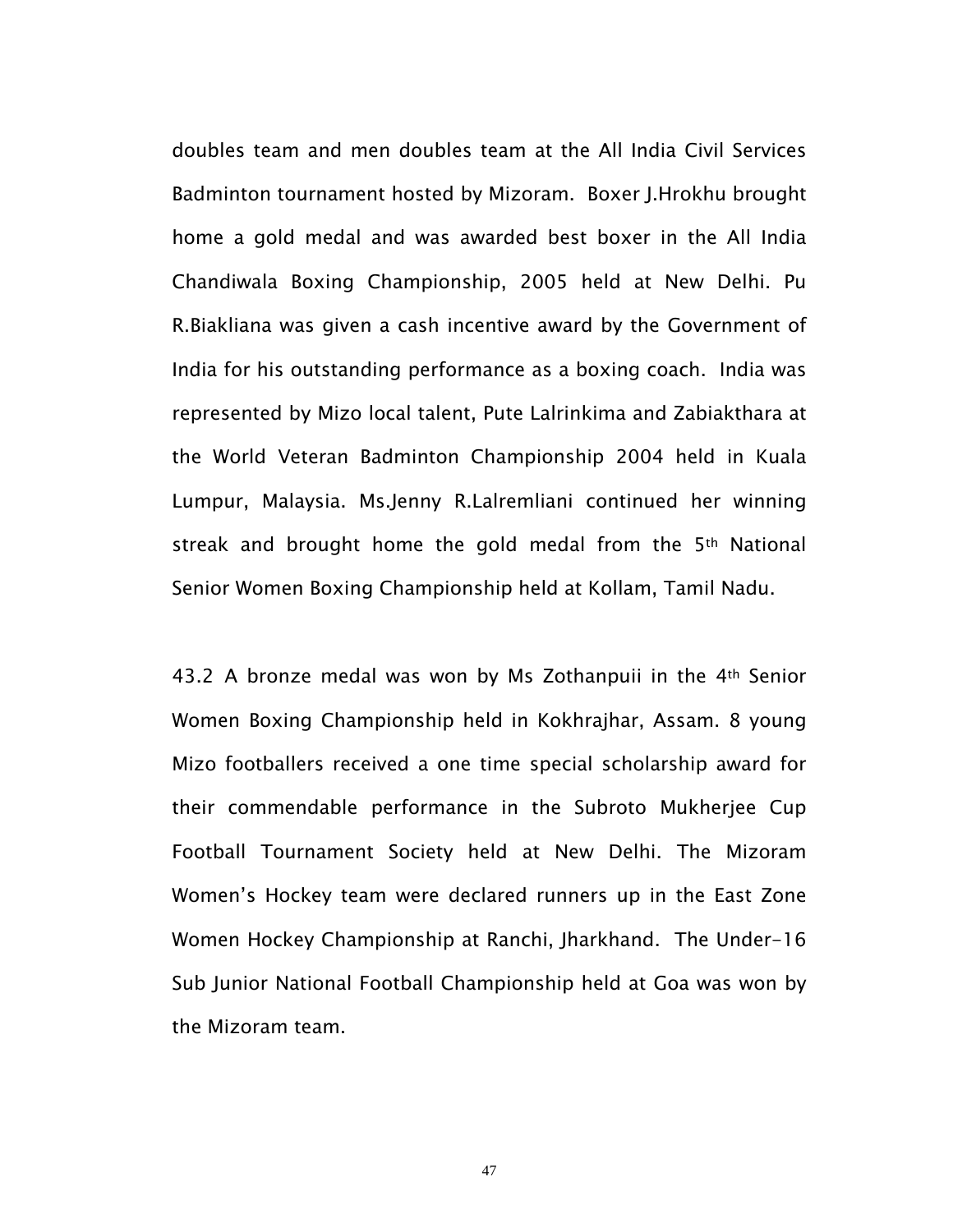43.3 During 2005-2006, the Department will continue its on-going programme of construction of state level and district level sports complex hand in hand with promoting sports in different disciplines.

#### 44. DISTRICT COUNCIL AFFAIRS DEPARTMENT :

44.1 During 2004-2005, 126 hectares was developed for WRC and 91 hectares for coffee plantation etc. 23 kms of truckable and jeepable road was constructed by the Lai Autonomous District Council and Mara Autonomous District Council at an estimated cost of Rs.42 lakhs. Council Session Hall for the Lai Autonomous District Council is under construction. 125 RCC water tanks, rainwater harvesting tanks and village spring sources were constructed. Bazar sheds, slaughter houses, super markets, retaining walls and culverts were constructed in 107 locations. The 3 Autonomous District Councils have collected revenue of Rs.72,27,550 against their target of Rs.84,49,000.

#### 45. TAXATION DEPARTMENT :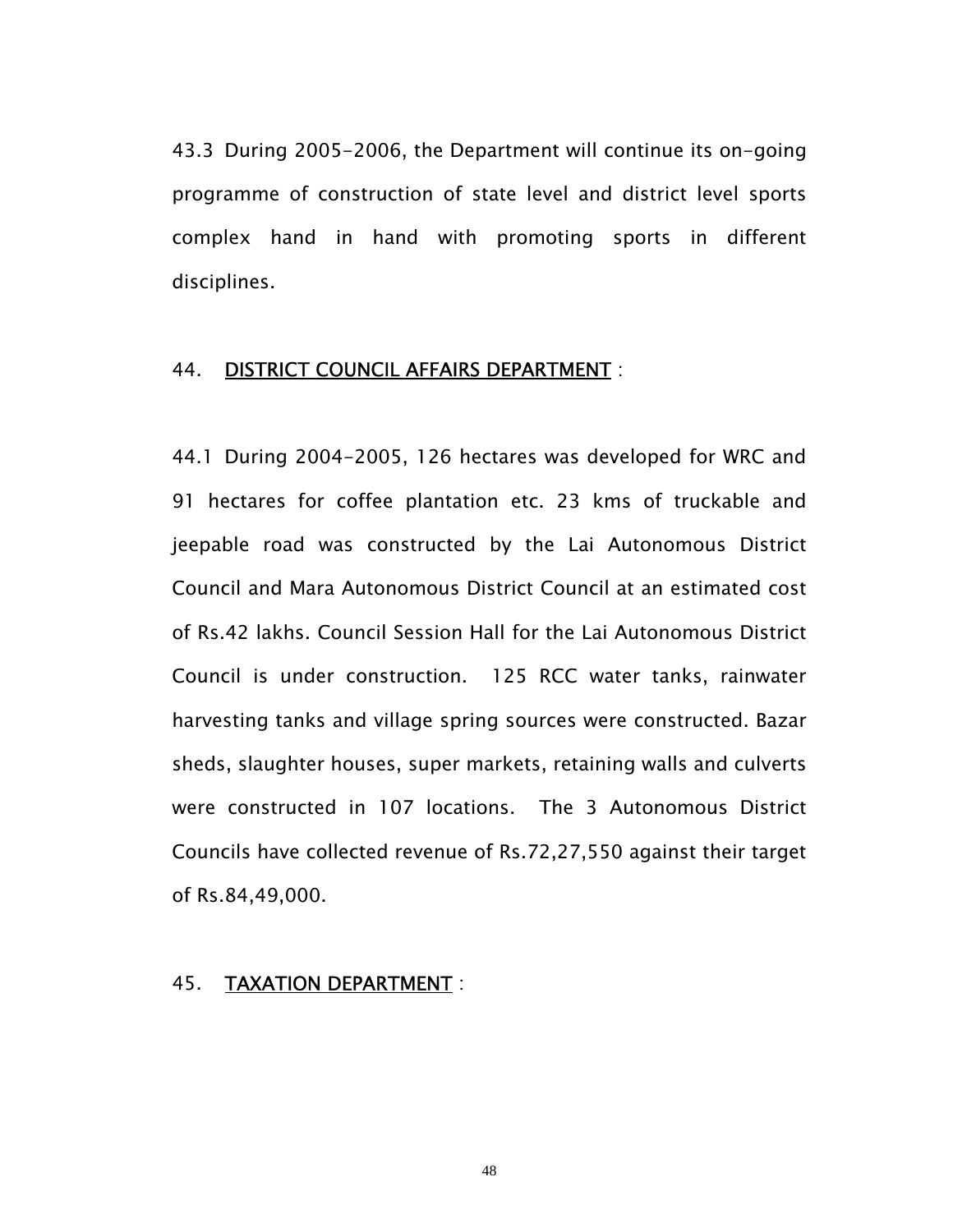45.1 Collection of tax by administering various tax laws being the primary function of the Taxation Department, the Taxation Department has through the years been the biggest contributor of revenue receipts in the state. During 2004-2005, the Department has collected Rs.2734.35 lakhs as on 31.1.2005 against their target of Rs.2385.00 lakhs. As of today, every Rs.9/- spent in the Taxation Department yields revenue of Rs.100/-. The Department is fully geared up for the introduction of Value Added Tax (VAT) regime from 1.4.2005 is place of Sales Tax. The implementation of VAT is expected to augment revenue collection without being too much of a burden on the tax payers. In order to ensure a more effective and transparent administration, the tax administration will be fully computerised with networking. Steps are also being taken for the introduction of Entry Tax, Luxury Tax on hotels and lodging houses and other luxury items. These levies will mobilise internal resources and fetch an additional revenue of Rs.5 crores per annum.

#### 46. EXCISE DEPARTMENT :

46.1 During 2004-2005, the Department was fully occupied in dealing with the rising drug trafficking and drug abuse problem in the State and 1183 drug traffickers and abusers were arrested. The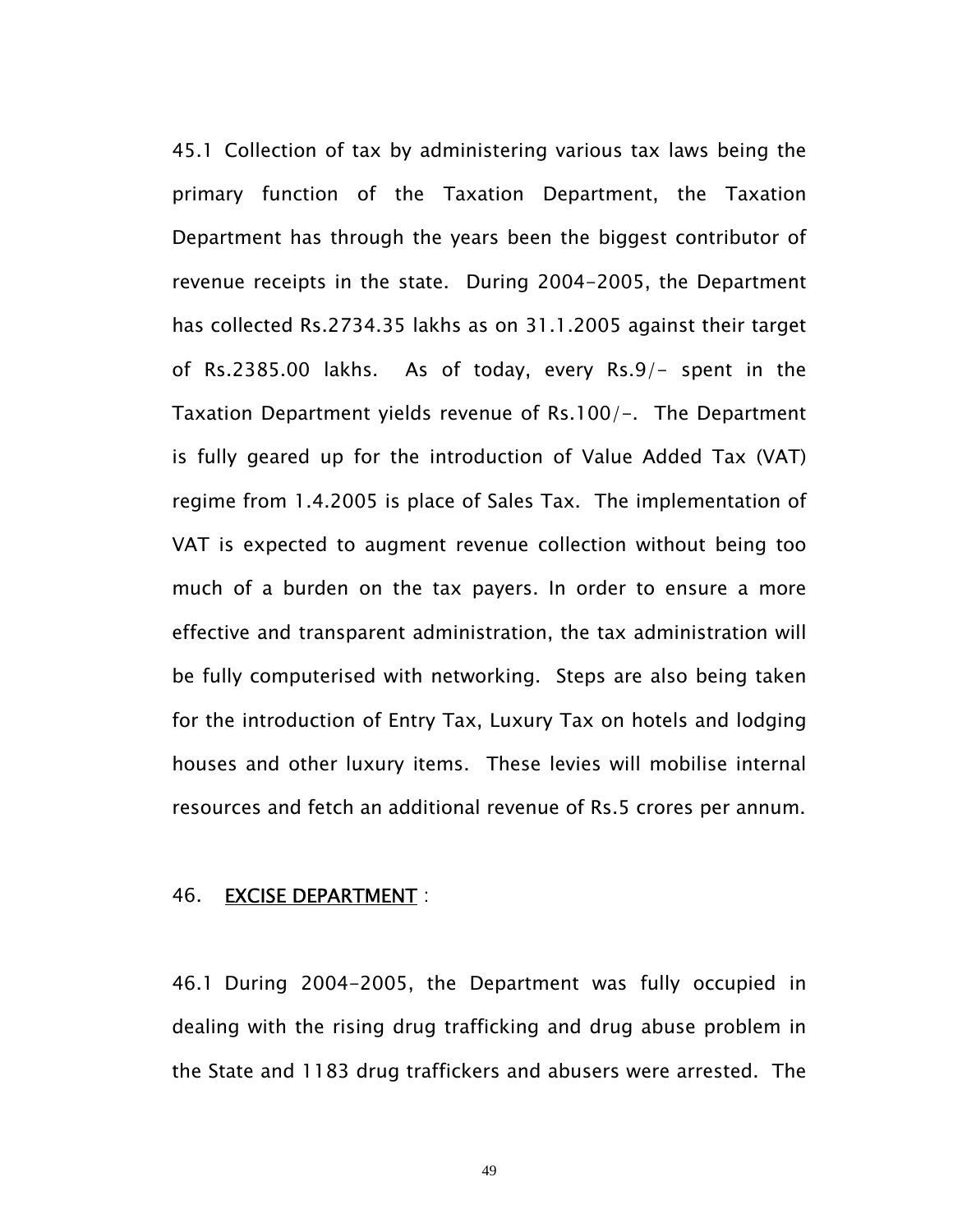Mizoram Liquor Total Prohibition Act in force in the state inspite of a heavy revenue loss sustained by the Government has ensured the maintenance of public safety and health. 2675 persons were charged for contravention of MLTP Act. Rs.117.20 lakhs was collected as revenue against a target of Rs.136 lakhs.

#### 47. ART & CULTURE DEPARTMENT :

47.1 During 2004-2005, the Department has made great strides in its quest for promotion of art and culture as well as protection of the cultural heritage of the state. The Institute of Music and Fine Arts imparted mobile training in traditional dance to young boys and girls throughout the state. These trained artistes participated in state festivals held in various parts of the country. Certificate courses in traditional dance and modern music were conducted twice during the year and successfully completed by 75 students. 11 seminars and symposiums on culture, language and literature week was organised in collaboration with various Non Government Organisations. Various cultural meets were organised as a means to promote and preserve Mizo culture and its traditional values. 410 rural libraries were given assistance and 172 NGOs were given grants in the form of cultural costumes, instruments, etc.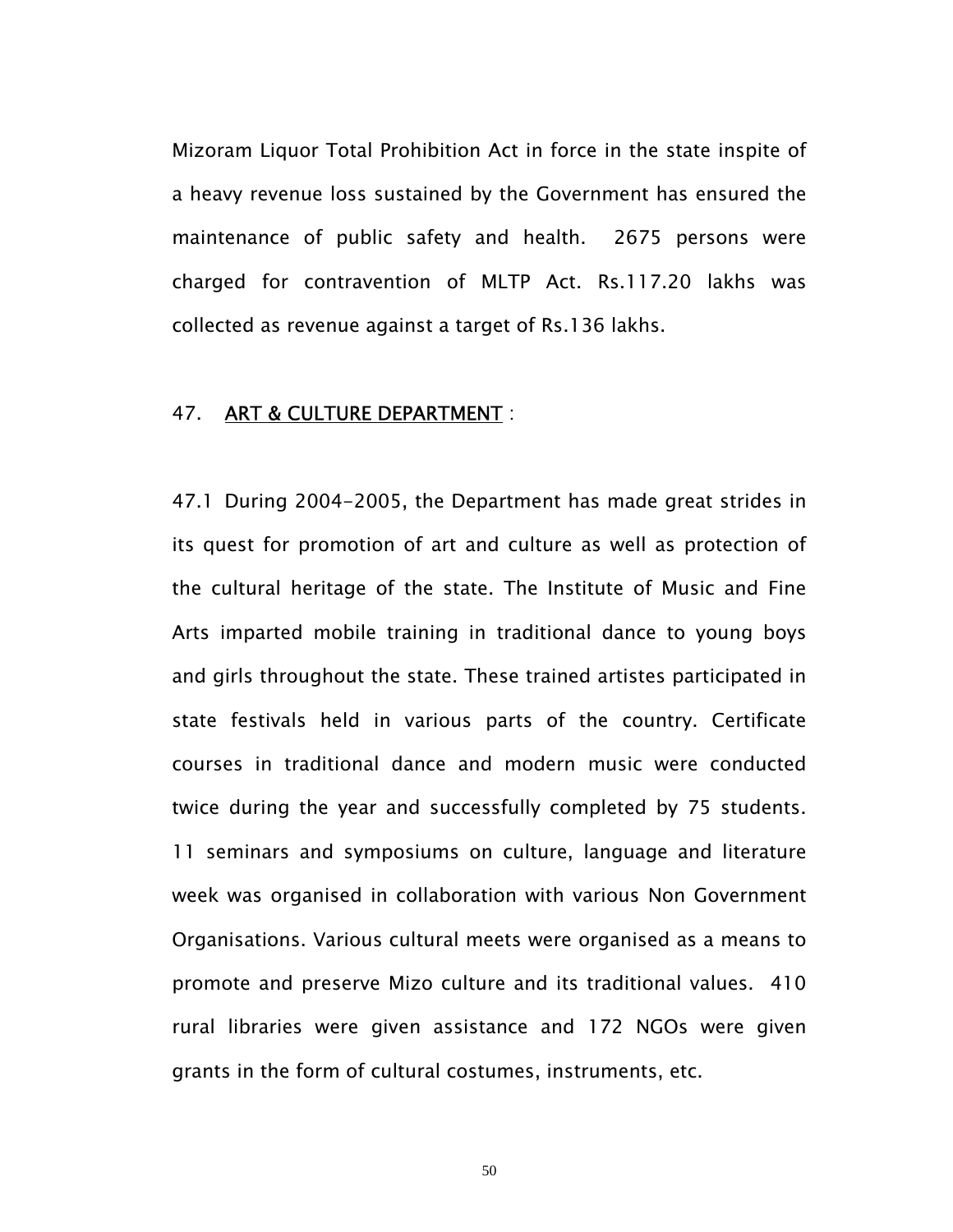47.2 Under the sponsorship of DONER and the Department of Culture, Government of India, a 35 member cultural troupe was sent to Scotland to participate at the Military Tattoo, 2004 held in Edinburgh. The Mizoram State Archives collected and preserved 1000 important documents in addition to the records already collected over the years. 5 books based on scientific and systematic research were published by the Tribal Research Institute. The Department is very proud of its State Museum which houses a huge collection of rare historical artifacts. During 2004-2005, a large number of rare objects were added to the already existing collection for display in the museum bringing the total number of artifacts in the museum to 3034 and has attracted visitors from within and outside the state.

47.3 During 2005-2006, the Department plans to organise various cultural meets, seminars-cum-workshop around the state. It is also envisaged to organise music festivals, painting competitions, song competitions, drama competition, library seminars and cultural dance competitions at both the state and district level. Infrastructure building will not be neglected and a State Museum Building at Berawtlang, Multi purpose Cultural Complex at Lunglei, 3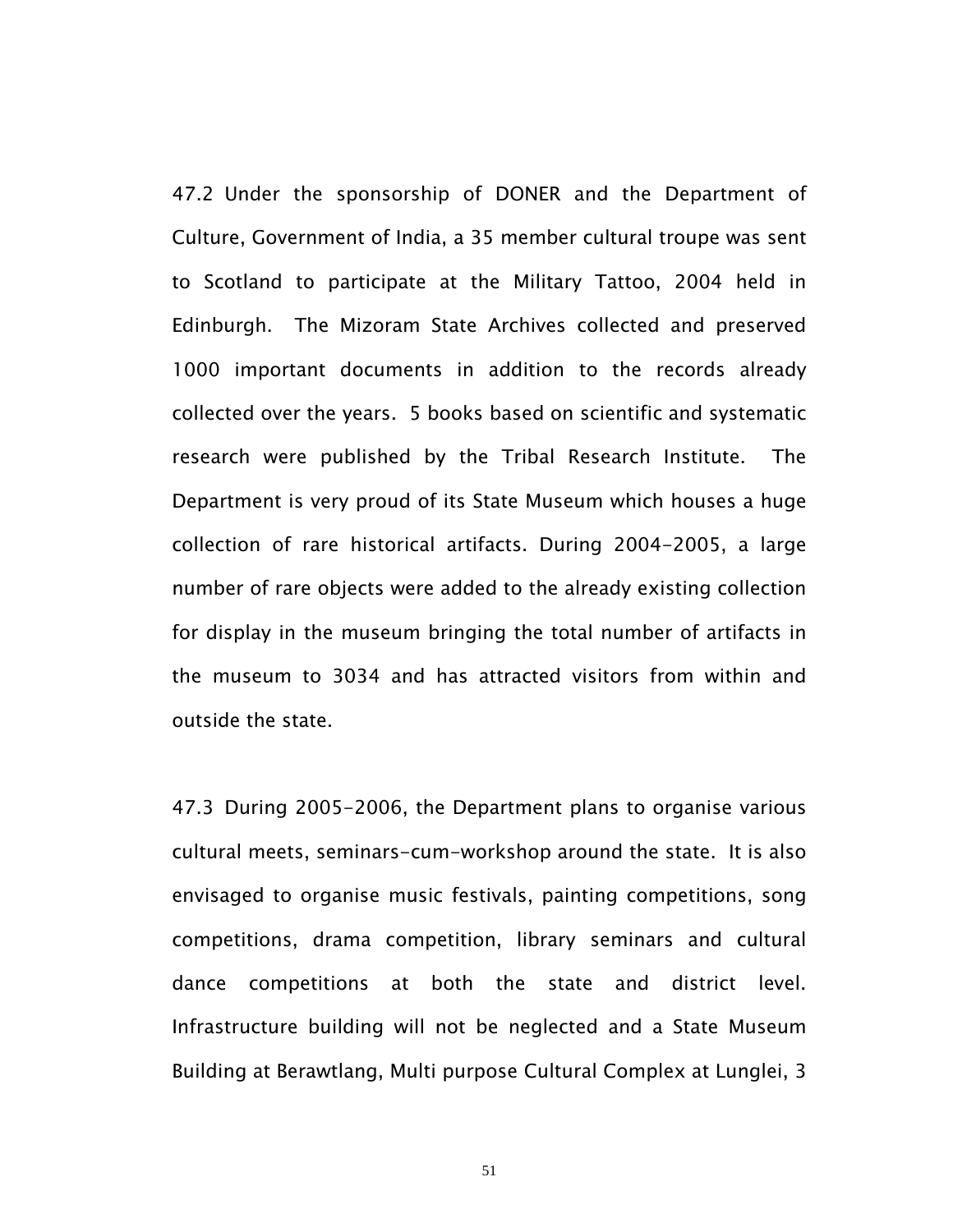District Library buildings and a State Library building at Khatla are also proposed to be constructed during 2005-2006.

#### 48. RELIEF & REHABILITATION DEPARTMENT :

48.1 During 2004-2005, the Department has been putting its best efforts in creating public awareness on how to deal with unforeseen natural calamities. Simultaneously to ensure prompt and efficient management of any natural disasters and rescue works thereof, the Department undertook the task of stocking various relief materials like silpaulines, tents and tools like jumper, shovel, dao and torch lights. 15,200 silpaulines were distributed free of cost to families living in houses which were at a risk of being damaged by landslide. 5000 bundles of GCI sheets was distributed to victims of natural calamities and Rs.85 lakhs was spent for giving housing assistance to Mizo National Front (MNF) returnees for their rehabilitation.

#### 49. PLANNING & PROGRAMME IMPLEMENTATION DEPARTMENT:

49.1 During 2004-2005, the Department through the State Planning Board continued its usual works of Plan formulation,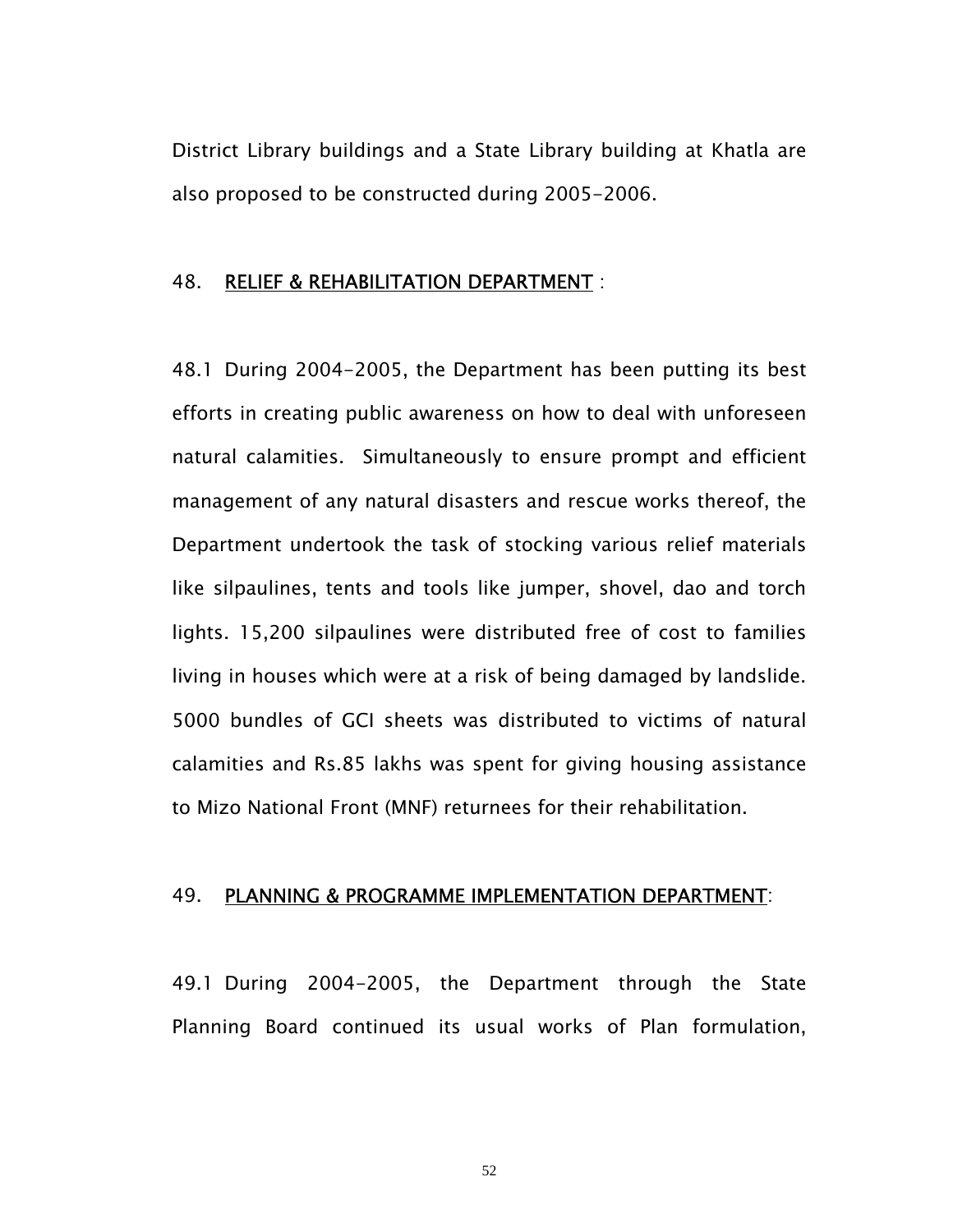evaluation and monitoring of State Plan as well as NEC Schemes, NLCPR and Centrally Sponsored Schemes.

49.2 The Science and Technology Wing took up various projects using satellite remote sensing technology like wasteland mapping of Mizoram, Urban Sprawling Mapping of Aizawl, vulnerability analysis of cyclones in Mizoram, environmental studies of Aizawl citiy and natural resources mapping of Mizoram . Installation of a full fledged meteorological observatory was taken up and is expected to be completed soon.

#### 50. VIGILANCE DEPARTMENT :

50.1 During 2004-2005, inquiry into 12 cases was conducted by the Anti-Corruption Branch (ACB) and 5 cases were completed and submitted to the Chief Vigilance Officer, Mizoram. The Department participated in the Biennial Conference of Central Bureau of Investigation (CBI) and State ACB held at New Delhi. A training course organised by the International Committee of the Red Cross was attended by 3 officers of the Department.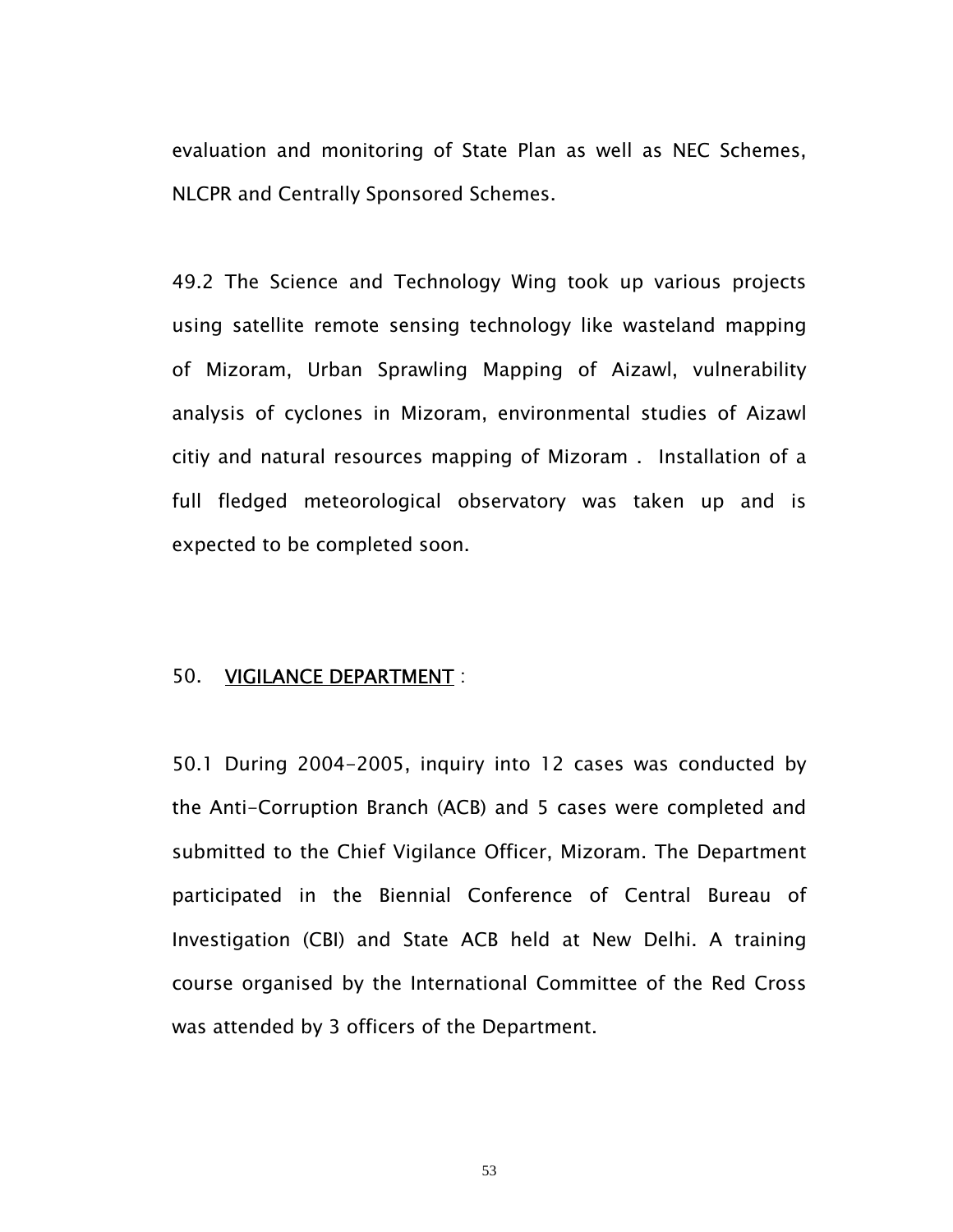50.2 During 2005-2006, the Department proposes to purchase several electronic equipment and materials for strengthening and upgrading the Anti Corruption Branch.

#### 51. ELECTION DEPARTMENT :

51.1 During 2004-2005, intensive revision of electoral rolls with a reference to 1.1.2005 as the qualifying date is being conducted as per guidelines issued by the Election Commission of India. The general elections to the 14th Lok Sabha from 1 Mizoram (ST) Parliamentary Constituency and the bye-election to the Mizoram Legislative Assembly from 23 Kolasib (ST) Assembly Constituency were held on 20.4.04. These elections were held simultaneously for the first time in the election history of Mizoram.

#### 52. FINANCE DEPARTMENT :

52.1 The Finance Department, despite various financial constraints during 2004-2005, has worked relentlessly to keep the state's finances within manageable proportions. As a result, the state sailed through this fiscal year without any untoward financial setbacks.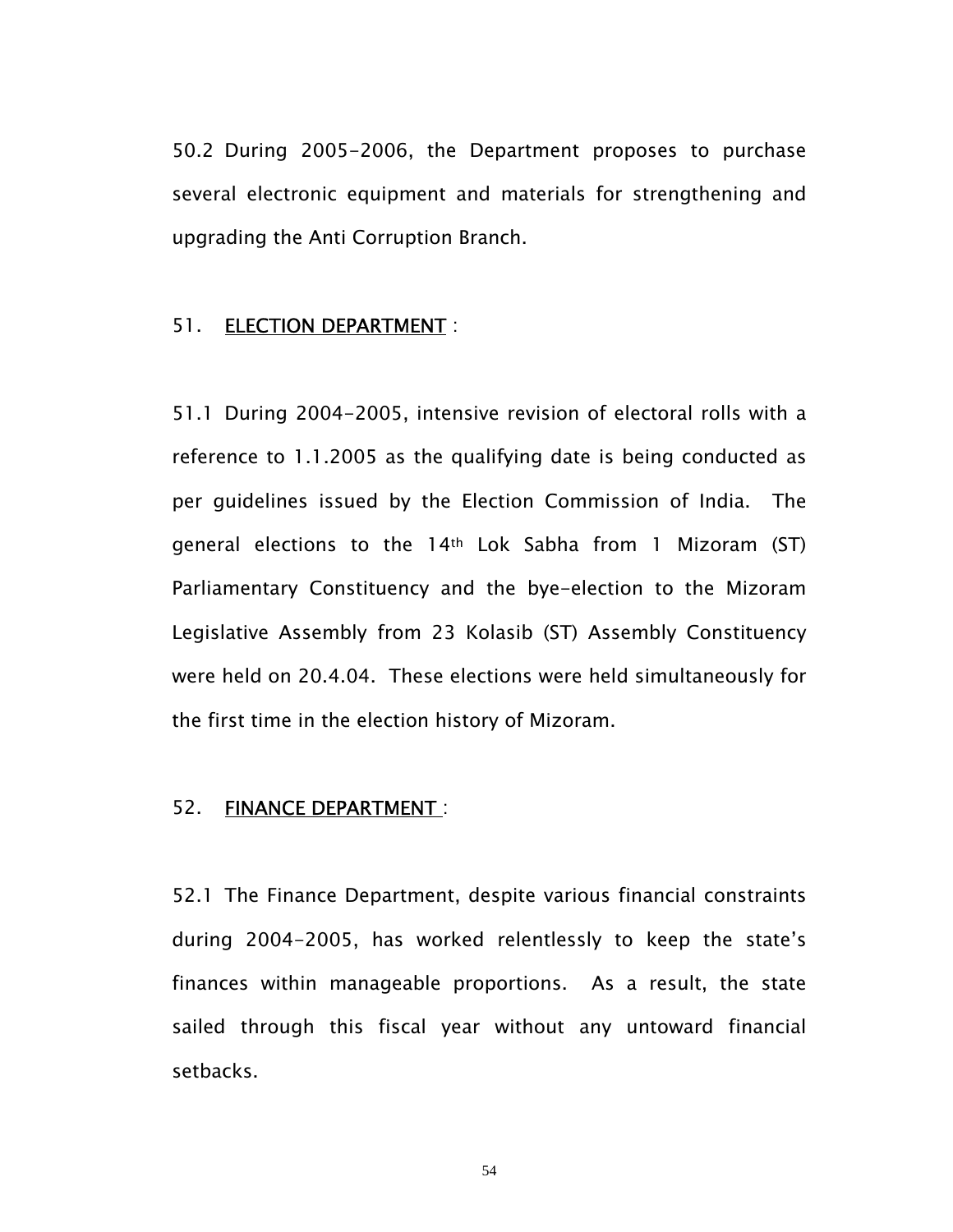52.2 The Accounts & Treasuries Department settled 2159 pension and other pensionary benefit cases. Final payment was made to 1244 General Provident Fund cases and 223 Deposit Linked Insurance (D.L.I) cases. 50 Government offices and Local Bodies were audited during the year and 2956 pay slips were issued following the increase in the rates of Dearness Allowance.

52.3 During the year, the Institutional Finance & Small Savings and Mizoram State Lottery which were functioning independently as minor departments were amalgamated and renamed as the Small Savings and State Lottery Department as a means to enhance the working capacity of the Department and boost revenue collection whilst simultaneously reducing administrative cost. The Department has so far collected revenue of Rs.7.54 crores against the target of Rs.7.00 crore during 2004-2005. The Department is also confident of achieving the targetted Rs.25 crores as net collection from Small Savings Scheme.

53. Lastly, I would like to place on record my heartfelt gratitude to the people of Mizoram who came together from all walks of life to provide relief to Tsunami hit areas. Our symbolic despatch of